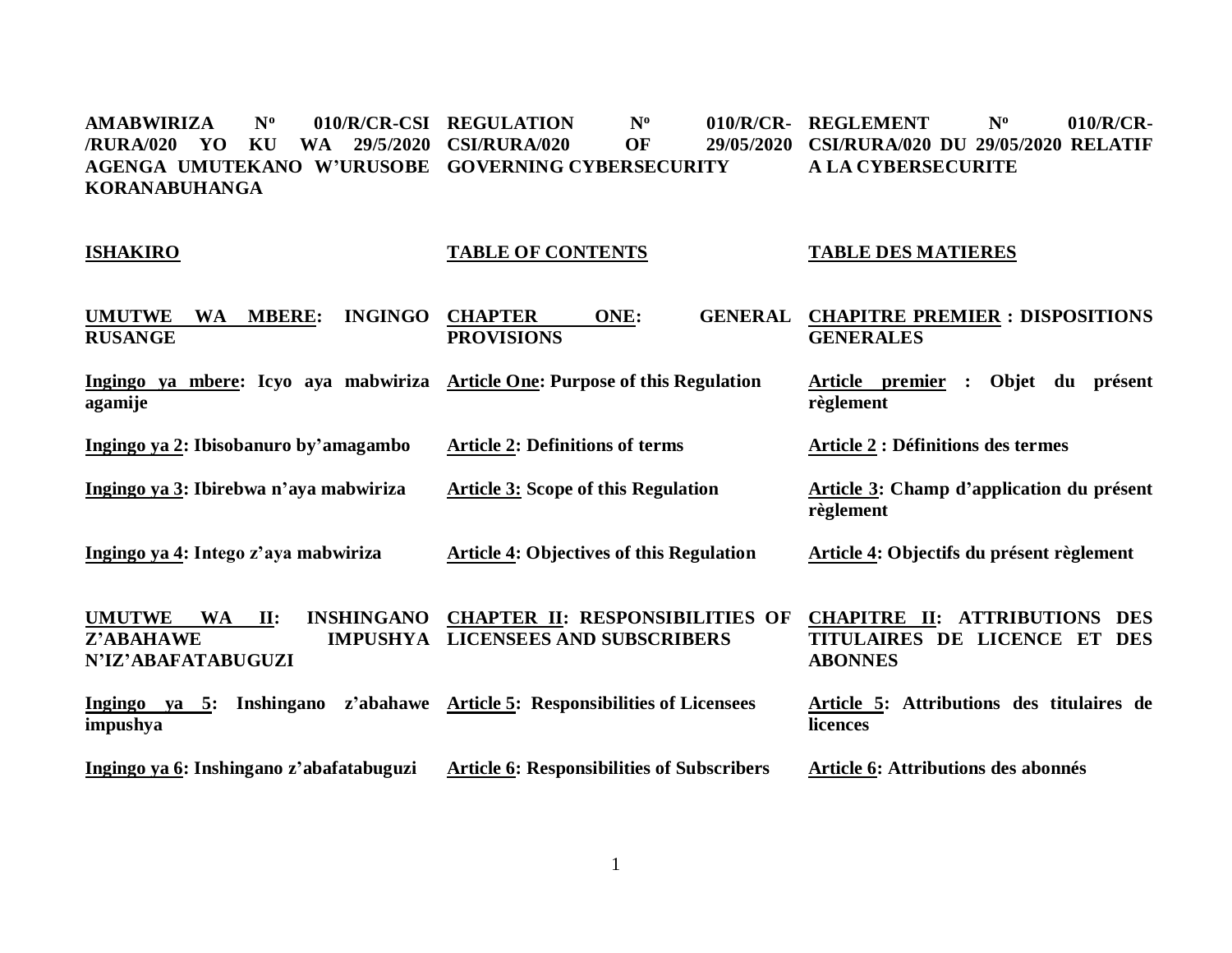UMUTWE WA **III: RY'UMUTEKANO KURINDA UMUYOBORO N'URUSOBE SYSTEMS OF LICENSEES AND**   $\bf KORANABUHANGA$ **IMPUSHYA N'AMAKURU Y'ABAFATABUGUZI CHAPTER III: SECURITY CONTROLS CHAPITRE III : CONTROLES DE TO PROTECT THE NETWORK AND SECURITE AFIN DE PROTEGER LE BY'ABAHAWE SUBSCRIBER'S INFORMATION RESEAU ET LES SYSTEMES DES TITULAIRES DE LICENCES ET LES INFORMATIONS DES ABONNES**

| Ingingo ya 7: Ingamba z'umutekano                                                       | <b>Article 7: Security Measures</b>                                  | Article 7: Mesures de sécurité                                                                                   |
|-----------------------------------------------------------------------------------------|----------------------------------------------------------------------|------------------------------------------------------------------------------------------------------------------|
| Ingingo ya 8: Igenzura ry'umutekano Article 8: Appropriate Security Controls<br>rikwiye |                                                                      | Article 8: Contrôles appropriés de sécurité                                                                      |
| Ingingo ya 9: Gushyira ibice mu miyoboro                                                | <b>Network Facilities</b>                                            | Article 9: Establishment of Layers in Article 9: Etablissement des couches dans<br>les installations des réseaux |
| Ingingo ya 10: Akamaro<br>k'ibice mu<br>miyoboro                                        | Article 10: Importance of Layers in the<br><b>Network facilities</b> | Article 10: Importance des couches dans les<br>installations de réseau                                           |
| Ingingo ya 11: Kurinda igice cy'imicungire                                              | <b>Plane</b>                                                         | Article 11: Protection of the Management Article 11: Protection de la couche de<br>gestion                       |
| Ingingo ya 12: Kurinda igice cy'igenzura                                                | Article 12: Protection of the Signalling or<br><b>Control Plane</b>  | Article 12: Protection du<br>plan<br>de<br>signalisation ou de commande                                          |
| Ingingo ya 13: Kurinda igice cy'amakuru                                                 | Article 13: Protection of the data plane                             | Article 13: Protection de la couche des<br>données                                                               |
| Ingingo ya 14: Iby'ingenzi bisabwa mu<br>igenzura ry'igice cy'amakuru                   | <b>Article 14: Required Minimum Controls</b><br>for Data Plane       | Article 14: Contrôles minimaux requis pour<br>la couche des données                                              |
| Ingingo ya 15: Imicungire n'irindwa<br>ry'imiyoboro n'urusobe koranabuhanga             | <b>Networks and Systems</b>                                          | Article 15: Management and Protection of Article 15: Gestion et protection des<br>réseaux et des systèmes        |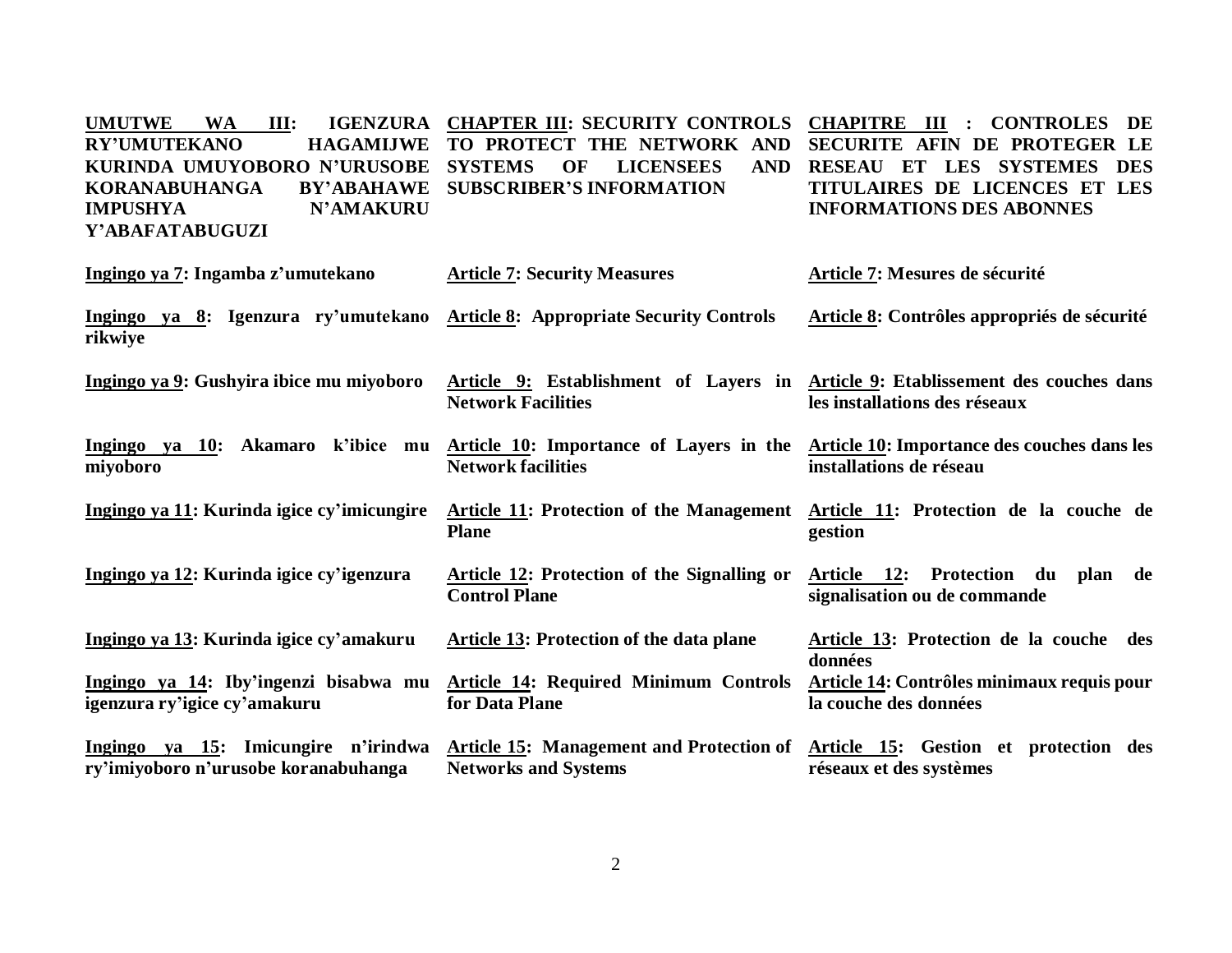| Ingingo ya 16: Amakuru yerekeye nomero Article 16: Call ID Information<br>ya telefoni ihamagaye                                                                                                               |                                                                                                                                                                                 | Article 16: Information d'identification de<br>l'appel                                                                       |  |
|---------------------------------------------------------------------------------------------------------------------------------------------------------------------------------------------------------------|---------------------------------------------------------------------------------------------------------------------------------------------------------------------------------|------------------------------------------------------------------------------------------------------------------------------|--|
| Ingingo ya 17: Kwegurira undi muntu Article 17: Outsourcing Systems<br>urusobe n'ibikorwa koranabuhanga                                                                                                       | and<br><b>Operations to a Third Party</b>                                                                                                                                       | Article 17: Externalisation des systèmes et<br>des opérations à un tiers                                                     |  |
| Ingingo ya 18: Ibisabwa mu kwegurira undi Article 18: Conditions of Outsourcing the<br>muntu urusobe n'ibikorwa koranabuhanga                                                                                 | <b>System and Operations to a Third Party</b>                                                                                                                                   | Article 18: Conditions d'externalisation du<br>système et des opérations à un tiers                                          |  |
| Ingingo ya 19: Inzira zikurikizwa mu Article 19: Authorization Procedures<br>gusaba uburenganzira                                                                                                             |                                                                                                                                                                                 | Article 19: Procédures d'autorisation                                                                                        |  |
| <b>UMUTWE</b><br><b>WA</b><br>IV:<br><b>ISUZUMA</b><br><b>RY'UMUTEKANO</b><br><b>N'UBUGENZUZI</b><br><b>BW'IMIYOBORO</b><br><b>N'URUSOBE</b><br><b>KORANABUHANGA</b><br><b>BY'UWAHAWE</b><br><b>URUHUSHYA</b> | <b>CHAPTER</b><br>IV:<br><b>SECURITY</b><br><b>ASSESSEMENT</b><br><b>AND</b><br><b>AUDIT</b><br>OF<br><b>SYSTEMS</b><br><b>NETWORKS</b><br><b>AND</b><br>OF<br><b>LICENSEES</b> | <b>CHAPITRE IV: EVALUATION DE LA</b><br>SECURITE ET AUDIT DES RESEAUX<br>ET DES SYSTEMES DES TITULAIRES<br><b>DE LICENCE</b> |  |
| w'ibice byose                                                                                                                                                                                                 | Ingingo ya 20: Isuzuma ry'umutekano Article 20: Security Assessment of All Article 20: Evaluation de la sécurité de<br><b>Planes</b>                                            | toutes les couches                                                                                                           |  |
| Ingingo ya 21: Isuzuma ryo kureba Article 21: Vulnerability Assessment<br>ahashobora kwibasirwa                                                                                                               |                                                                                                                                                                                 | Article 21: Evaluation de la vulnérabilité                                                                                   |  |
| Ingingo ya 22: Ubugenzuzi bw'imbere                                                                                                                                                                           | <b>Article 22: Internal Audit</b>                                                                                                                                               | <b>Article 22: Audit interne</b>                                                                                             |  |
| Ingingo ya 23: Igenzura nzibacyuho                                                                                                                                                                            | <b>Article 23: Compensatory Controls</b>                                                                                                                                        | Article 23: Contrôles compensatoires                                                                                         |  |
| Ingingo ya 24: Koroshya ibibazo byatuma<br>abafatabuguzi babura serivisi                                                                                                                                      | Article 24: Mitigation of risks leading to<br>subscribers' loss of service                                                                                                      | Article 24: Atténuation des risques<br>entraînant la perte de service des abonnés                                            |  |
| Ingingo ya 25: Itangwa rya raporo<br>y'isuzuma ry'umutekano n'iy'ubugenzuzi                                                                                                                                   | Article 25: Submission of the Security<br><b>Assessment and Audit Report</b>                                                                                                    | Article 25: Présentation<br>de rapport<br>d'évaluation de sécurité et d'audit                                                |  |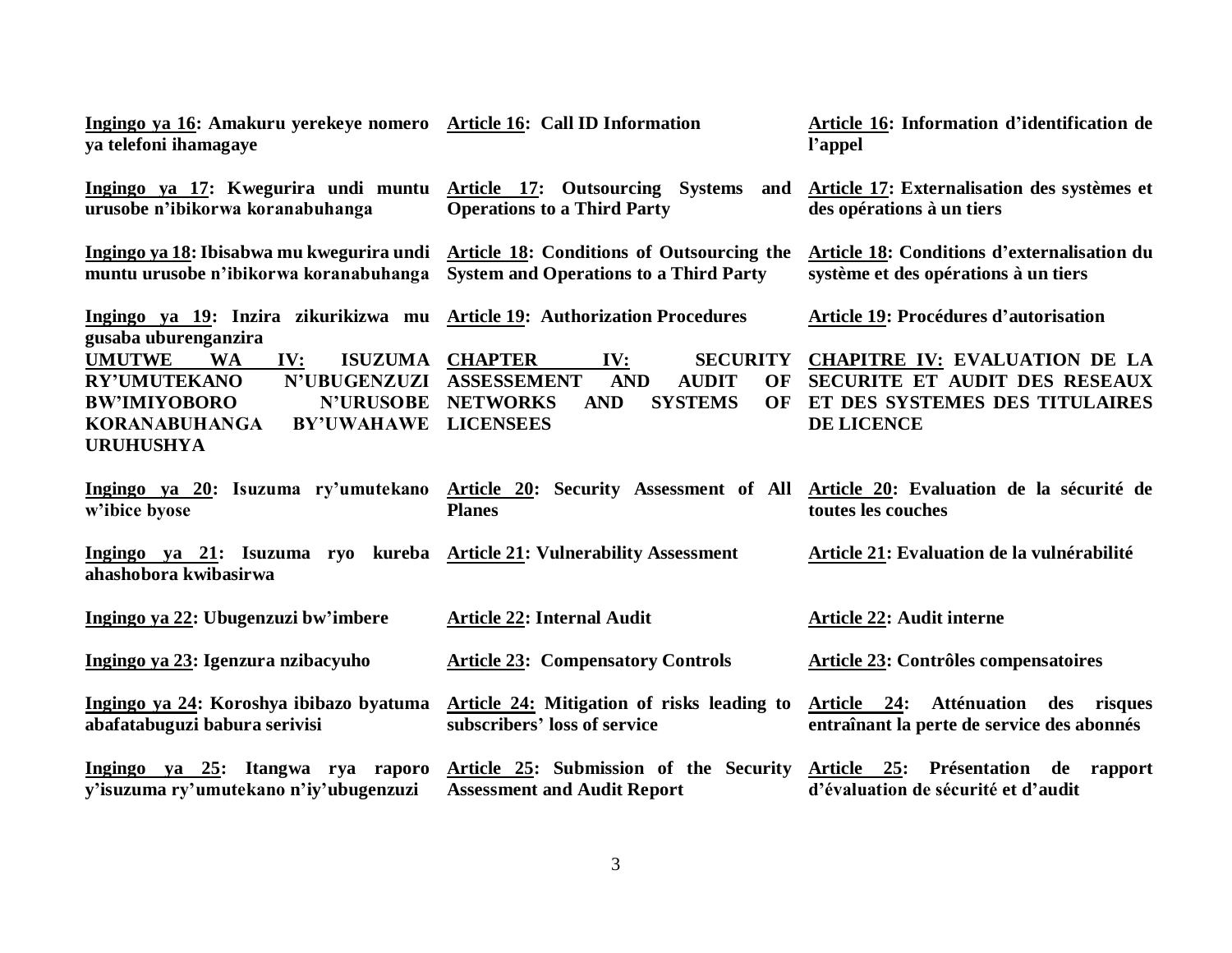| Ingingo ya 26: Gahunda yo gukosora inenge Article 26: Remediation Plan                                           |                                                                                                                                                 | Article 26: Plan de correction                                                                                |
|------------------------------------------------------------------------------------------------------------------|-------------------------------------------------------------------------------------------------------------------------------------------------|---------------------------------------------------------------------------------------------------------------|
| Ingingo ya 27: Ubugenzuzi bw'Urwego Article 27: Regulatory Authority Audit<br><b>Ngenzuramikorere</b>            |                                                                                                                                                 | Audit de l'Autorité de<br>Article 27:<br><b>Régulation</b>                                                    |
| <b>UMUTWE</b><br><b>IMICUNGIRE</b><br>WA V:<br><b>IHAMYE Y'IBIBAZO</b>                                           | <b>EFFECTIVE</b><br><b>CHAPTER</b><br>V:<br><b>MANAGEMENT OF INCIDENTS</b>                                                                      | <b>CHAPITRE V: GESTION EFFICACE</b><br><b>DES INCIDENTS</b>                                                   |
| Ingingo ya 28: Imicungire y'ibibazo                                                                              | <b>Article 28: Incident Management</b>                                                                                                          | <b>Article 28: Gestion des incidents</b>                                                                      |
| Ingingo ya 29: Guhanahana amakuru Article 29: Sharing information on Security<br>ajyanye n' ibibazo by'umutekano | <b>Incident</b>                                                                                                                                 | Article 29: Echange d'information sur<br>l'incident de sécurité                                               |
| Ingingo ya 30: Ikurikirana n'iyubahirizwa Article 30: Monitoring and Compliance<br>ry'ibisabwa                   |                                                                                                                                                 | Article 30: Surveillance et conformité                                                                        |
| Ingingo ya 31: Gutanga raporo                                                                                    | <b>Article 31: Reporting</b>                                                                                                                    | <b>Article 31: Rapports</b>                                                                                   |
| UMUTWE WA VI: IBIHANO BYO MU<br><b>RWEGO RW'UBUTEGETSI</b>                                                       | <b>CHAPTER VI:</b><br><b>ADMINISTRATIVE</b><br><b>SANCTIONS</b>                                                                                 | <b>SANCTIONS</b><br><b>CHAPITRE</b><br>VI:<br><b>ADMINISTRATIVES</b>                                          |
| Ingingo ya 32: Kutubahiriza inyandiko<br>itegeka ibigomba kubahirizwa mu bijyanye<br>n'umutekano w'imiyoboro     | Article 32: Non-Compliance with the Article 32: Non-respect de la mise en<br><b>Network &amp; Systems Security Enforcement</b><br><b>Notice</b> | demeure pour la sécurité des réseaux et des<br>systèmes                                                       |
| Ingingo ya 33: Kudashyira mu bikorwa<br>ingamba z'umutekano                                                      | <b>Article 33: Failure to Implement Security</b><br><b>Measures</b>                                                                             | Article 33: Non-exécution des mesures de<br>sécurité                                                          |
| Ingingo ya 34: Kwanga gutanga amakuru<br>arebana n'ibibazo by'umutekano                                          | <b>Article 34: Refusal to Provide Information</b><br><b>Related to Security Incidents</b>                                                       | <b>Article</b><br>34:<br><b>Refus</b><br>fournir<br>de<br>les<br>informations liées aux incidents de sécurité |
| Ingingo ya 35: Gutinda gutanga raporo                                                                            | <b>Article 35: Delay to Submit the Reports</b>                                                                                                  | Article 35: Retard de présenter les rapports                                                                  |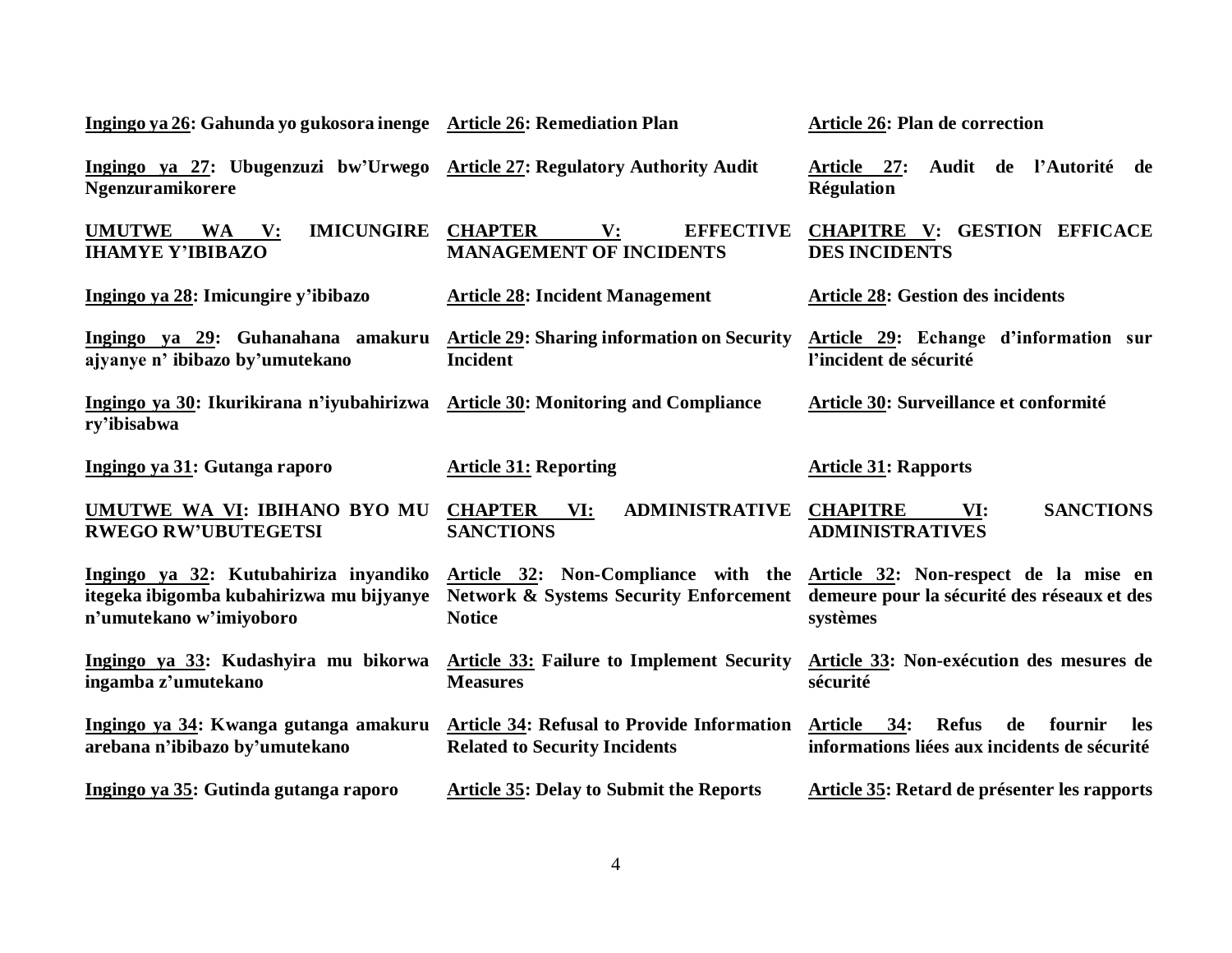| Ingingo ya 36: Kutubahiriza igisabwa icyo Article 36: Non-Compliance<br>ari cyo cyose giteganijwe muri aya Requirement of this Regulation<br>mabwiriza | to<br>anv                               | Article 36: Non-respect de n'importe quelle<br>provision du présent règlement |
|--------------------------------------------------------------------------------------------------------------------------------------------------------|-----------------------------------------|-------------------------------------------------------------------------------|
| Ingingo ya 37: Ibihano by'inyongera                                                                                                                    | <b>Article 37: Additional Sanctions</b> | <b>Article 37: Sanctions supplémentaires</b>                                  |
| UMUTWE WA VII: INGINGO ZISOZA                                                                                                                          | <b>CHAPTER VII: FINAL PROVISIONS</b>    | <b>DISPOSITIONS</b><br><b>CHAPITRE</b><br>VII:<br><b>FINALES</b>              |
| ry'ingingo<br>ya 38: Ivanwaho<br>Ingingo<br>zinyuranyije n'aya mabwiriza                                                                               | <b>Article 38: Repealing Provision</b>  | <b>Article 38: Disposition abrogatoire</b>                                    |
| ya 39: Igihe aya mabwiriza Article 39: Commencement<br>Ingingo<br>atangira gukurikizwa                                                                 |                                         | Article 39: Entrée en vigueur                                                 |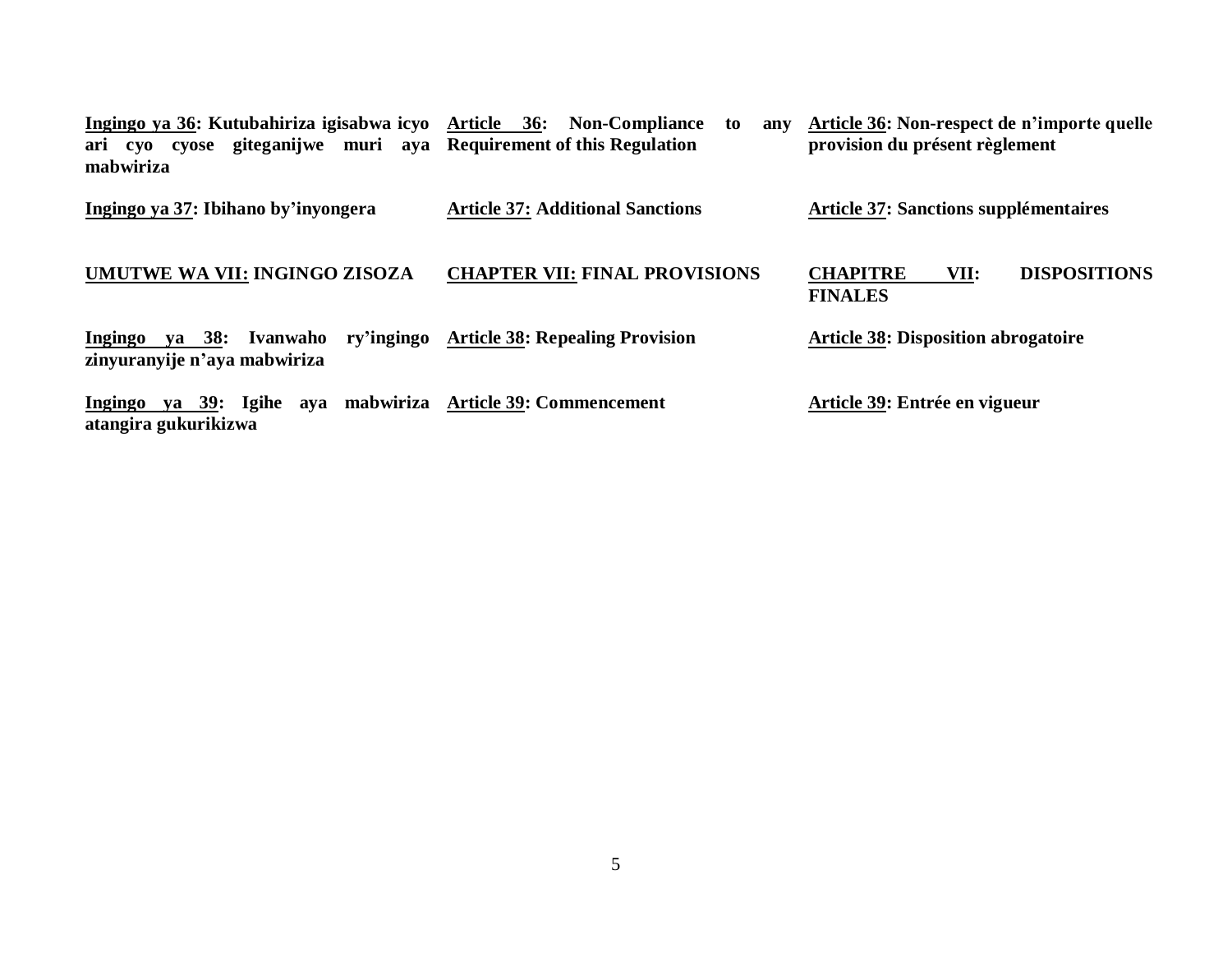#### **AMABWIRIZA N<sup>o</sup>001/R/CSSI/RURA/020 REGULATION GOVERNING YO KU WA …/…/2020 AGENGA CYBERSECURITY N<sup>o</sup> UMUTEKANO W'URUSOBE 001/R/CSSI/RURA/020 OF …/…/2020 KORANABUHANGA REGLEMENT N<sup>O</sup>001/R/CSSI/RURA/020**

#### **The Regulatory Board**

Ishingiye ku Itegeko n° 04/2013 ryo ku wa 08/02/2013 ryerekeye kubona amakuru mu Rwanda cyane cyane mu ngingo yaryo ya 4;

**Inama Ngenzuramikorere** 

Ishingiye ku Itegeko n° 60/2013 ryo ku wa 22/08/2013 rigena igenzura ry'itumanaho cyane cyane mu ngingo yaryo ya 5;

Ishingiye ku Itegeko n° 09/2013 ryo ku wa 01/03/2013 rishyiraho Urwego rw'Igihugu rushinzwe kugenzura imikorere y'inzego zimwe z'imirimo ifitiye Igihugu akamaro (RURA) rikanagena inshingano, ububasha, imiterere, n'imikorere byarwo, cyane cyane mu ngingo yaryo ya 2;

Ishingiye ku Itegeko n° 24/2016 ryo ku wa 18/06/2016 rigenga ikoranabuhanga mu itangazabumenyi n'itumanaho, cyane cyane mu ngingo zaryo iya 123, iya 124, iya 125, iya 125, 126 and 127; 126 n'iya 127;

especially in Article 4;

regulating the Interception Communications especially in Article 5; **Le Conseil de Régulation**

Pursuant to law n° 04/2013 of 08/02/2013 Vu la Loi n° 04/2013 du 08/02/2013 relative à relating to access to information in Rwanda l'accès à l'information au Rwanda, spécialement en son article 4 ;

Pursuant to law n° 60/2013 of 22/08/2013 Vu la Loi n° 60/2013 du 22/08/2013 réglementant l'interception des communications spécialement en son article 5;

Pursuant to law n° 09/2013 of 01/03/2013 Vu la Loi n° 09/2013 du 01/03/2013 portant establishing Rwanda Utilities Regulatory Authority (RURA) and determining its mission, powers, organization and functioning**,** especially in Article 2;

création de l'Autorité Rwandaise de Régulation de certains services d'utilité publique (RURA) et déterminant sa mission, ses pouvoirs, son organisation et son fonctionnement, spécialement en son article 2 ;

Pursuant to law n° 24/2016 of 18/06/2016 Vu la Loi n° 24/2016 du 18/06/2016 régissant governing information and communication les technologies de l'information et de la technologies especially in Articles 123, 124, communication, spécialement en ses articles 123, 124, 125, 126 et 127 ;

### **DU …/…/2020 RELATIF A LA CYBERSECURITE**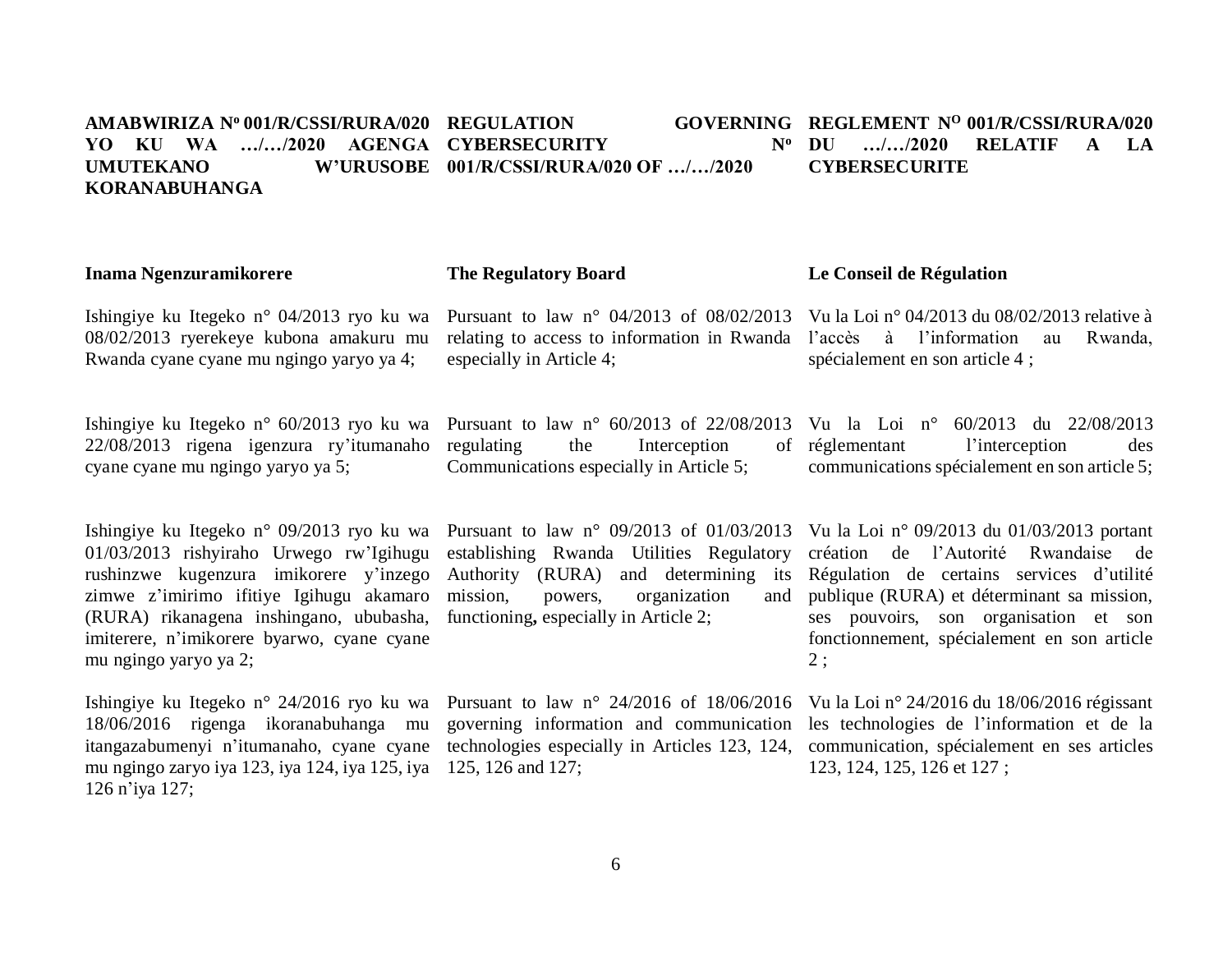| Ingingo ya mbere: Icyo aya mabwiriza Article One: Purpose of this Regulation<br>agamije                                                                                                                       |                                                                                                                        | <b>Article premier</b><br>Objet<br>du présent<br>$\ddot{\cdot}$<br>règlement                                                                                                                                                                                                                                                                                               |
|---------------------------------------------------------------------------------------------------------------------------------------------------------------------------------------------------------------|------------------------------------------------------------------------------------------------------------------------|----------------------------------------------------------------------------------------------------------------------------------------------------------------------------------------------------------------------------------------------------------------------------------------------------------------------------------------------------------------------------|
| <b>INGINGO</b><br><b>MBERE:</b><br><b>UMUTWE</b><br>WA<br><b>RUSANGE</b>                                                                                                                                      | <b>CHAPTER</b><br>ONE:<br><b>GENERAL</b><br><b>PROVISIONS</b>                                                          | <b>CHAPITRE PREMIER : DISPOSITIONS</b><br><b>GENERALES</b>                                                                                                                                                                                                                                                                                                                 |
| ISHYIZEHO amabwiriza akurikira:                                                                                                                                                                               | <b>HEREBY</b> issues the following Regulation;                                                                         | <b>EDICTE</b> le règlement suivant :                                                                                                                                                                                                                                                                                                                                       |
| Imaze kuyasuzuma no guyafataho umwanzuro<br>mu nama yayo yo ku wa 29 Gicurasi 2020;                                                                                                                           | Upon due consideration and deliberation in its<br>meeting of May $29th$ , 2020;                                        | Après examen et délibération en sa séance du<br>29 Mai, 2020;                                                                                                                                                                                                                                                                                                              |
| Ishingiye<br>y'inama<br>ku<br>myanzuro<br>nyunguranabitekerezo n'abafatanyabikorwa<br>yabaye ku wa 2 Ukwakira 2019;                                                                                           | Considering<br>deliberations<br>from<br>the<br>consultative meeting held on October $2nd$ ,<br>2019 with stakeholders; | Suite aux délibérations de la réunion<br>consultative tenue le 2 octobre 2019 avec les<br>parties prenantes;                                                                                                                                                                                                                                                               |
| Ishingiye ku Iteka rya Minisitiri w'Intebe n°<br>$90/03$ ryo ku wa 11/09/2014 rigena uburyo<br>itegeko ryerekeye igenzura ry'itumanaho<br>rishyirwa mu bikorwa, cyane cyane mu ngingo<br>zaryo iya 8 n'iya 9; | Articles 8 and 9;                                                                                                      | Pursuant to the Prime Minister's Order n° Vu l'Arrêté du Premier Ministre n° 90/03 du<br>90/03 of 11/09/2014 determining modalities 11/09/2014 portant modalités d'exécution de<br>for the enforcement of the law regulating la loi règlementant l'interception des<br>interception of communication especially in communications, spécialement en ses articles<br>8 et 9; |
| 22/8/2018 ryerekeye gukumira no guhana prevention and punishment of cybercrimes;<br>ibyaha bikoreshejwe ikoranabuhanga;                                                                                       | Ishingiye ku Itegeko n° 60/2018 ryo ku wa Pursuant to Law N° 60/2018 of 22/8/2018 on                                   | Vu la Loi nº 60/2018 du 22/8/2018 portant<br>prévention et répression de la cybercriminalité                                                                                                                                                                                                                                                                               |

Aya mabwiriza agamije kubungabunga umutekano w'imiyoboro, uw'abafatabuguzi n'uw'ibikorwaremezo by'ikoranabuhanga byihariye mu rwego rwo kurinda ubuzima bwite, umwimerere no gufata neza imiyoboro n'urusobe rw'ikoranabuhanga mu Rwanda.

The purpose of this Regulation is to secure networks, their subscribers and the critical communication infrastructure to ensure the confidentiality, integrity and availability of networks and systems in Rwanda.

### **règlement**

Le présent règlement a pour objet de garantir la sécurité des réseaux, leurs abonnés et de l'infrastructure de communication importante en vue d'assurer la confidentialité, l'intégrité et la disponibilité des réseaux et des systèmes informatiques au Rwanda.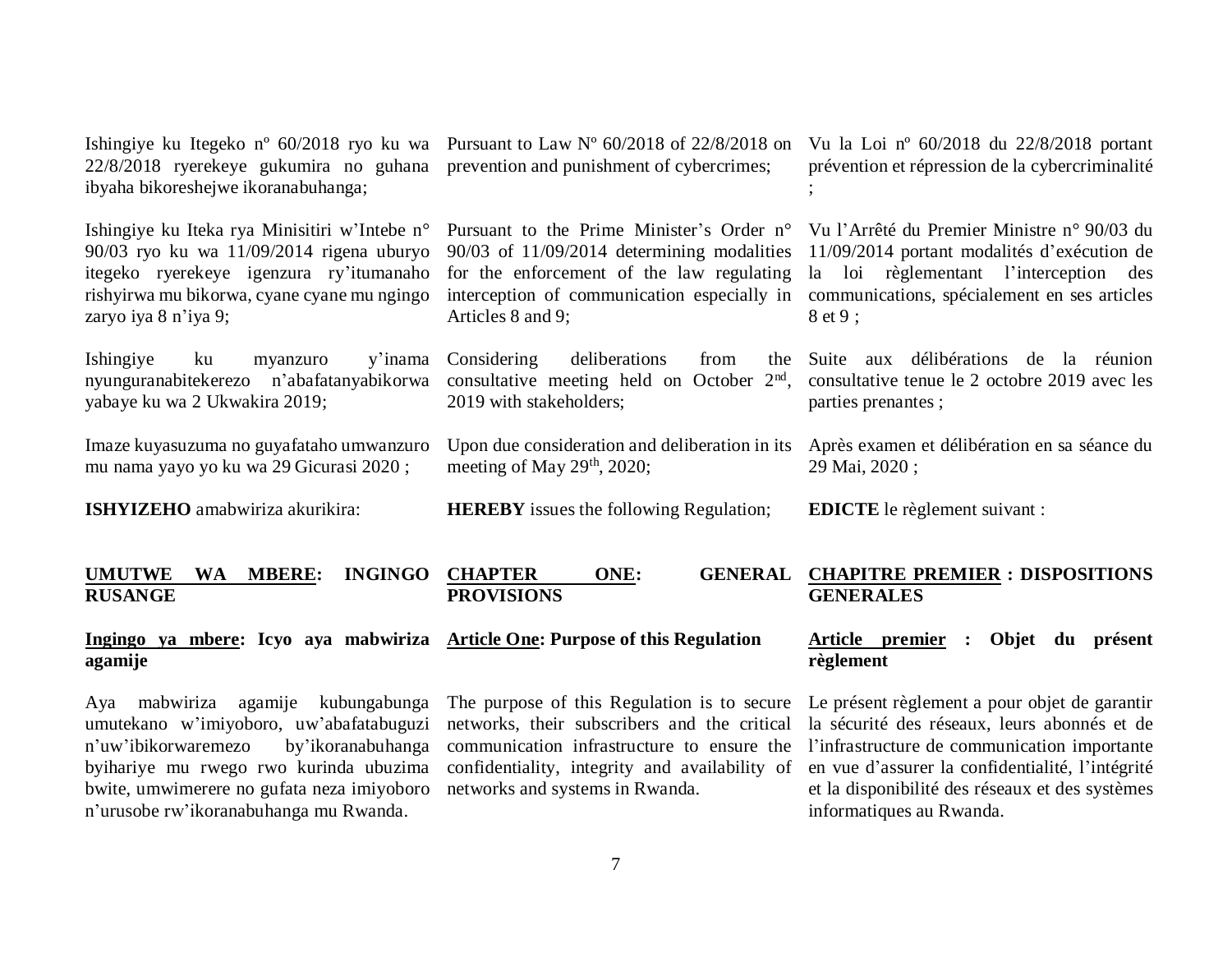#### **Ingingo ya 2: Ibisobanuro by'amagambo**

Muri aya mabwiriza, amagambo akurikira For the purpose of this Regulation, terms afite ibisobanuro bikurikira:

- **1. Abatanga serivisi zifatiye ku itumanaho**: uwahawe uruhushya rwo guha abafatabuguzi ubwoko bwose bwa serivisi zifatiye ku itumanaho akoresheje ibikorwa remezo by'abandi bantu bafite impushya zo gutanga serivisi z'imiyoboro;
- **2. Umwirondoro w'uhamagaye**: serivisi iba muri telefoni za kera n'izikoresha imibare, yoherereza telefoni y'uhamagawe nimero y'umuhamagaye n'izina ryanditse kuri iyo nimero ihamagaye mu gihe telefoni iri gusohora ijwi, cyangwa mu gihe ihamagara ririmo rikorwa ariko ritaritabwa;
- isuzuma ryimbitse rigamije kureba ko umuryango uyu n'uyu wubahiriza ibikubiye muri aya mabwiriza;
- **4. Ikibazo gikomeye**: ikibazo abakiriya babura serivisi z'ibanze kandi kikagira ingaruka no ku bindi bifatiye kuri izo serivisi ku buryo bwose,

#### **Article 2: Definitions of terms**

below shall have the following meanings:

- **1. Application Service Provider**: any licensed operator offering all forms of ICT applications to end users by using the infrastructure of other licensed Network Service Providers;
- **2. Caller Identification:** a [telephone](https://en.wikipedia.org/wiki/Telephone) service, available in analogue and digital phone systems, that transmits a [caller'](https://en.wikipedia.org/wiki/Caller_(telecommunications))s number and the name associated with the calling telephone number where possible to the [called party'](https://en.wikipedia.org/wiki/Called_party)s [telephone](https://en.wikipedia.org/wiki/Telephone) equipment during th[e ringing signal,](https://en.wikipedia.org/wiki/Ringing_signal) or when the call is being set up but before the call is answered;
- review of an organization's adherence to this regulation
- in critical loss of core service and entirely affects value-added services;

#### **Article 2 : Définitions des termes**

Aux fins du présent règlement, les termes suivants ont les significations suivantes :

- **1. Fournisseur des services d'application** : tout opérateur agréé offrant toutes les formes d'applications de ICT aux utilisateurs finaux en utilisant l'infrastructure des autres fournisseurs de services réseau agréés ;
- **2. Identification de l'appelant** : service téléphonique, disponible dans les systèmes téléphoniques analogues et numériques, qui transmet si possible le numéro de l'appelant et le nom associé au numéro de téléphone appelant à l'équipement téléphonique de l'appelé pendant la sonnerie ou lors de l'établissement de l'appel mais avant de répondre à l'appel ;
- **3. Ubugenzuzi ry'ubahirizwa ry'ibisabwa**: **3. Compliance Audit**: a comprehensive **3. Audit de conformité** : examen complet de l'adhésion d'une organisation à ce règlement ;
	- **4. Critical Incident:** An incident that results **4. Incident critique** : incident qui entraîne une perte critique de service de base et qui affecte entièrement la valeur ajoutée des services ;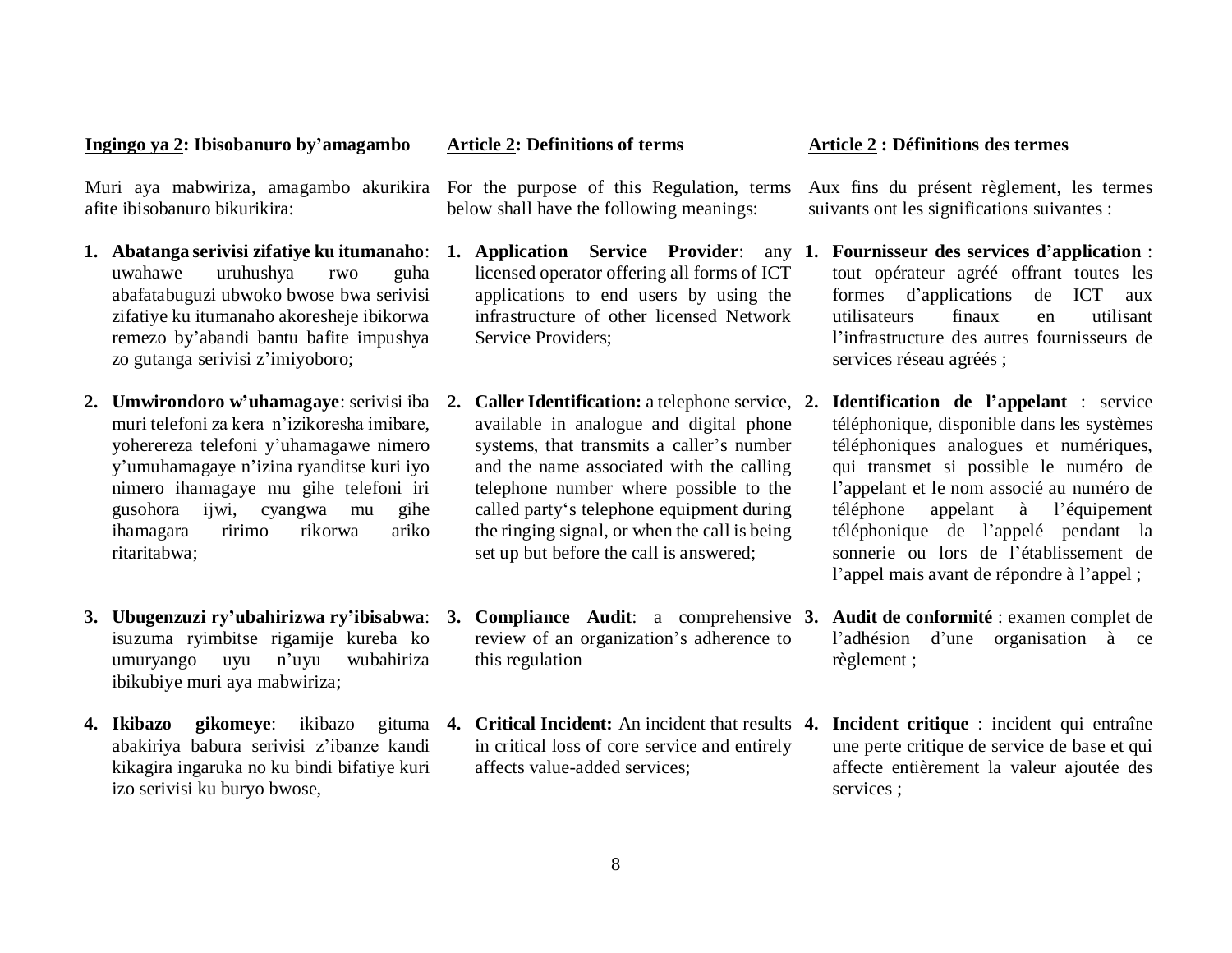- **5. Amakuru yihariye y'umufatabuguzi**: amakuru ayo ari yo yose aturutse mu guhamagara, kohereza ubutumwa bugufi n'ibikorwa byakozwe nk'ububiko bw'amajwi, serivisi z'imari zikorewe kuri telefoni ngendanwa cyangwa ibijyanye n'inyemezabuguzi n'ubutumwa bugufi;
- **6. Amakuru**: amakuru uko yaba ateye kose aboneka hakoreshejwe ikoranabuhanga;
- **7. Ikimenyetso koranabuhanga**: ibikorwa n'amakuru koranabuhanga by'umuntu ku giti cye bishobora kugaragazwa kuri murandasi cyangwa ku kindi gikoresho koranabuhanga;
- **8. Ubugenzuzi bwigenga ku mutekano**: isuzuma ryimbitse rikorwa n'urwego rwo hanze rubyemerewe, kugira ngo hasuzumwe uko umutekano w'amakuru uhagaze mu bikorwa by'uwahawe uruhushya no kugira ngo hateganywe ingamba zo gukaza umutekano;
- **9. Umutekano w'amakuru**: igikorwa kibuza ko amakuru agerwaho, akoreshwa, atangazwa, arogowa, ahindurwa, asomwa, agenzurwa, abikwa cyangwa yangizwa mu buryo butemewe;
- **5. Subscriber Personal Information:** any information generated through regular calls, SMS and transactions history such as Call data record, mobile financial services or Billing record and SMS details;
- information in any form;
- **Digital Footprint:** refers to one's unique 7. set of traceable digital activities, actions, contributions and communications that are manifested on the Internet or on digital devices;
- **8.** Independent security Audit: comprehensive assessment conducted by external party, which is allowed, in order to assess the current condition of Information Security in the business of the licensee and to plan timely actions in order to increase the level of security.
- **Information Security:** The practice of 9. protecting information from unauthorized access, use, disclosure, disruption, modification, perusal, inspection, recording or destruction;
- **5. Informations personnelles de l'abonné** : toute information générée par les appels réguliers, les SMS et l'historique des transactions, telles que l'enregistrement des données d'appel, les services financiers mobiles ou le relevé de facturation et les détails de SMS ;
- **6. Data:** Electronic representations of **6. Données** : representations électroniques d'information sous quelle forme que ce soit;
	- **7. Empreinte numérique** : gamme unique d'activités, d'actions, de contributions et de communications numériques traçables qui se manifestent sur internet ou sur des appareils numériques ;
	- **8. Audit de sécurité indépendant** : évaluation complète réalisée par une partie externe qui est autorisée, afin d'évaluer l'état actuel de la sécurité de l'information dans l'entreprise du titulaire de licence et de planifier des actions en temps opportun afin d'augmenter le niveau de sécurité ;
		- **9. Sécurité de l'information** : pratique consistant à protéger les informations contre tout accès, utilisation, divulgation, perturbation, modification, lecture, inspection, enregistrement ou destruction non autorisés ;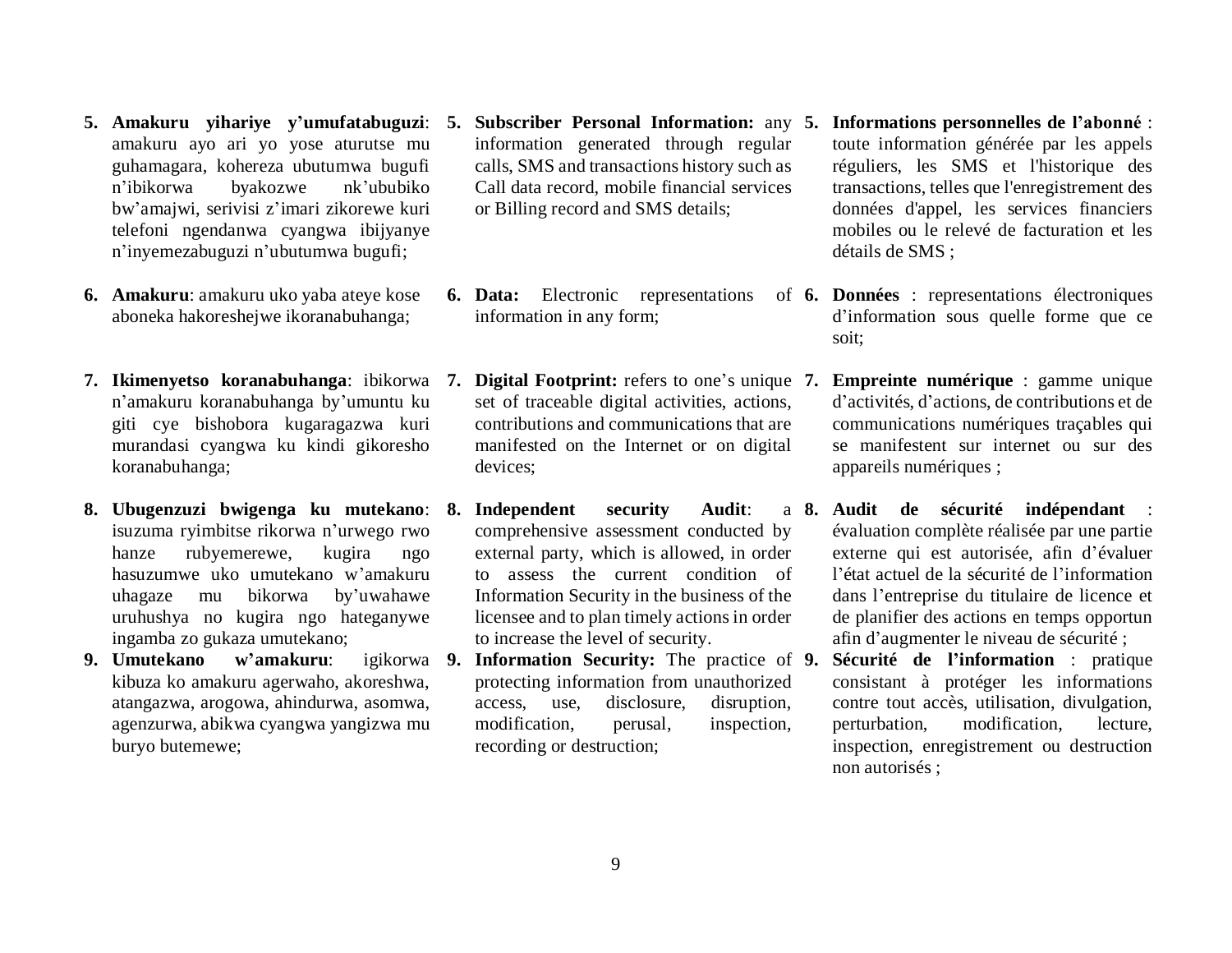- uburyo, ibikoresho, imiyoboro na porogaramu koranabuhanga;
- **11. ISO/IEC**: komite ishinzwe ibya tekiniki **11. ISO/IEC**: is a joint technical committee of **11. ISO/CEI**: comité technique conjoint de ihuriweho n'Ikigo Mpuzamahanga cy'Ubuziranenge (ISO) na Komisiyo Mpuzamahanga Ishinzwe iby'Ikoranabuhanga (IEC). Intego yayo ni ugushyiraho, kwita no guteza imbere ubuziranenge mu bijyanye n'ikoranabuhanga mu itangazabumenyi n'itumanaho ;
- **12. IT**: ikoranabuhanga mu itangazabumenyi;
- **13. KPI**: igipimo nsuzumabikorwa ni igipimo gikoreswa mu gusuzuma ibintu by'ingenzi byatumye umuryango uyu n'uyu cyangwa serivisi yatanzwe byarageze ku musaruro;
- **14. Uwahawe uruhushya rwo gutanga serivisi za murandasi**: isosiyete ifite uruhushya rwo kudandaza serivisi za murandasi ikazigeza kuri rubanda, cyangwa ibikorwa by'ubucuruzi n'indi miryango;
- **15. Uwahawe uruhushya rwo gutanga serivisi z'itumanaho**: umuntu utanga serivisi z'itumanaho ufite uruhushya rwatanzwe n'Urwego Ngenzuramikorere;
- **16. Uwahawe uruhushya**: umuntu ufite **16. Licensee:** a person who holds a license **16. Titulaire de licence** : personne titulaire uruhushya rwatanzwe n'Urwego Ngenzuramikorere hakurikijwe aya mabwiriza;
- **10. Ibikorwa remezo na serivisi**: amakuru, **10. Infrastructure and services**: Include **10. Infrastructures et services**: données, data, system, equipment, networks and applications;
	- the International Organization for Standardization (ISO) and the International Electro-technical Commission (IEC). Its purpose is to develop, maintain and promote standards in the fields of information technology (IT) and Information and Communications Technology (ICT);
	- **12. IT:** Information Technology;
	- **13. KPI:** A ke**y** performance indicator (KPI) **13. KPI**: un indicateur clé de performance is a business metric used to evaluate factors that are crucial to the success of an organization or service provided;
	- licensed company that provides retail [access](http://itlaw.wikia.com/wiki/Access) to the [Internet](http://itlaw.wikia.com/wiki/Internet) for members of the public, or for businesses and other organizations;
	- **15.** Licensed Telecom Operator: Telecommunication Service provider holding a valid License issued by the Regulatory Authority;
	- issued by the Regulatory Authority under this regulation;
- systèmes, équipements, réseaux et applications ;
- l'Organisation internationale de normalisation (ISO) et de la Commission électrotechnique internationale (CEI). Son objectif est d'élaborer, de maintenir et de promouvoir les normes dans les domaines des technologies de l'information (TI) et des technologies de l'information et de la communication (TIC)
- **12. TI** : technologie de l'information ;
- (KPI) est une mesure commerciale utilisée pour évaluer les facteurs cruciaux pour le succès d'une organisation ou d'un service fourni;
- **14. Licensed Internet Service Provider:** A **14. Fournisseur des services internet agréé**: société agréée qui fournit au détail un accès à l'internet aux membres du public ou aux entreprises et aux autres organisations ;
	- **15. Opérateur agrée des télécommunications** : fournisseur de services de télécommunications titulaire d'une licence valide délivrée par l'Autorité
		- de Régulation ;
		- d'une licence délivrée par l'Autorité de Régulation en vertu du présent règlement ;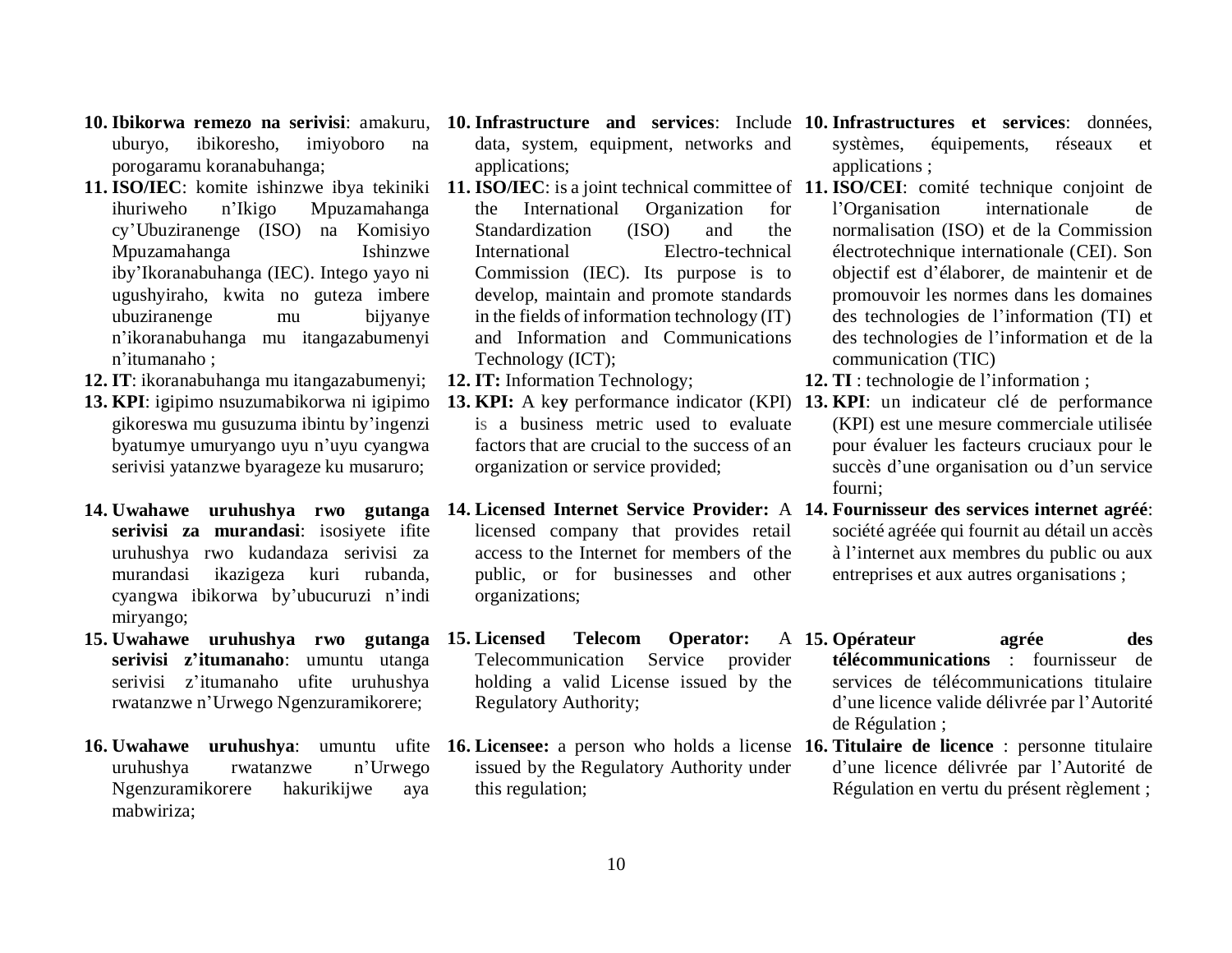- rikomeye rya seirivisi zigerwaho hifashishijwe serivise zitangwa n'uwahawe uruhushya ;
- **18. Ikibazo cyoroheje**: ikintu kigira ingaruka **18. Minor Incident:** event that has impact on **18. Incident mineur** : événement qui a un zoroheje ku bakiriya, kandi kikababuza kugera kuri serivisi zitangwa n'uwahawe uruhushya,
- **19. Ikibazo kiringaniye**: ikintu ingaruka ku gice cya serivisi z'ibanze zihabwa umufatabuguzi,
- byose byitabazwa by'umwihariko mu miyoboro rusange y'itumanaho koranabuhanga;
- **21. Abatanga serivisi z'ibikorwa remezo by'itumanaho**: abahawe uruhushya bafite, bakoresha cyangwa batanga ubwoko ubwo ari bwo bwose bw'ibikorwa remezo byifashishwa mu gutwara cyangwa gutanga serivisi n'ibikubiye muri serivisi;
- **22. Abatanga serivisi z'imiyoboro**: abahawe impushya zo gutanga serivisi ku bakoresha imiyoboro y'itumanaho koranabuhanga. Barimo n'abatanga serivisi za murandasi badatunze ibikorwa remezo;
- **23. Uburyo bw'imicungire y'umuyoboro (NMS)**: uruhererekane rw'ibikoresho na porogaramu bya mudasobwa bifasha
- **17. Ikibazo kinini**: ikintu gitera ibura **17. Major Incident:** An event that causes **17. Incident majeur** : événement qui entraîne significant loss of value-added service;
	- some customers, and limits their access to value-added services;
	- partial impact on core services of the subscriber;
	- connection with the provision of public electronic communication networks;
	- **1. Infrastructure Providers**: Licensees who own, operate or provide any form of active or passive physical infrastructure used for carrying or providing services, applications and content;
	- **22. Network Service Providers:** Licensees **22. Fournisseurs des services réseau** : who provide services to those using electronic communications networks**.**  These include Internet Service Providers who do not own infrastructure;
	- A set of hardware and/or software tools that allow an IT professional to supervise
- une perte significative des services à valeur-ajoutée ;
- impact sur les clients, et qui limite leur accès aux services à valeur ajoutée ;
- **19. Moderate Incident:** An event that has a **19. Incident modéré** : événement qui a un impact partiel sur les services de base de l'abonné ;
- **20. Ibikoresho by'umuyoboro**: ibikoresho **20. Network Facilities:** Any elements used in **20. Installations du réseau** : tous les éléments utilisés principalement en relation avec la fourniture de réseaux de communication électronique publics ;
	- **21. Fournisseurs des services d'infrastructures de réseau** : titulaires des licences qui possèdent, opèrent ou fournissent toute forme d'infrastructure physique active ou passive utilisée pour transporter ou fournir des services, des applications et du contenu ;
		- titulaires de licence fournisseurs de services aux utilisateurs des réseaux de communications électroniques. Il s'agit des fournisseurs des services internet qui ne possèdent pas d'infrastructures ;
	- **23. Network Management System (NMS): 23. Système de gestion du réseau (NMS)** : ensemble d'outils matériels et/ou logiciels permettant à un professionnel de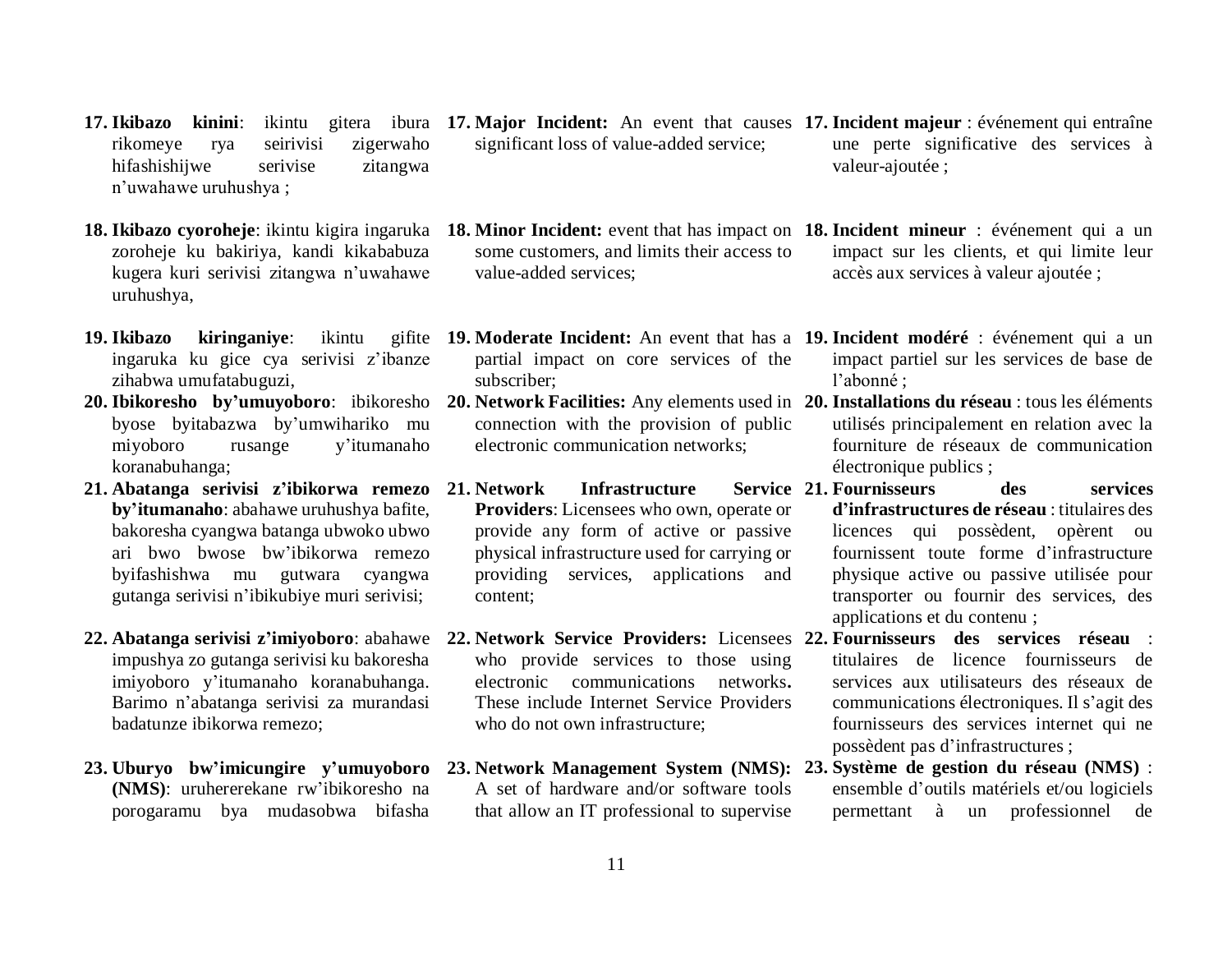inzobere mu ikoranabuhanga kugenzura ibice by'umuyoboro runaka mu micungire y'umuyoboro mugari;

- ari yo yose yerekeye nyir'ubwite uzwi cyangwa ushobora kumenyekana hifashishijwe nomero iyo ari yo yose y'ibimuranga cyangwa ibimuranga ku mubiri, ku miterere y'ubuzima bwe, imyitwarire, ubukungu, mu mico no mu mibanire ye n'abandi;
- **25. Ibikorwa remezo by'urufunguzo rusange (PKI)**: urusobe rw'ibintu bikoreshwa n'utanga serivisi y'icyemezo mu micungire y'icyemezo, imicungire y'ububiko, imicungire y'urufunguzo hakoreshejwe uburyo budasubirwamo bw'imfunguzo ebyiri;
- **26. Urwego Ngenzuramikorere**: Urwego **26. Regulatory Authority:** Rwanda Utilities **26. Autorité de Régulation** : Autorité rw'Igihugu rushinzwe kugenzura imikorere y'inzego zimwe z'imirimo ifitiye Igihugu akamaro;
- **27. Ikibazo cy'umutekano**: igikorwa cyose, cyaba cyagenze neza cyangwa kitagenze neza, kigamije kugera mu buryo butemewe, kurogoya cyangwa gukoresha nabi urusobe koranabuhanga cyangwa amakuru arubitsemo;

the individual components of a network within a larger network management framework;

- to an identified or identifiable individual by reference to any number of his/her identifications or to his or her physical, physiological, mental, economic, cultural or social identity;
- system of Certification Service Provider that perform some set of certificate management, archive management, key management, and token management functions for a community of users in an application of asymmetric cryptography;
- Regulatory Authority;
- successful or unsuccessful, to gain unauthorized access to, disrupt or misuse an Information System or information stored on such Information System.

l'informatique de superviser les différents éléments d'un réseau dans un cadre de gestion d'un réseau plus large ;

- **24. Amakuru bwite y'umuntu:** amakuru ayo **24. Personal data:** Any information relating **24. Données à caractère personnel** : information relative à une personne physique identifiée ou qui peut être identifiée par référence à tout numéro de son identification ou à son identité physique, physiologique, psychique, économique, culturelle ou sociale ;
	- **25. Public Key Infrastructure (PKI):** A **25. Infrastructure à clé publique (PKI)**: système de fournisseur des services de certification qui effectue un ensemble de fonctions de gestion de certificats, de gestion d'archives, de gestion de clés et de gestion du code d'accès pour une communauté d'utilisateurs dans une application de cryptographie asymétrique ;
		- Rwandaise de Régulation de certains services d'utilité publique ;
	- **27. Security incident:** any act or attempt, **27. Incident de sécurité** : tout acte ou tentative, réussi ou échoué, d'obtenir un accès non autorisé, de perturber ou d'abuser le système d'information ou des informations stockées sur ce système d'information.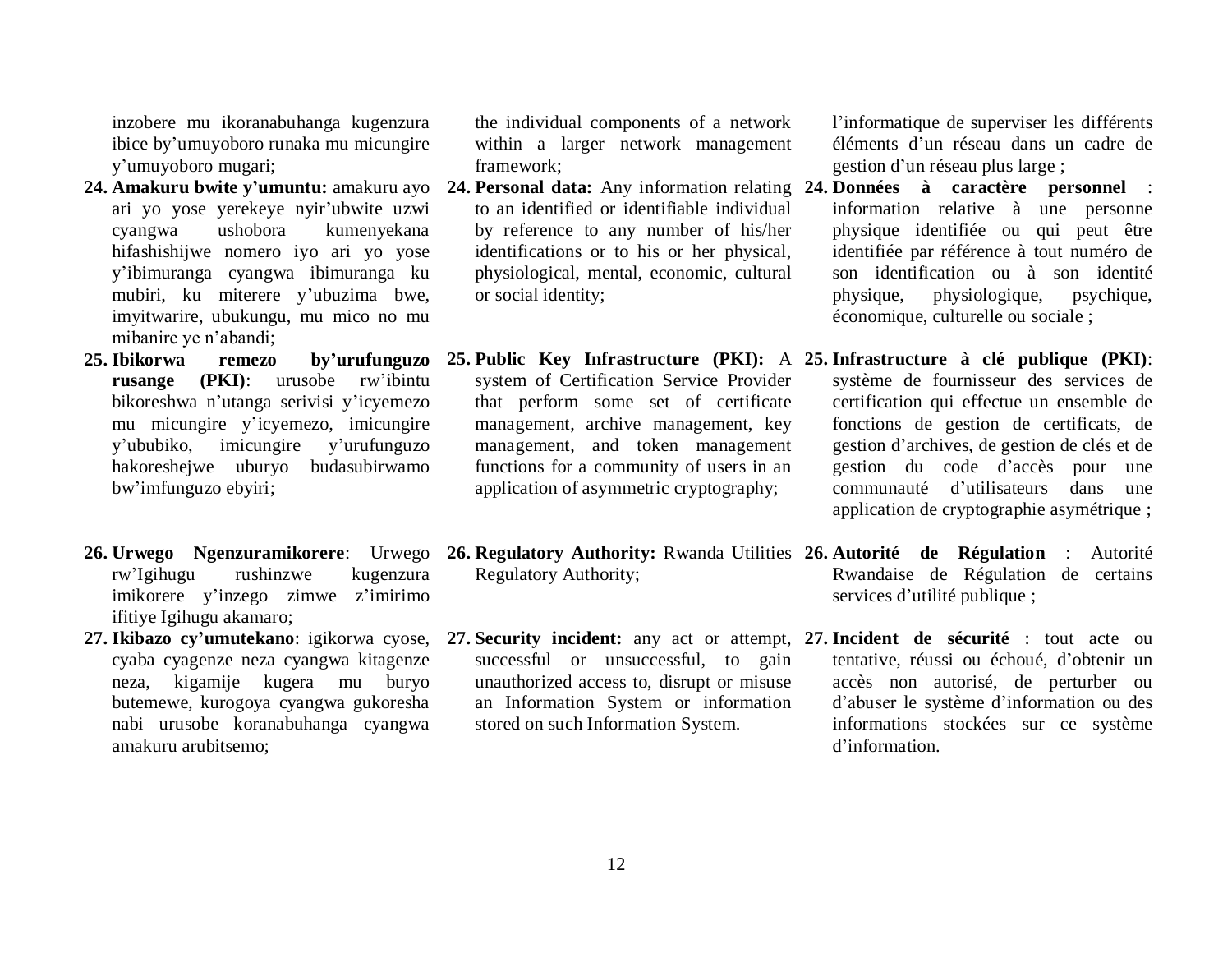- **28. Amasezerano ashingiye ku mitangire ya serivisi (SLA)**: igice cy'amasezerano ya serivisi, aho serivisi isobanurwa birambuye. Iby'ingenzi mu bigize serivisi – aho serivisi igarukira, ubwiza bwayo, inshingano – byumvikanwaho hagati y'utanga serivisi n'uyikoresha;
- **29. Ubutumwa** bugufi (SMS): y'ubutumwa bugufi kuri telefoni, murandasi cyangwa uburyo bw'itumanaho rigendanwa, ikoresha amasezerano y'itumanaho yemewe kugira ngo telefoni zitagendanwa cyangwa izigendanwa zibashe guhererekanya ubutumwa bugufi;
- **30. Umuyoboro ngenzuzi**: cy'umuyoboro w'itumanaho koranabuhanga gikoreshwa mu gutumanaho hagati y'urusobe koranabuhanga, abafatabuguzi n'abatanga serivisi;
- **31. Umufatabuguzi**: umuntu wese ufitanye **31. Subscriber:** Any person who is a party to **31. Abonné** : personne liée par un contrat à un amasezerano n'utanga serivisi z'itumanaho rusange rikoresha ikoranabuhanga kugira ngo ahabwe izo serivisi.
- **32. Ibipimo ngenderwaho**: ngenderwaho bivuga amabwiriza mpuzamahanga nka ISMS ISO/IEC 27001: 2013 cyangwa ISO/IEC 27011 ashobora kuvugururwa;
- of a service contract, where a service is formally defined. Particular aspects of the service – scope, quality, responsibilities are agreed between the service provider and the service user;
- **29. Short Message Service (SMS):** A text **29. Service de messagerie (SMS)** : composant messaging service component of phone, Web, or mobile communication systems. which uses standardized [communications](https://en.wikipedia.org/wiki/Communications_protocols)  [protocols](https://en.wikipedia.org/wiki/Communications_protocols) to allow [fixed line](https://en.wikipedia.org/wiki/Fixed_line) or mobile phone devices to exchange short text messages;
- **30. Signalling/Control plane:** a layer where **30. Plan de signalisation/commande** : couche specific communication protocols are used to establish calls and sessions between systems, subscribers and service providers;
- a contract with a provider of public electronic communications services for the supply of such services.
- international standards such as ISMS ISO/IEC 27001: 2013 or ISO/IEC 27011 as it may be amended from time to time;
- **28. Service-Level Agreement (SLA):** A part **28. Accord de niveau de service (SLA)**: partie d'un contrat de service dans laquelle un service est officiellement défini. Des aspects particuliers du service – étendue, qualité, responsabilités – sont convenus entre le fournisseur des services et l'utilisateur des services ;
	- des services de messagerie texte des systèmes de communication téléphonique, Web ou mobile, qui utilise des protocoles de communication normalisés pour permettre aux appareils de téléphones fixe ou mobile d'échanger des courts messages sous forme de texte ;
	- où des protocoles de communication spécifiques sont utilisés pour établir des appels et des sessions entre les systèmes, les abonnés et les fournisseurs des services ;
	- fournisseur des services publics de communications électroniques pour la fourniture de ces services.
- **32. Standards:** standards refer to required **32. Normes** : les normes se réfèrent aux normes internationales requises telles que ISMS ISO/CEI 27001 : 2013 ou ISO/CEI 27011 pouvant être modifiées de temps en temps ;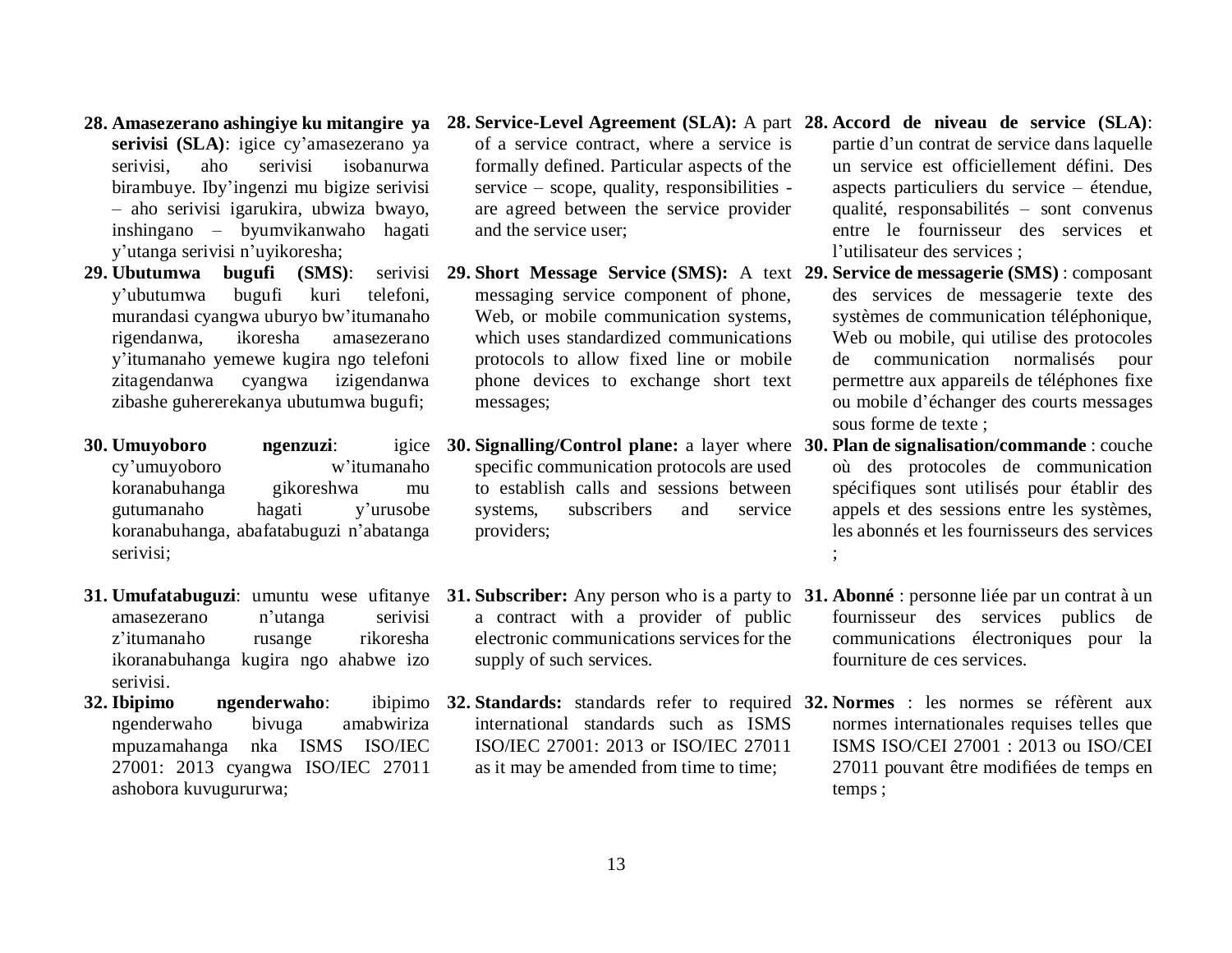- rw'ibigize itumanaho koranabuhanga birimo ibikoresho, porogaramu n'imiyoboro koranabuhanga bitunzwe, bigenzurwa, bikoreshwa, bikodeshwa cyangwa byisungwa n'utanga serivisi;
- **34. Utanga serivisi z'itumanaho**: urwego **34. Telecommunication Service Provider: 34. Fournisseur des services des** rutanga serivisi z'itumanaho rusange rikoresha ikoranabuhanga;
- **35. Undi muntu**: umuntu ku giti cye cyangwa isosiyete itanga ibicuruzwa cyangwa serivisi akabiha uwahawe uruhushya rwo gutanga servisi cyangwa akabitanga mu izina ry'uwahawe uruhushya;
- **36. Amakuru anyuzwa ku muyoboro**: amakuru ayo ari yo yose akoreshwa mu kohereza ubutumwa ku muyoboro w'itumanaho koranabuhanga cyangwa yifashishwa mu gukora inyemezabuguzi y'ubwo butumwa. Ku muyoboro w'itumanaho rigendanwa, amakuru aba ari bice by'umuyoboro;
- umuntu wese utemerewe kugera ku makuru y'umufatabuguzi hakurikijwe amategeko n'amabwiriza akurikizwa;
- comprising of hardware, software and networking elements that are owned, controlled, operated, leased or otherwise relied on by the service provider;
- An entity providing public electronic communications services;
- **35. Third Party:** An individual or company **35. Tiers** : personne physique ou morale supplying products or services to the service provider (licensee) or on the behalf of the licensee;
- **36. Traffic Data:** any data processed for the **36. Données relatives au trafic** : toutes purpose of the conveyance of a communication on an electronic communications network or for the billing in respect of that communication. In mobile networks, data is encapsulated in network packets;
- **37. Umuntu utabifitiye uburenganzira**: ni **37. Unauthorized person:** is any person who **37. Personne non autorisée** : toute personne is not authorized to access subscriber's information as required by the laws and regulations into force;
- **33. Urusobe koranabuhanga**: uruhererekane **33. System:** A set up of ICT components **33. Système** : ensemble des composants TIC comprenant du matériel, des logiciels et des éléments de réseau détenus, contrôlés, opérés, loués ou autrement utilisés par le fournisseur des services ;
	- **télécommunications** : entité fournissant des services publics de communications électroniques ;
	- fournissant des produits ou des services au fournisseur des services (titulaire de licence) ou au nom du titulaire de licence ;
	- données traitées aux fins de l'acheminement d'une communication sur un réseau de communications électroniques ou de facturation en rapport avec cette communication. Dans les réseaux mobiles, les données sont encapsulées dans des paquets des réseaux ;
	- qui n'est pas autorisée à accéder aux informations de l'abonné conformément aux lois et règlements en vigueur ;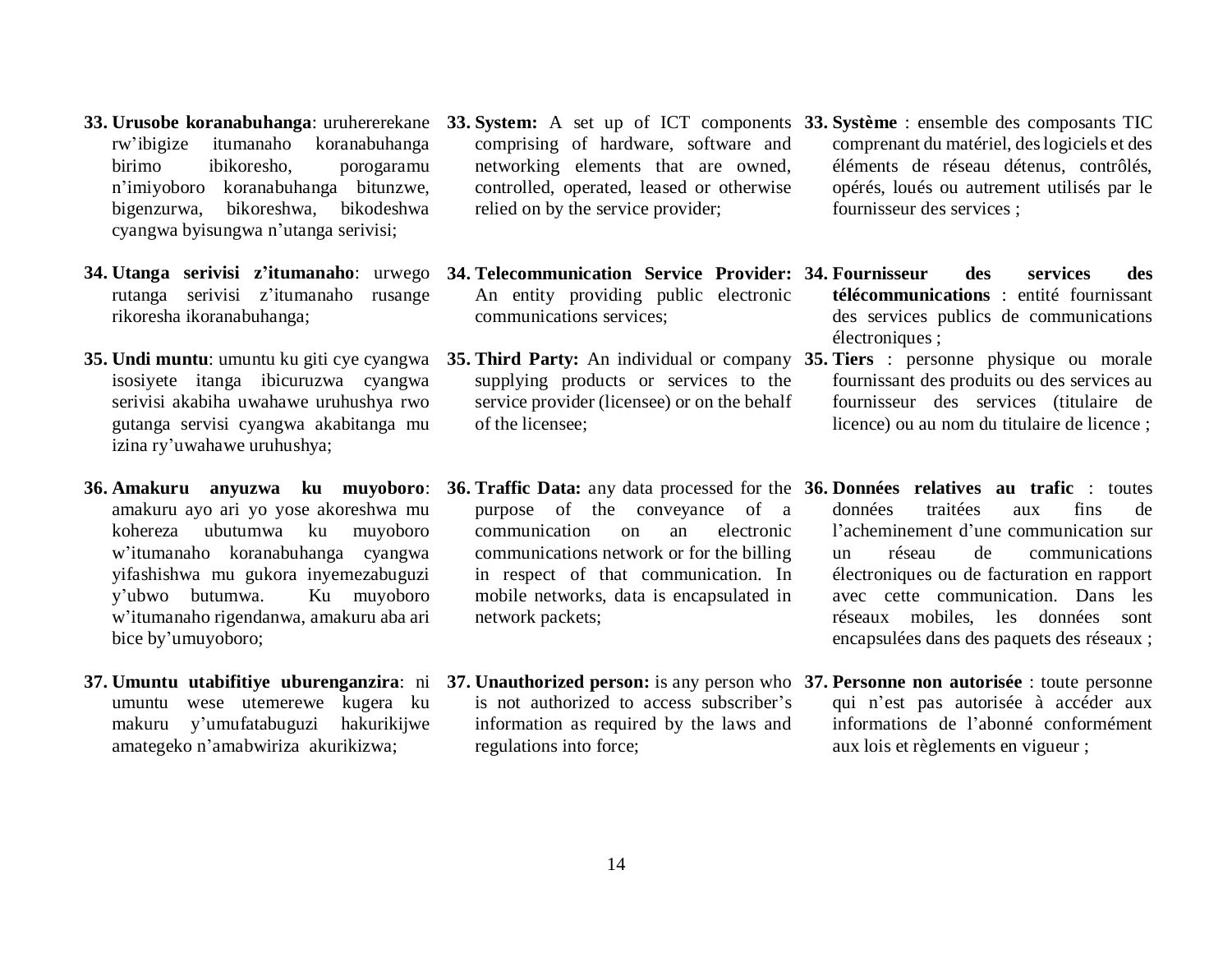- **38. Ibibazo byihutirwa**: ibibazo bifatwa ko **38. Urgent incidents:** Incidents shall be **38. Incidents urgents** : les incidents sont byihutirwa iyo byujuje kimwe muri ibi bikurikira:
	- (a) Ibibazo byose bigira ingaruka kugera kuri 25% by'umubare w'abafatabuguzi kuri serivise yagize ikibazo.
	- (b) Ibibazo byose bishobora gutuma serivise z'ibanze zibura kandi bikanagira ingaruka kuri zigerwaho hifashishijwe serivise zitangwa n'uwahawe uruhushya ;
	- (c) Ibibazo bituma itangazamakuru ry'imbere mu gihugu ribivugaho.
	- (d) Ibibazo bigira ingaruka ku kuri serivisi za Guverinema cyangwa serivise rusange.
- ukoresha cyangwa usaba serivisi z'itumanaho rusange rikoresha ikoranabuhanga.

**Ingingo ya 3: Ibirebwa n'aya mabwiriza**

Aya mabwiriza areba ibikorwa remezo byose na serivisi zose z'ikoranabuhanga bihabwa infrastructure and services provided to the infrastructures et services TIC fournis au rubanda bitanzwe n'uwahawe uruhushya rwo public by licensee. kubitanga.

- considered as "urgent" if they meet any of the following criteria:
	- (a) All incidents affecting services to 25% of the licenses' total number of subscribers on the affected service.
	- (b) All incident that results in loss of core services and affects the entire Value-Added Services;

(c)Incidents attracting national mainstream media coverage. (d)Incidents affecting Government or Public Sector services.

considérés comme « urgents » s'ils répondent à l'un des critères suivants :

- (a) Tous les incidents affectant les services jusqu'au 25% du nombre total d'abonnés sur le service affecté.
- (b) Tout incident entraînant la perte de services essentiels et affectant l'ensemble des services à valeur ajoutée ;
- (c) Incidents suscitant l'attention des médias nationaux.
- (d) Incidents affectant des services du gouvernement ou du secteur public.

**39. Ukoresha itumanaho**: umuntu wese **39. User:** any person using or requesting **39. Utilisateur** : toute personne utilisant ou publicly available electronic sollicitant des services de communications électroniques accessibles au public.

#### **Article 3: Scope of this Regulation**

communications services.

#### **Article 3: Champ d'application du présent règlement**

This Regulation shall apply to all ICT Le présent règlement s'applique à toutes les public par le titulaire de licence.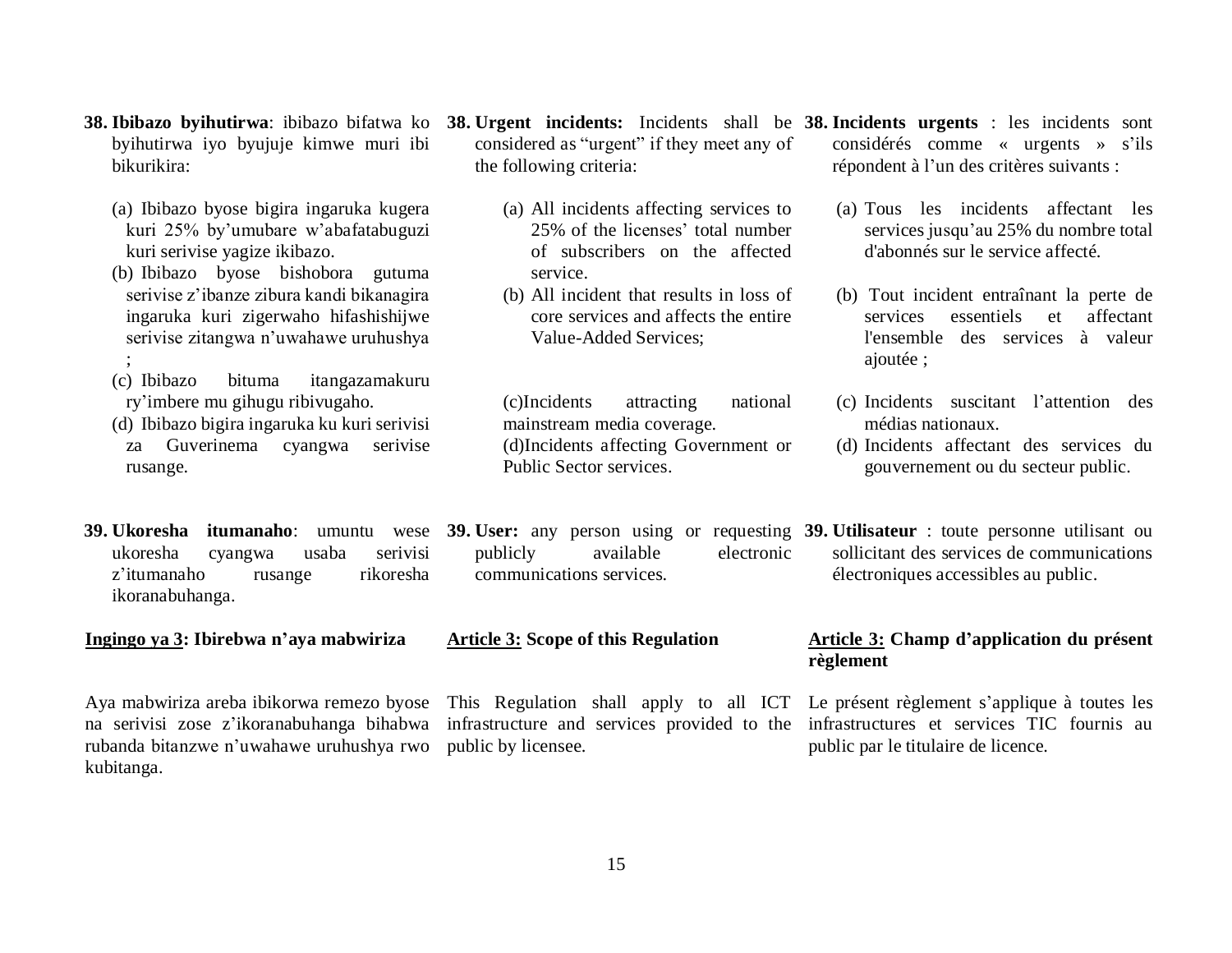#### **Ingingo ya 4: Intego z'aya mabwiriza**

Intego z'aya mabwiriza ni izi zikurikira:

- (a) Kureba ko abahawe impushya bose hamwe n'abafatabuguzi babo bagenzurwa kandi bafite umutekano;
- (b) gukora ku buryo abahawe impushya batanga serivisi zitekanye;
- (c) gukurikirana no gucunga umutekano w'urusobe koranabuhanga;
- (d) gukora ku buryo abahawe impushya barinda urusobe koranabuhanga n'inyungu z'abafatabuguzi;
- (e) gukora ku buryo serivisi z'abahawe impushya zirindwa guhagarikwa, kwangizwa cyangwa kubuzwa gukora.

#### **Article 4: Objectives of this Regulation**

The objective of this Regulation is:

- (a) to ensure that all licensees and their subscribers are under a controlled and secure environment;
- (b) to ensure that the licensees deliver secured services;
- (c) to deal with the monitoring and control of the security state of systems;
- (d) to ensure that licensees protect their systems and subscribers' interests;
- (e) to ensure that licensees' services are prevented from being interrupted, corrupted or denied.

#### **Article 4: Objectifs du présent règlement**

Le présent règlement a pour objectif de:

- (a) assurer que tous les titulaires de licence et leurs abonnés se trouvent dans un environnement contrôlé et sécurisé;
- (b) assurer que les titulaires de licence fournissent des services sécurisés;
- (c) assurer la surveillance et le contrôle de l'état de sécurité des systèmes;
- (d) veiller à ce que les titulaires de licence protègent leurs systèmes et les intérêts de leurs abonnés;
- (e) veiller à ce que les services des titulaires de licence ne soient pas interrompus, corrompus ou refusés.

#### **UMUTWE WA II: INSHINGANO CHAPTER II: RESPONSIBILITIES OF Z'ABAHAWE N'IZ'ABAFATABUGUZI LICENSEES AND SUBSCRIBERS**

|          |  |  | Ingingo ya 5: Inshingano z'abahawe Article 5: Responsibilities of Licensees |
|----------|--|--|-----------------------------------------------------------------------------|
| impushya |  |  |                                                                             |

Uwahawe uruhushya afite inshingano zikurikira:

- (a) gucunga umutekano w'amakuru yatawe, yabitswe, yatunganyijwe n'ayoherejwe mu miyoboro no mu rusobe koranabuhanga;
- responsibilities:
	- captured, stored, processed and transmitted in or through their networks and systems;

**CHAPITRE II: ATTRIBUTIONS DES TITULAIRES DE LICENCE ET DES ABONNES**

#### **Article 5: Attributions des titulaires de licences**

- The licensee shall have the following Le titulaire de licence a les attributions suivantes :
	- (a) ensuring security of the information (a) assurer la sécurité des informations obtenues, stockées, traitées et transmises dans ou à travers ses réseaux et systèmes;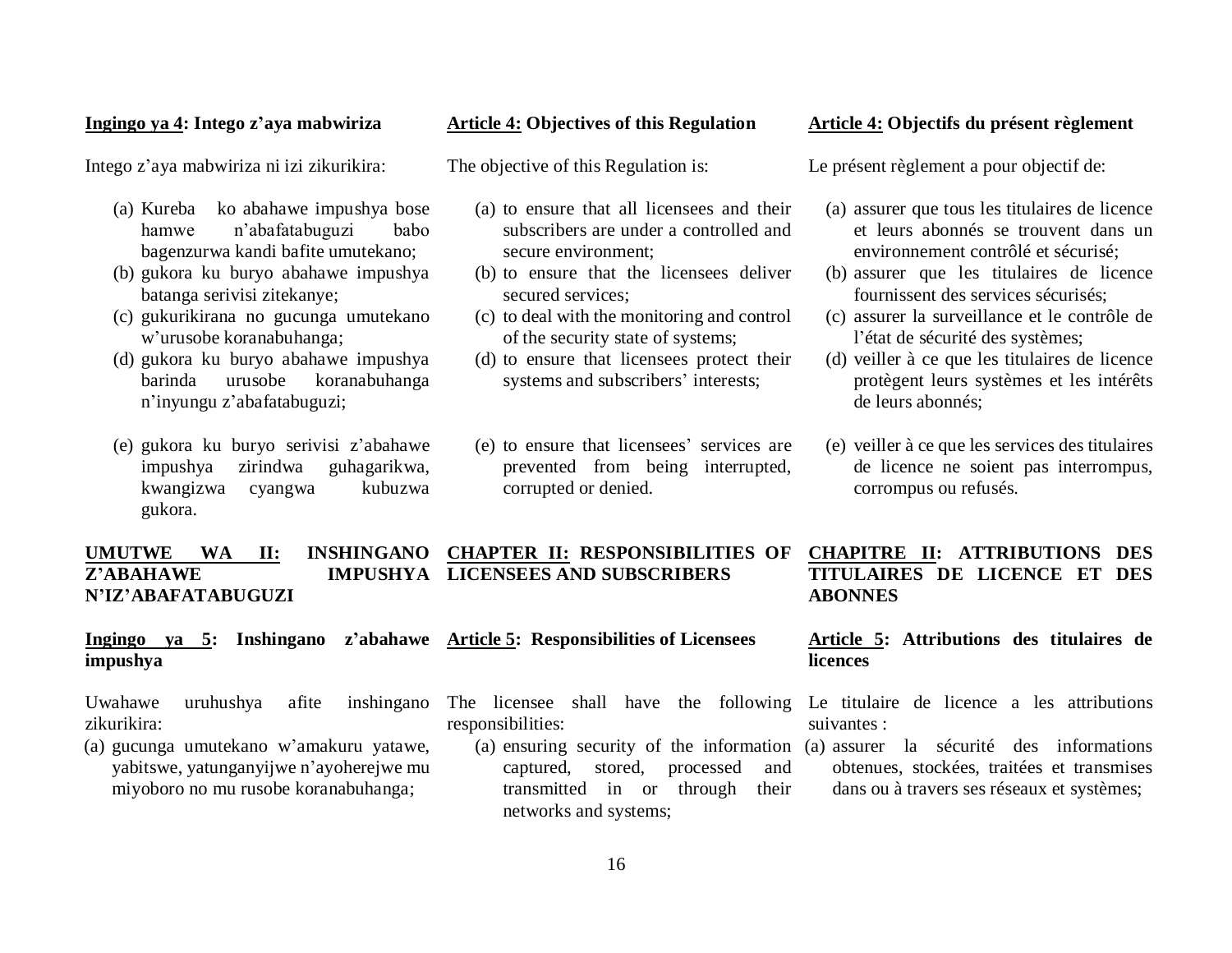- (b) gushyira mu bikorwa, gukora, gukomeza no gukurikirana igenzura rivugwa muri aya mabwiriza no mu mabwiriza mpuzamahanga nka ISO/IEC 27001: 2013 cyangwa ISO/IEC 27011 ashobora kuvugururwa;
- (c) gushyiraho, kugaragaza no gukurikiza uburyo busobanutse kandi bwizewe;
- (d) kurengera inyungu z'abafatabuguzi no gutuma bamugirira icyizere, abagezaho serivisi zizewe;
- (e) gushyira mu bikorwa no guhozaho ingamba zihamye za tekiniki n'iz'ubuyobozi hagamijwe kurinda urusobe koranabuhanga na serivisi zihabwa abafatabuguzi;
- (f) gukora ku buryo abafatabuguzi barindirwa umutekano mu buryo buwiye mu gihe bakoresha serivisi bahawe;
- (g) kugeza ku Rwego Ngenzuramikorere ibibazo by'umutekano;
- (h) kubahiriza ibiteganywa n'amategeko n'amabwiriza bivugwa muri aya mabwiriza no mu yandi mategeko mu Rwanda;
- (i) gutanga inama zijyanye n'umutekano w'ikoranabuhanga ahagaragaye ibibazo mu gihe afite abafatabuguzi.
- and monitoring the controls mentioned in this regulation and required international standards such as ISO/IEC 27001: 2013 or ISO/IEC 27011 asit may be amended from time to time;
- $(c)$  developing, documenting following well defined secured processes;
- gaining their confidence by providing secured systems and services;
- $(e)$  implementing and appropriate technical and organizational measures to secure systems and services provided to customers;
- (f) ensure that users are adequately protected while using provided services.
- Regulatory Authority;
- $(h)$  complying with all legal regulatory requirements provided under this regulation and other laws in Rwanda.
- where risks have been identified in the specific licensee has subscribers.
- (b) implementing, operating, maintaining (b) assurer la mise en œuvre, opération, maintenance et la surveillance des contrôles mentionnés dans le présent règlement et les normes internationales requises telles que ISO/CEI 27001: 2013 ou ISO/CEI 27011, pouvant être modifiées de temps à autre;
	- (c) développer, documenter et suivre des processus sécurisés bien définis;
- (d) protecting subscribers' interests and (d) protéger les intérêts des abonnés et gagner leur confiance en leur fournissant des systèmes et des services sécurisés;
	- (e) mettre en œuvre et maintenir des mesures techniques et organisationnelles appropriées afin de sécuriser les systèmes et services fournis aux clients;
		- (f) veiller à ce que les utilisateurs soient correctement protégés lorsqu'ils utilisent les services fournis.
- (g) Reporting of security incidents to the (g) signaler les incidents de sécurité à l'Autorité de Régulation;
	- (h) se conformer à toutes les conditionslégales et réglementaires prévues par le présent règlement et les autres lois au Rwanda.
- (i) Issue cyber security related advisories (i) émettre des avis liés à la cyber sécurité lorsque les risques ont été identifiés dans le cas où le titulaire de licence aurait des abonnés.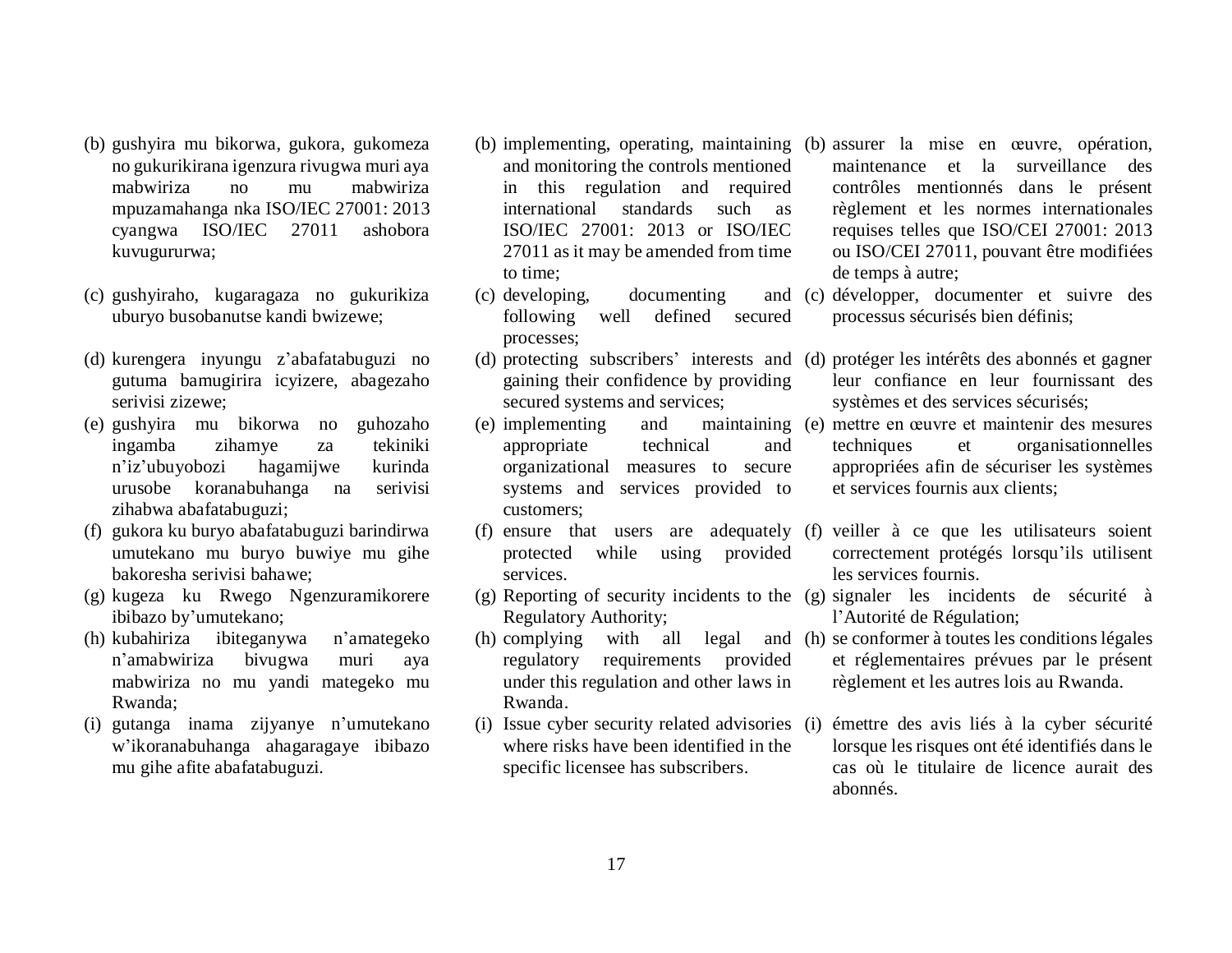#### registration details, pin, passwords, user accounts, are safely protected;

actions comprising of but not limited to the

a) always verify and ensure that their digital credentials such as sim

following:

- b) apply necessary software patches and b) backup the data on their devices;
- where possible.

**CHAPTER III: SECURITY CONTROLS TO PROTECT THE INFORMATION**

#### **Article 7: Security Measures**

Any Licensee must take all required security measures to guarantee the confidentiality, integrity and availability of their network, systems and services for the entire duration of the License.

#### The subscribers using ICT services shall take Les abonnés utilisant les services TIC doivent entreprendre des actions suivantes, sans toutefois s'y limiter:

- a) toujours vérifier et s'assurer que leurs identifiants numériques tels que l'enregistrement de la carte SIM, le code PIN, les mots de passe, les comptes d'utilisateur sont parfaitement protégés;
- b) appliquer les correctifs nécessaires et sauvegarder les données sur leurs appareils;
- c) have antimalware on their devices c) avoir un logiciel anti-programme sur leurs appareils lorsque cela est possible.

**NETWORK AND SYSTEMS OF RESEAU ET LES SYSTEMES DES LICENSEES AND SUBSCRIBER'S TITULAIRES DE LICENCES ET LES CHAPITRE III: CONTROLES DE SECURITE AFIN DE PROTEGER LE INFORMATIONS DES ABONNES**

#### **Article 7 : Mesures de sécurité**

Tout titulaire de licence doit prendre toutes les mesures nécessaires de sécurité pour garantir la confidentialité, l'intégrité et la disponibilité de son réseau, de ses systèmes et de ses services pendant toute la durée de la licence.

Abafatabuguzi ba serivisi z'ikoranabuhanga bafata ingamba zirimo zimwe muri izi zikurikira:

- a) kugenzura buri gihe no gukora ku buryo ibyangombwa koranabuhanga nk'ibijyanye no kwandikisha sim, pin, amagambo banga, konti bicungwa neza;
- b) gukoresha porogaramu za ngombwa no kubika amakuru ku bikoresho koranabuhanga byabo;
- c) kugira uburyo burinda kirogoya ibikoresho byabo aho bishoboka.

**UMUTWE WA III: IGENZURA RY'UMUTEKANO HAGAMIJWE KURINDA UMUYOBORO N'URUSOBE KORANABUHANGA BY'ABAHAWE IMPUSHYA N'AMAKURU Y'ABAFATABUGUZI Ingingo ya 7: Ingamba z'umutekano**

Uwahawe uruhushya wese agomba gufata ingamba zose za ngombwa z'umutekano kugira ngo arinde ibanga ubusugire, no kuboneka by'umuyoboro, urusobe koranabuhanga na serivisi mu gihe cyose uruhushya rugifite agaciro.

#### **Article 6: Attributions des abonnés**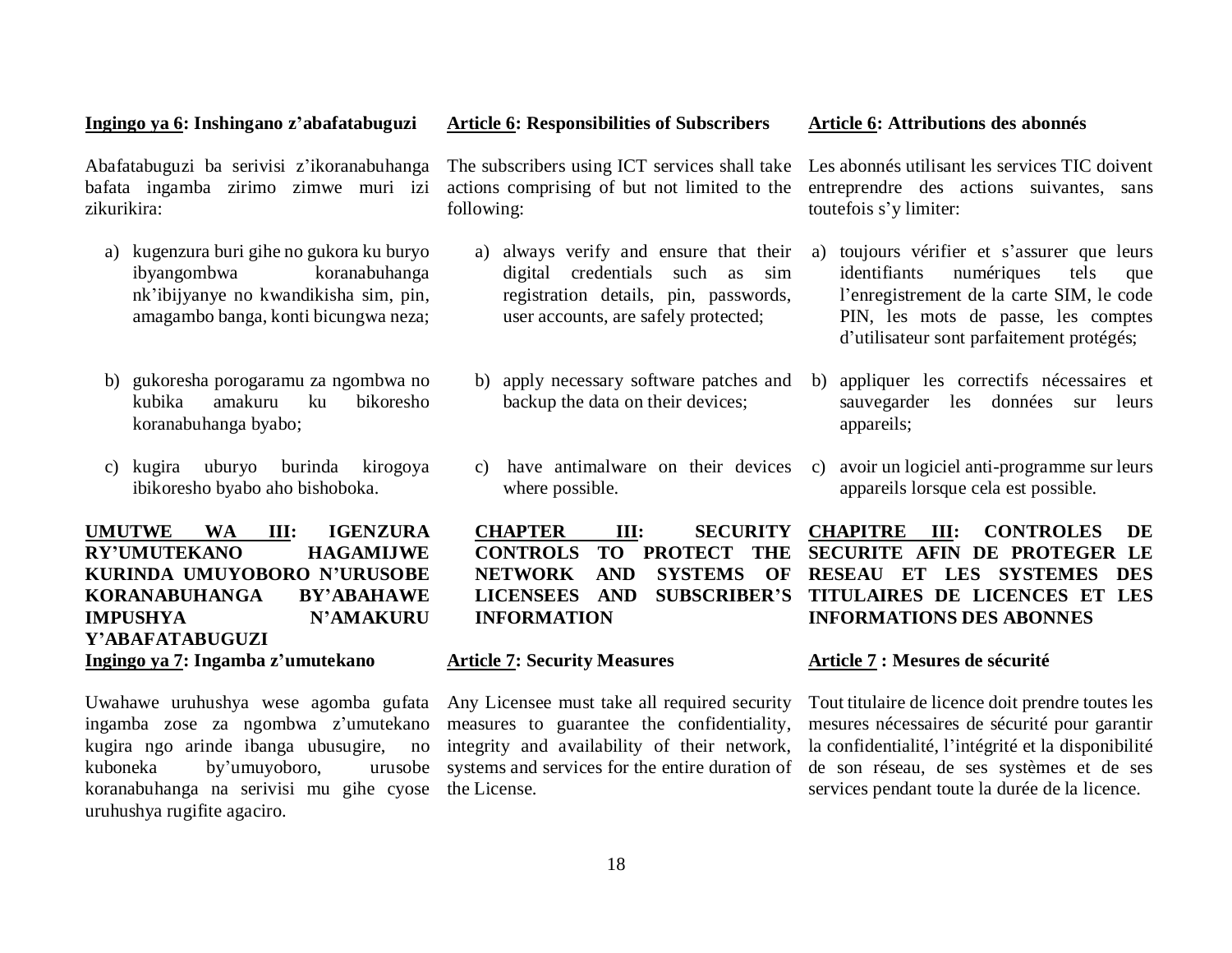Uwahawe uruhushya agomba gushyira mu bikorwa no guhozaho ingamba zihamye za tekiniki n'iz'ubuyobozi hagamijwe kurinda urusobe koranabuhanga na serivisi zihabwa abafatabuguzi. Izo ngamba zigomba gushyirwa mu bikorwa mu rwego rwo gufasha umufatabuguzi kurinda amakuru ye bwite, abashobora kuyakoresha mu buryo butemewe cyangwa se akazimira, akagerwaho cyangwa agatangazwa mu buryo bw'impanuka cyangwa bunyuranyije n'amategeko.

Izo ngamba zigomba kuba zihamye kugira ngo zikumire cyangwa zigabanye ingaruka z'ibibazo by'umutekano ku bafatabuguzi, ku yindi miyoboro no ku rusobe koranabuhanga.

#### **Ingingo ya 8: Igenzura ry'umutekano rikwiye**

Uwahawe uruhushya agomba gukora ku buryo igenzura ry'umutekano rikwiye rigaragazwa neza kandi rikorwa mu muyoboro we kugira ngo yirinde ibyawuhungabanya byaba ibizwi cyangwa ibitazwi. Imicungire y'umutekano w'amakuru (ISMS) igomba gushyirwa mu bikorwa hakubiyemo ibintu by'ingenzi bikurikira:

- (a) Isuzuma ry'ibibazo bishobora kuvuka;
- (b) Politiki z'umutekano w'amakuru;
- (c) Imicungire y'umutungo;

The Licensee is required to implement and maintain appropriate technical and organizational measures to secure systems and services provided to their subscribers. Such measures must be implemented to support customer secure personal data against unauthorized processing and accidental or unlawful loss, access or disclosure.

Le titulaire de licence est tenu de mettre en œuvre et de maintenir les mesures techniques et organisationnelles nécessaires pour sécuriser les systèmes et les services fournis à ses souscripteurs. Ces mesures doivent être mises en œuvre pour aider le client à sécuriser les données personnelles contre le traitement non autorisé et la perte accidentelle et illégale, accès ou divulgation.

These security measures must be adequate to prevent or minimize the impact of security incidents on the subscribers, interconnected networks and systems.

**Article 8: Appropriate Security Controls**

The Licensee shall ensure that appropriate security controls are clearly documented and set in their network and systems against various known and unknown threats. A comprehensive Information Security Management System (ISMS) implemented including the components hereunder:

- (a) Risk Assessment;
- (b) Information security policies
- (c) Asset management

incidents de sécurité sur les abonnés, les réseaux et les systèmes interconnectés.

Ces mesures de sécurité doivent être adéquates en vue de prévenir ou minimiser l'impact des

#### **Article 8: Contrôles appropriés de sécurité**

Le titulaire de licence doit s'assurer que les contrôles de sécurité appropriés sont clairement documentés et mis en place dans son réseau et ses systèmes contre diverses menaces connues et inconnues. Un système de must be gestion de sécurité de l'information (ISMS) doit être mis en œuvre, y compris les éléments essentiels ci-dessous :

- (a) Evaluation des risques;
- (b) Politiques de sécurité de l'information
- (c) Gestion des biens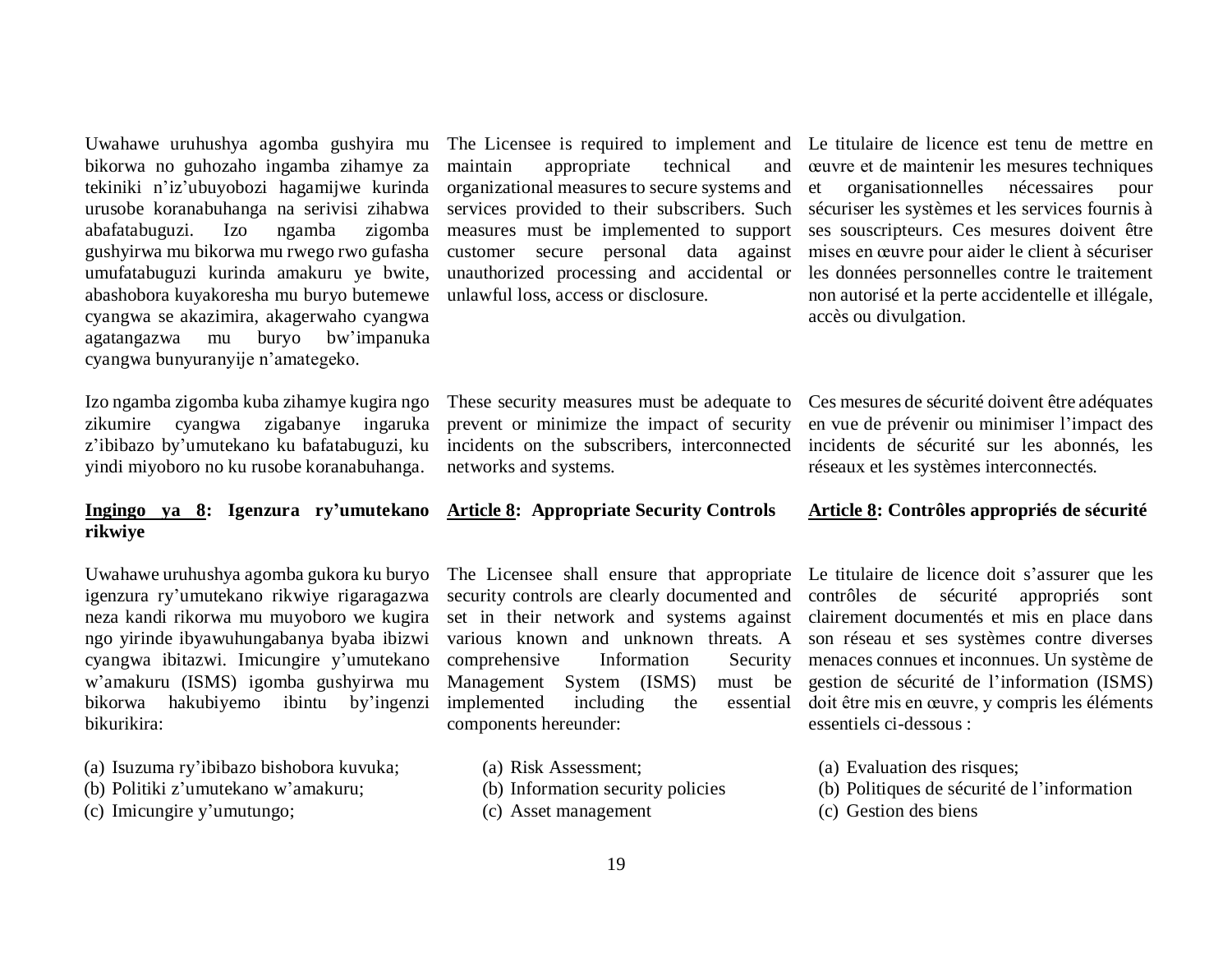- (d) Kugenzura uburyo bwo kugera ku makuru;
- (e) Imicungire y'itumanaho n'ibikorwa;
- (f) Imicungire y'itunganya;
- (g) Imicungire y'impinduka;
- (h) Imicungire y'ibibazo bishobora kuvuka;
- (i) Kubona, gukora no kubungabunga porogaramu y'ikoranabuhanga;
- (j) Gahunda y'ikomeza ry'ibikorwa by'ubucuruzi na gahunda yo gusubukura imirimo nyuma y'ibiza;
- (k) Gusuzuma ahashobora kwibasirwa no kugenzura
- (l) Igerageza ryo kwinjira kw'abagenzuzi b'imbere cyangwa bo hanze bemewe n'Urwego Ngenzuramikorere;
- (m)Kugaragaza, kubungabunga no gukurikirana iyubahirizwa ry'amategeko n'amabwiriza;
- (n) Imicungire y'uburyo kode zigenda zihererekanywa;
- (o) Umutekano w'abakozi;
- (p) Imicungire yo kugarura ibyatakaye.

#### **Ingingo ya 9: Gushyira ibice mu bikoresho by'imiyoboro**

Umuyoboro wose ugomba kugira nibura ibice Any network facility must have at least three Toute installation de réseau doit avoir au bitatu (3) bikurikira:

- (a) Igice cy'imicungire;
- (b) Igice cy'igenzura cyangwa amasezerano y'itumanaho;
- (d) Access control
- (e) Communications and operations management
- (f) Configuration Management;
- (g) Change Management;
- (h) Incident Management;
- (i) Secured application acquisition, development and maintenance;
- (j) Business continuity plan and Disaster recovery plan;
- (k) Vulnerability assessment and Audit;
- (l) Internal and external penetration testing by auditors approved by the Regulatory Authority;
- (m)Legal and Regulatory compliance identifying, maintaining and monitoring;
- (n) Cryptographic algorithm management;
- (o) Human resources security;
- (p) Backup management.

### **Network Facilities**

- (3) layers which are as follows:
	- (a) Management plane;
	- (b) Signalling/Control plane or Communication protocol;
- (d) Contrôles d'accès
- (e) Gestion des communications et des opérations
- (f) Gestion de la configuration;
- (g) Gestion du changement;
- (h) Gestion des incidents;
- (i) Acquisition, développement et maintenance sécurisés des applications;
- (j) Planification pour la continuité des activités et pour la reprise après sinistre;
- (k) Evaluation de la vulnérabilité et audit;
- (l) Test de pénétration interne et externe par les auditeurs approuvés par l'Autorité de Régulation ;
- (m)Identification, maintenance et suivi de la conformité aux lois et règlement ;
- (n) Gestion d'algorithmes cryptographiques;
- (o) Sécurité des ressources humaines ;
- (p) Gestion des sauvegardes.

#### **Article 9: Establishment of Layers in Article 9: Etablissement des couches dans les installations des réseaux**

moins trois (3) couches qui sont les suivantes:

- (a) Couche de gestion ;
- (b) Couche de signalisation/commande ou protocole de communication ;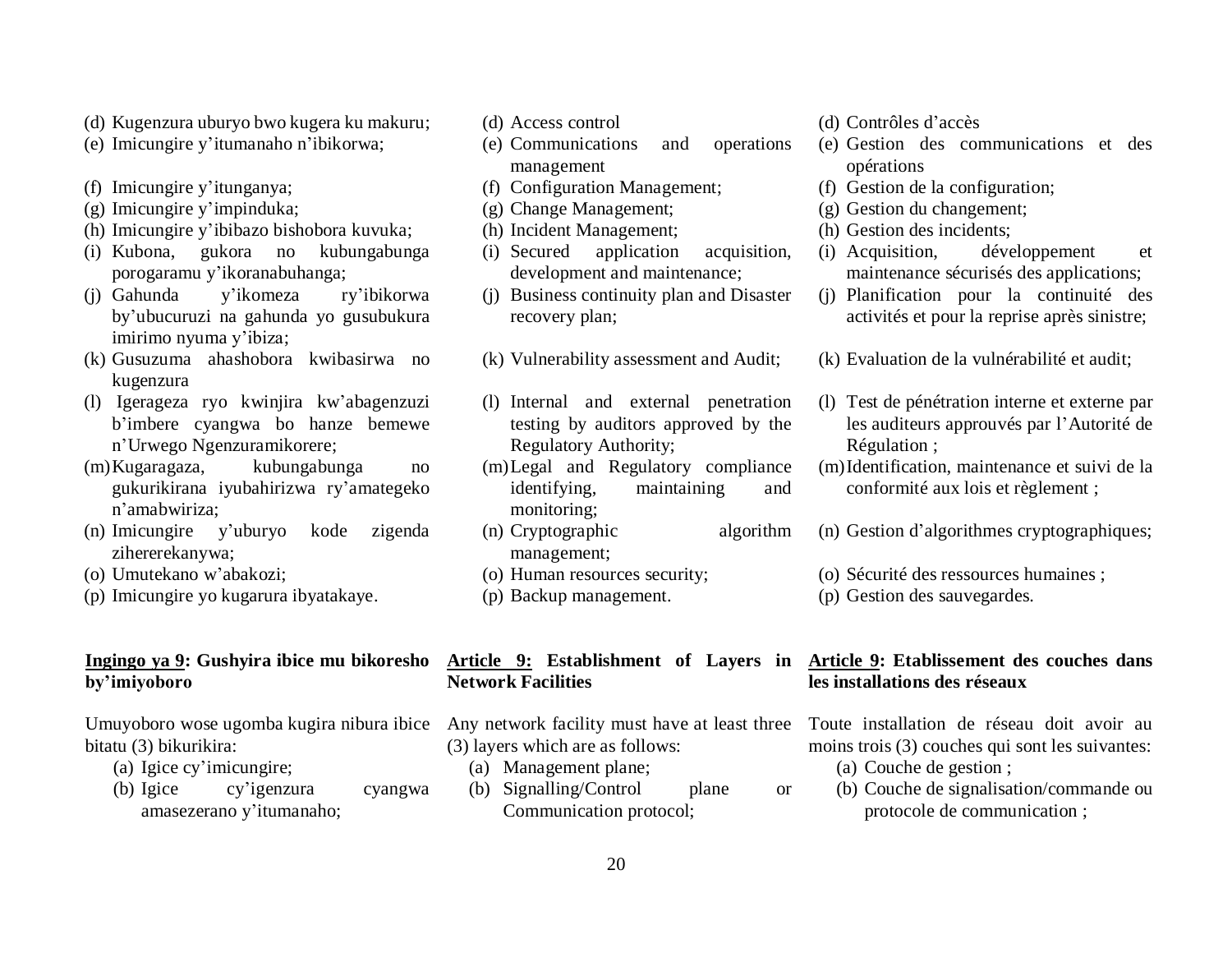(c) Igice cy'amakuru.

### **miyoboro**

Igice gishinzwe imicungire gifite inshingano yo kurinda imicungire y'amakuru anyuzwa ku muyoboro n'imikorere y'umuyoboro, naho igice gishinzwe igenzura kigakoreshwa mu guha ibimenyetso amakuru no kuyaha icyerekezo. Igice gishinzwe amakuru gifite inshingano yo kohereza serivisi z'amakuru ku bikoresho koranabuhanga by'abafatabuguzi.

### **Ingingo ya 11: Kurinda igice cy'imicungire**

Mu rwego rwo kurinda igice gishinzwe imicungire, abahawe impushya bose bagomba:

- (a) Kugira no gukurikiza politiki na gahunda z'umutekano w'amakuru mu rwego rw'itumanaho;
- (b) Gukora ku buryo muri buri gikorwa habaho itandukana ry'inshingano;
- (c) Gukora ku buryo habaho itandukana ry'imiyoboro n'urusobe koranabuhanga;
- (d) Gukumira ibishobora kugera mu muyoboro bitemewe kandi bitagenzuwe (harimo na porogaramu bijyanye);
- (e) Kurinda amakuru bwite y'umufatabuguzi harimo n'ayerekeranye n'ububiko

(c) Data plane.

### **Network facilities**

The management plane has the role of securing the network traffic management and network operation while the signalling plane is used for signalling and routing the traffic. The data plane has the role of delivering data services to the customer devices.

# **Plane**

must:

- (a) have and follow well defined industry information security policies and procedures;
- (b) ensure segregation of duties in every process;
- (c) ensure the segregation of Networks and systems;
- (d) prevent unauthorized and uncontrolled access to network and systems (including related applications);
- (e) secure the subscriber information such as personal information including but not

(c) Couches des données.

#### **Ingingo ya 10: Akamaro k'ibice mu Article 10: Importance of Layers in the Article 10: Importance des couches dans les installations des réseaux**

La couche de gestion a pour rôle de sécuriser la gestion du trafic réseau et le fonctionnement du réseau tandis que la couche de signalisation est utilisée pour la signalisation et le routage du trafic. La couche des données a pour rôle de fournir des services des données aux appareils des clients.

#### **Article 11: Protection of the Management Article 11: Protection de la couche de gestion**

To protect the management plane, all licensees Pour protéger la couche de gestion, tous les titulaires de licence doivent :

- (a) avoir et suivre les politiques et les procédures bien définies de la sécurité de l'information de l'industrie;
- (b) assurer la répartition des tâches dans chaque processus;
- (c) assurer la séparation des réseaux et des systèmes;
- (d) empêcher tout accès non autorisé et non contrôlé au réseau et aux systèmes (y compris les applications connexes);
- (e) sécuriser les informations du souscripteur telles que les informations personnelles, y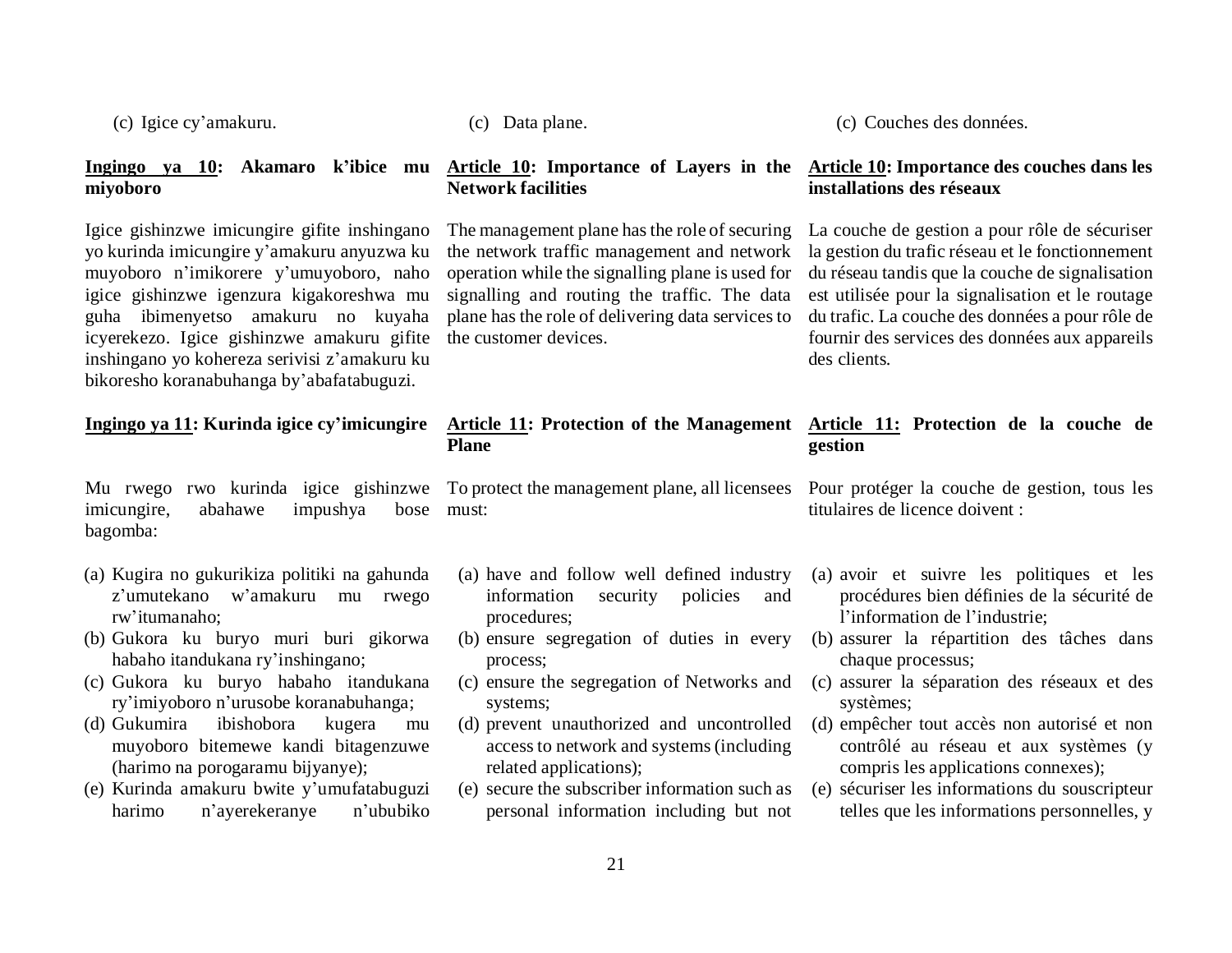bw'amajwi iyo buhari, inyemezabuguzi hamwe n'andi makuru ya ngombwa;

- (f) Kugira uburyo buhoraho bwo kugarura amakuru;
- (g) Gusobanurira abakozi, abafatabuguzi n'abatanga serivisi, imicungire y'uburyo bwo kugera ku makuru no gukora ku buryo hatabaho ihakana ry'amakuru hashyirwaho uburyo buhamye bwo gusuzuma umwimerere wayo;
- (h) Gukora isuzuma rihoraho ry'uburyo bwo kugera ku bikoresho no kuri porogaramu
- (i) Gukora ku buryo habaho umutekano w'ikoranabuhanga hitabwa ku mitunganyirize yaryo no ku isuzuma ry'umutekano waryo;
- (j) Kugira no gukurikiza nzira zikurikizwa mu kumenya umwirondoro w'umukiriya(« Know Your Customer  $(KYC)$  »
- (k) Gukora ku buryo habaho umutekano w'uduce twose tw'amakuru, ibikoresho, urusobe koranabuhanga na porogaramu;
- (l) Kwemera gusa urusobe koranabuhanga, porogaramu na serivisi byasuzumwe kandi byizewe;
- (m)Gukora ku buryo ingamba z'umutekano w'imbere zivugururwa kandi zikemezwa n'Urwego Ngenzuramikorere;

limited to Call Data Records (CDRs) where applicable, billing and other relevant information;

- (f) ensure a regular backup;
- (g) define access control management for employees, subscribers and vendors based on the least privilege guidance and ensure the non-repudiation by implementing strong authentication controls;
- (h) conduct a regular log review of devices access and application access;
- (i) ensure the application security by secure development and performing security testing;
- Customer (KYC) procedures;
- (k) ensure security hardening of all nodes, devices, systems and applications;
- (l) only allow deployment and/or integration of tested and secured systems, applications and services;
- (m)Ensure that internal security policies are regularly updated and approved by the regulatory Authority;

compris, mais sans se limiter, aux enregistrements des données d'appel (CDR) le cas échéant, la facturation et autre information importante ;

- (f) assurer la récupération régulière ;
- (g) définir la gestion de contrôle d'accès pour les employés, les abonnés et les fournisseurs sur la base des conseils les moins privilégiés et garantir la nonrépudiation en mettant en œuvre des contrôles forts d'authentification;
- (h) effectuer un examen régulier du journal d'accès aux appareils et d'accès aux applications;
- (i) assurer la sécurité de l'application par un développement sécurisé et effectuer des tests de sécurité;
- (j) have and follow well defined Know Your (j) avoir et suivre les procédures bien définies « Know Your Customer (KYC) » ;
	- (k) assurer le renforcement de la sécurité de tous les nœuds, appareils, systèmes et applications;
	- (l) autoriser uniquement le déploiement et/ou l'intégration des systèmes, applications et services testés et sécurisés;
	- (m)assurer que les politiques de sécurité internes soient régulièrement mises à jour et approuvées par l'Autorité de Régulation;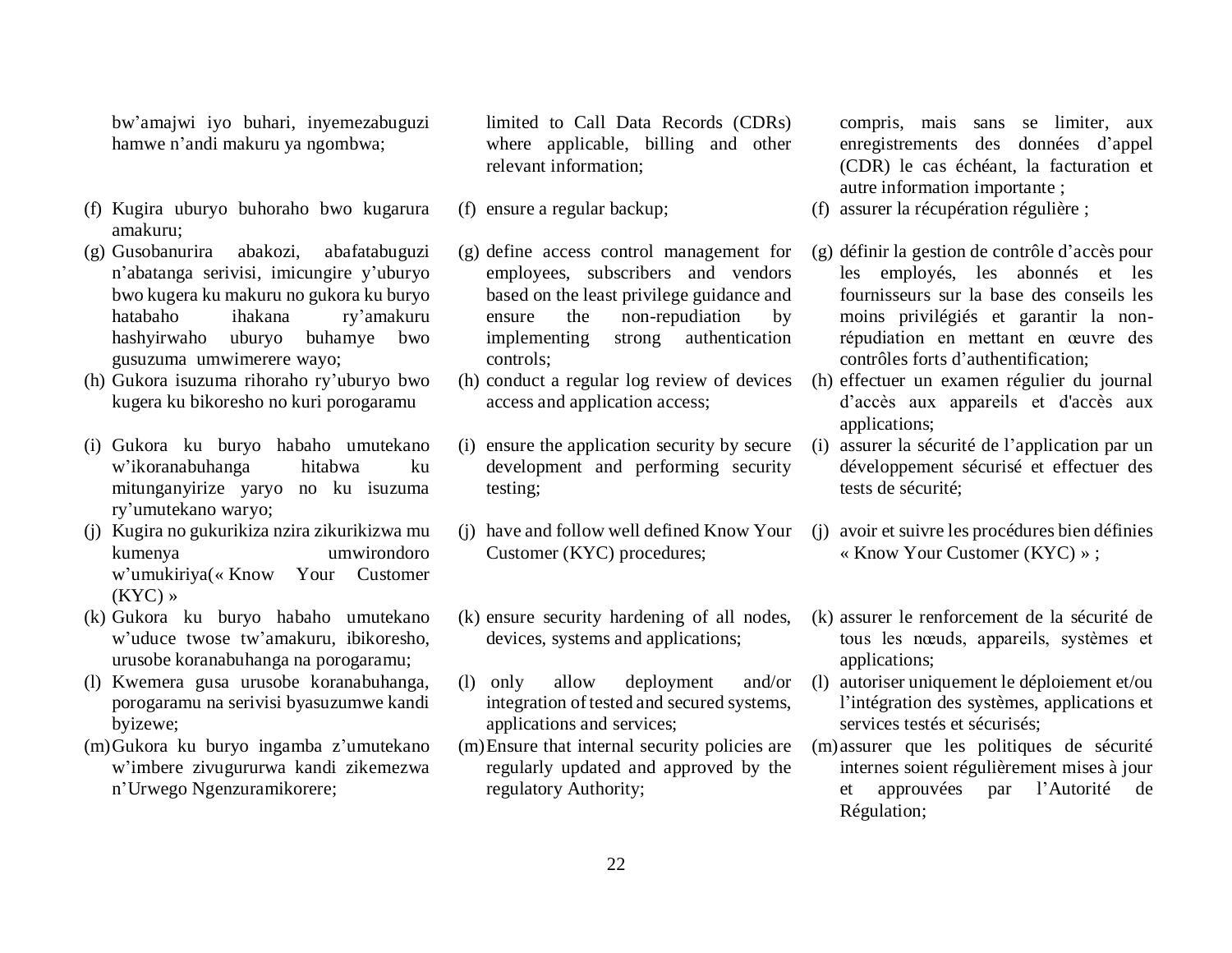- (n) Gukora ubugenzuzi buhoraho ku rusobe koranabuhanga, porogaramu na serivisi;
- (o) Gusangiza abafatabuguzi amakuru igihe cyose havutse ikibazo
- (p) kuburira abakozi buri gihe hakurikijwe ibyo bakora n'inshingano zabo no gukora ku buryo hajyaho uburyo bw'isuzumamikorere ry'abakozi biturutse kuri iryo burira;
- (q) Kumenyesha abafatabuguzi, ikibazo cy'umutekano muri serivse zitangwa, ingamba yafata ngo yirinde icyo kibazo n'ikiguzi izo ngamba zishobora gutwara umufatabuguzi igihe arimo afata izo ngamba. Amakuru atanzwe kubera iyi mpamvu agomba guhabwa umufatabuguzi nta kindi kiguzi atanze uretse ikiguzi umufatabuguzi yaba yakoresheje kugira ngo agere kuri ayo makuru.
- (r) Gushyiraho ingamba na gahunda binoze byo kuzahura urusobe koranabuhanga, muri porogaramu no muri serivisi;
- (s) Kubika, kugaragaza, kugenzura no gusuzuma ibitabo bikubiyemo uburyo bwo kugera ku muyoboro wose, urusobe koranabuhanga na porogaramu;
- (n) conduct regular audit on all systems, applications and services;
- whenever an incident occur ;
- (p) occurs and regularly provide awareness to its employees depending on their roles and responsibilities and ensure means of evaluation of the performance of employees as a result of such awareness;
- (q) inform subscribers of the risks to the security of provided services, appropriate measures that the subscriber may take to safeguard against the risks and the likely costs to the subscriber involved in the taking of such measures. Information provided for this purpose must be provided to the subscriber free of any charge other than the cost that the subscriber would have incurred for accessing the information.
- (r) provide adequate contingency plans and arrangements in their systems, applications and services;
- (s) maintain, document, control and monitor all access logs of all network, systems and applications;
- (n) effectuer un audit régulier de tous les systèmes, applications et services;
- (o) Share information to subscribers (o) Partager les informations aux abonnés chaque fois qu'un incident se produit
	- (p) informer régulièrement ses employés en fonction de leurs rôles et responsabilités et assurer des moyens d'évaluation de la performance des employés à la suite de cette sensibilisation ;
		- (q) informer les abonnés des risques pour la sécurité des services fournis, des mesures appropriées que l'abonné peut prendre pour se prémunir contre les risques et des coûts probables pour l'abonné impliqué dans la prise de telles mesures. Les informations fournies à cet effet doivent être fournies à l'abonné sans aucun frais autre que le coût que l'abonné aurait encouru pour accéder à l'information.
		- (r) fournir des plans d'intervention et des dispositions adéquats dans leurs systèmes, applications et services;
	- (s) conserver, documenter, contrôler et surveiller tous les registres d'accès de tous les réseaux, systèmes et applications;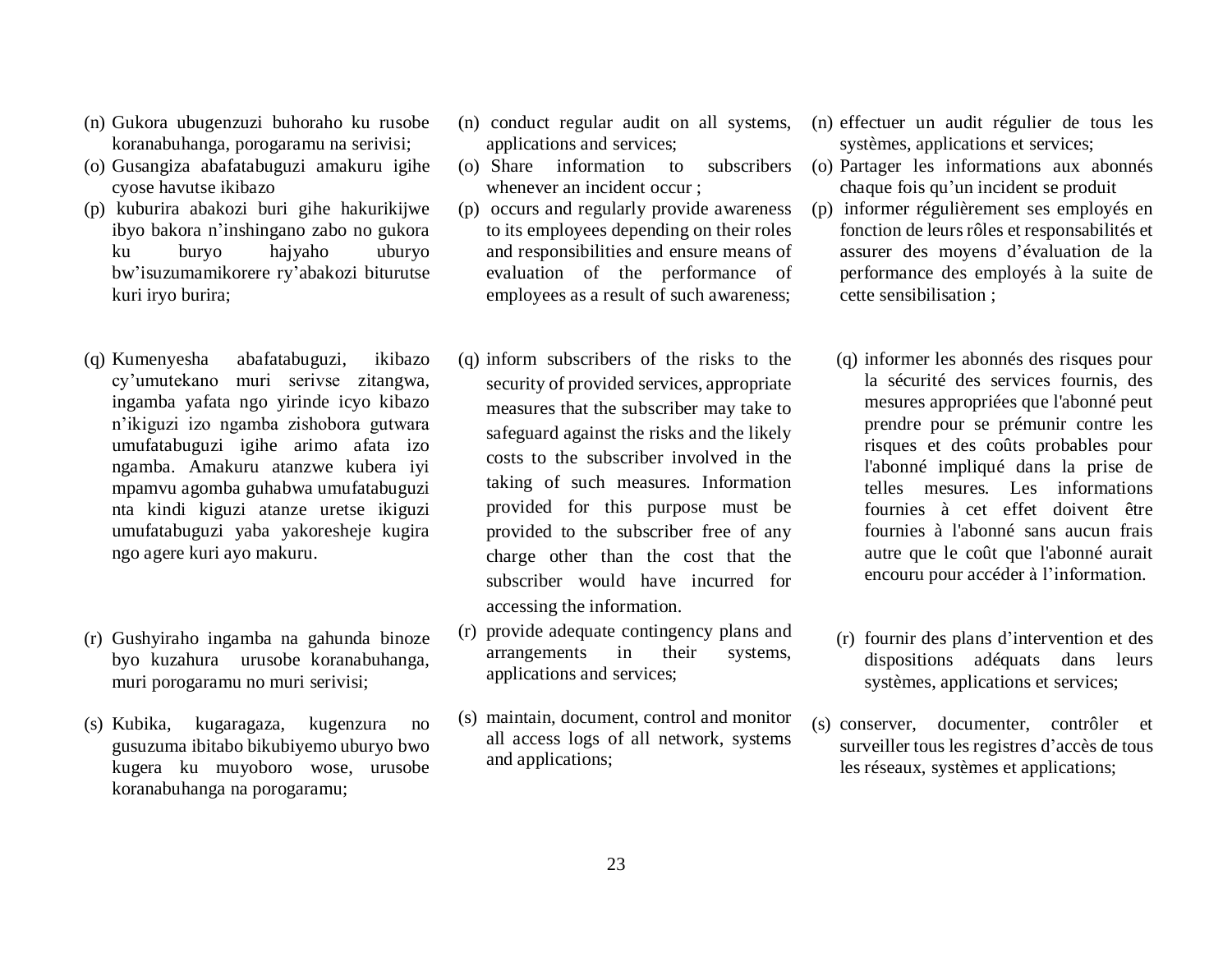- (t) Kugaragaza, kugenzura no gusuzuma uburyo bwose bwa kure bwo kugera ku duce tw'amakuru no ku rusobe koranabuhanga mu rwego rwo gutunganya, gukosora, kubika, kwinjira, gutanga, gukora inyemezabuguzi no kwita ku mufatabuguzi;
- (u) Gushyira mu bikorwa igenzura mu rwego rwo gukumira ko hari uwagera ku muyoboro we mu buryo butemewe.

Hashingiwe kuri iyi ngingo, uwahawe uruhushya agomba gukora ku buryo ahora agarura ibikozwe byose ku muyoboro no ku rusobe koranabuhanga kandi, igihe cyose hari impinduka zikozwe, ibyo byabitswe bikaba bigomba kuba bimeze nk'uko byari biri bitarahinduka.

Andi makuru ajyanye n'umufatabuguzi nk'ibitabo, amakuru agarurwa ajyanye n'umuyoboro bigomba kugira gahunda ya buri munsi, buri kwezi na buri mwaka.

#### **Ingingo ya 12: Kurinda igice cy'igenzura**

Uwahawe uruhushya agomba buri gihe kurinda abafatabuguzi be ibi bikurikira:

- (a) Igenzura ry'amakuru ritagaragara n'irigaragara;
- (b) Kwiyitirira undi muntu;
- (t) document, control and monitor all remote access to nodes and systems for configuring, patching, backup, logging, provisioning, billing and subscriber care;
- (u) Implement controls to prevent fraudulent access to their network and systems.

Under this provision, the licensee shall ensure regular network and system configuration backups and, whenever any change is incorporated, the backed-up configurations must be identical to the running configurations prior to the change.

Other customer related information such as Logs, business and network information backups must have daily, monthly and annual plans.

#### **Article 12: Protection of the Signalling or Control Plane**

their subscribers against:

- (a) Passive and active interception;
- (b) Impersonation;
- (t) documenter, contrôler et surveiller tous les accès à distance aux nœuds et aux systèmes pour la configuration, l'application de correctifs, la récupération, l'accès, l'approvisionnement, la facturation et les soins aux abonnés;
- (u) Mettre en œuvre des contrôles pour empêcher l'accès frauduleux à leur réseau et à leurs systèmes.

En vertu de cette disposition, le titulaire de licence doit assurer des récupérations régulières de la configuration du réseau et du système et, chaque fois qu'un changement est incorporé, les configurations sauvegardées doivent être identiques aux configurations en cours d'exécution avant le changement.

Les autres informations relatives au client telles que les registres, les récupérations d'informations commerciales et de réseau doivent avoir des plans quotidiens, mensuels et annuels

#### **Article 12 : Protection du plan de signalisation ou de commande**

The licensee must always ensure protection of Le titulaire de licence doit toujours assurer la protection de ses abonnés contre:

(a) l'interception passive et active;

(b) l'usurpation d'identité;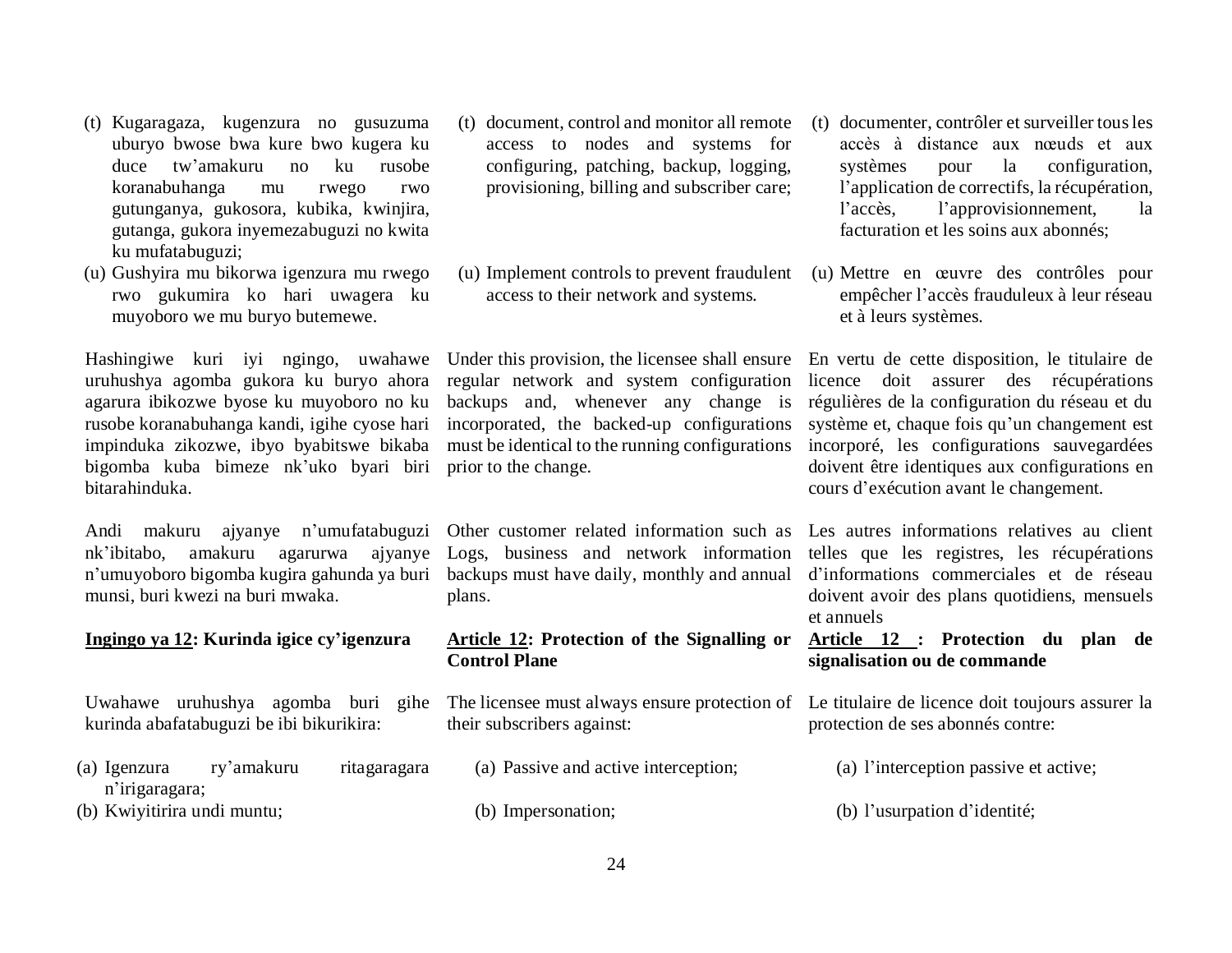(c) Gukurikirana umufatabuguzi no kubasha kubona ibimenyetso byasizwe n'uwakoresheje ikoranabuhanga.

Mu gukaza umutekano w'abafatabuguzi, uwahawe uruhushya agomba:

- i) Gusuzuma no kwemeza abafatanyabikorwa bose;
- ii) Kwemeza ibyo abafatanyabikorwa bashyizemo;
- iii) Gutuma ahatangirwa ibimenyetso hatagenzurwa n'igice cy'amakuru cyangwa ngo hagerweho bitanyuze mu gice cy'igenzura;
- iv) Gukora igenzura ryo kwemeza ibikoresho biri ku miyoboro y'utanga serivisi hagamijwe kureba ko nta bikoresho bitemewe bishobora gushyirwaho;
- v) Gukora ku buryo amakuru yose yinjira n'asohoka yemezwa kandi akayungururwa;
- vi) Kugira akarindabutumwa gashinzwe kugenzura no gukurikirana ihererekanya ry'ubutumwa bugufiaho bishoboka;
- vii) Gukora ku buryo habaho umutekano ukomeye w'ibikoresho na porogaramu koranabuhanga.

#### **Ingingo ya 13: Kurinda igice cy'amakuru**

(c) Subscriber tracking and traceability of digital footprints.

licensee must:

- i) Verify and validate all signalling partners;
- ii) Validate all external input originating from signalling partners;
- iii) Prevent signalling points from being addressable from the either the data plane or being accessible from outside of the Control plane;
- iv) Implement controls to validate the end devices on operator's networks to ensure that no unauthorized devices are able to connect;
- v) Ensure that all the incoming and outgoing traffic are validated and filtered;
- vi) Have SMS firewall to control and monitoring SMS traffic where applicable;
- vii)Ensure security hardening the devices and applications.

#### **Article 13: Protection of the data plane**

Uwahawe uruhushya agomba kurinda igice The licensee shall protect the data plane to

(c) le suivi des abonnés et la traçabilité des empreintes numériques.

To enhance the security of the subscribers, the Pour renforcer la sécurité des abonnés, le titulaire de licence doit :

- i) vérifier et valider tous les partenaires de signalisation;
- ii) valider toutes les entrées externes provenant des partenaires de signalisation;
- iii) empêcher les points de signalisation d'être adressables depuis le plan des données ou accessibles depuis l'extérieur de la couche de commande;
- iv) mettre en œuvre les contrôles pour valider les appareils terminaux sur les réseaux des opérateurs afin de garantir qu'aucun appareil non autorisé ne peut se connecter;
- v) s'assurer que tout le trafic entrant et sortant est validé et filtré;
- vi) disposer d'un pare-feu SMS pour contrôler et surveiller le trafic SMS le cas échéant ;
- vii) Assurer la sécurité forte des appareils et des applications.

#### **Article 13 : Protection de la couche des données**

kirimo amakuru mu rwego rwo kwirinda avoid cyber-attack and data breaches and des données pour éviter les cyberattaques et les Le titulaire de licence doit protéger la couche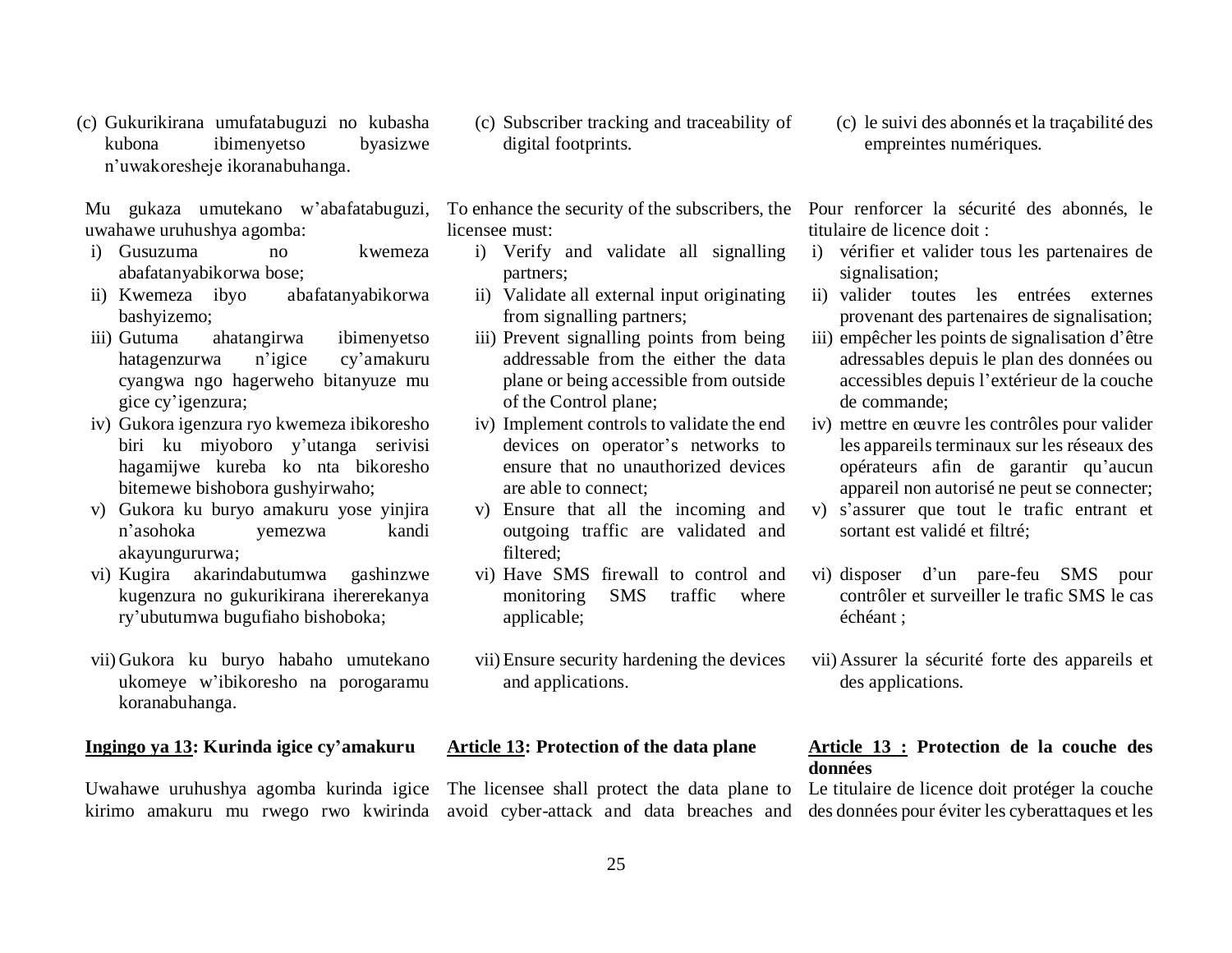ibitero by'ikoranabuhanga n'ibyahungabanya mitigate the risk on their network, systems and violations des données et atténuer les risques amakuru no kugabanya ibyago byagwirira umuyoboro , urusobe koranabuhanga na serivise.

#### **Ingingo ya 14: Iby'ingenzi bisabwa mu igenzura ry'igice cy'amakuru**

Uwahawe uruhushya agomba iby'ingenzi bikurikira mu igenzura ry'amakuru:

- (a) Kuyungurura no gukurikirana ihererekanya ry'amakuru;
- (b) Kurinda ibanga n'ubusugire bw'amakuru;
- (c) Gukurikirana no gusuzuma ihererekanya ry'amakuru harimo n'aho yaturutse;
- (d) Gushyiraho uburyo bwo gutahura no gukumira mu rwego rwo kwirinda ibyahungabanya umuyoboro n'ibyawinjiramo mu buryo butemewe;
- (e) Gushyiraho ibibujijwe aho bibaye ngombwa;
- (f) Gukora ku buryo hajyaho ubushobozi bwo kugaragaza no gukurikirana inenge iyo ari yo yose;
- (g) Amakuru yose yerekeye umufatabuguzi yoherejwe cyangwa yagezweho binyuze mu muyoboro uwo ari wo wose cyangwa VPN agomba kurindwa hakoreshejwe code z'ibanga zemewe mu ikoranabuhanga mu rwego rwo kurinda umwimerere n'ibanga by'amakuru.

services.

#### **Article 14: Required Minimum Controls for Data Plane**

The Licensee shall put in place the following minimum controls which include but are not limited to:

- (a) filter and monitor of traffic data;
- (b) ensure data confidentiality, integrity and availability;
- (c) monitor and verify all traffic including their originating source;
- (d) ensure implementation of intrusion, detection, and prevention systems to protect against network intrusions and unauthorised access;
- (e) use traffic restriction where deemed necessary;
- (f) ensure capacity to identify and monitor any abnormalities;
- (g) subscriber's information transferred or accessed through any channel or VPN links shall be protected with industry recommended encryption standards to ensure the authenticity and confidentiality of data.

sur son réseau, ses systèmes et service.

#### **Article 14: Contrôles minimaux requis pour la couche des données**

Le titulaire de licence doit mettre en place les contrôles minimaux suivants sans toutefois s'y limiter :

(a) filtrer et surveiller les données de trafic;

- (b) assurer la confidentialité, l'intégrité et la disponibilité des données;
- (c) surveiller et vérifier tout le trafic, y compris son origine;
- (d) assurer la mise en œuvre des systèmes d'intrusion, de détection et de prévention pour se protéger contre des intrusions sur le réseau et des accès non autorisés;
- (e) utiliser les restrictions du trafic lorsque cela est jugé nécessaire;
- (f) assurer la capacité d'identifier et de surveiller toute anomalie;
- (g) les informations de l'abonné transférées ou accessibles via n'importe quel canal ou lien VPN doivent être protégées par des normes de cryptage recommandées par l'industrie pour garantir l'authenticité et la confidentialité des données.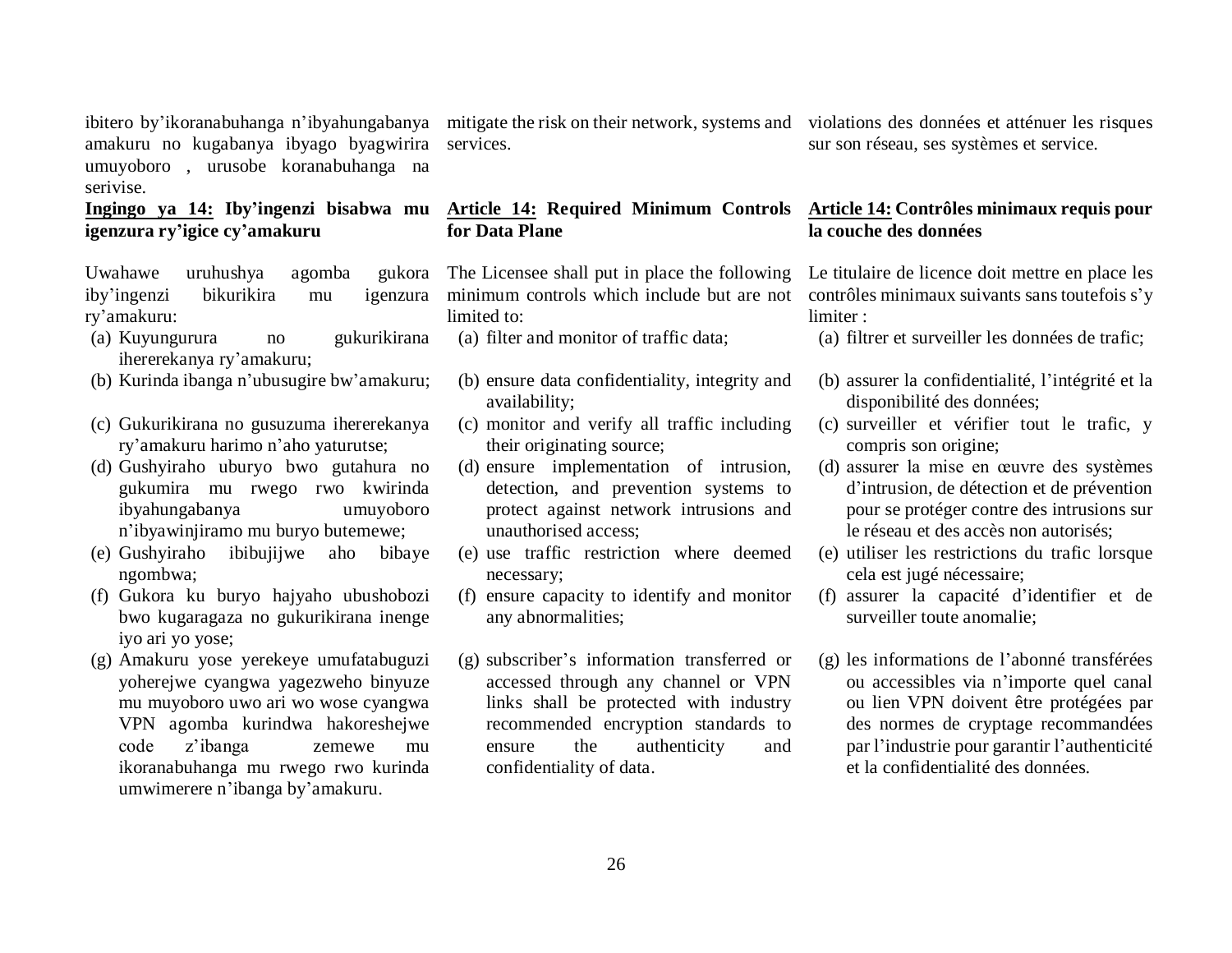(h) Gukoresha urufunguzo rw' ikoranabuhanga(PKI) mu rwego rwo kurinda umutekano w'ihererekanya ry'amakuru koranabuhanga, aho bishoboka.

### **ry'imiyoboro n'urusobe koranabuhanga**

Imiyoboro yose, urusobe koranabuhanga na porogaramu koranabuhanga by'uwahawe uruhushya ntibigomba gucungwa, gucumbikira, kwinjirwamo cyangwa gushyirwa hanze ya Repubulika y'u Rwanda keretse bibanje gutangirwa uburenganzira bweruye n'Urwego Ngenzuramikorere.

#### **Ingingo ya 16: Amakuru yerekeye nomero ya telefoni ihamagaye**

zihamagara imbere mu Rwanda zigomba kugaragaza nomero ihamagaye. Uburyo bwose buyihisha ntibwemewe keretse ubwemejwe n'Urwego Ngenzuramikorere.

Umufatabuguzi wifuza ko nimero ye itagaragara abisabira uburenganzira Urwego Ngenzuramikorere, yabuhabwa akabuha uwahawe uruhushya kugira ngo abishyire mu bikorwa.

(h) use of digital certificates (PKI) to ensure secure electronic transactions where applicable.

#### **Ingingo ya 15: Imicungire n'irindwa Article 15: Management and Protection of Article 15: Gestion et protection des Networks and Systems**

All networks, systems and applications of the licensee shall not be managed, hosted, remotely accessed or located outside of the Republic of Rwanda unless explicitly authorized by the Regulatory Authority.

### **Article 16: Call ID Information**

within Rwanda shall have Caller be allowed except for those approved by the Regulatory Authority.

must seek authorisation from the Regulatory authorisation to the Licensee implementation.

(h) utiliser des certificats numériques (PKI) pour garantir des transactions électroniques sécurisées, le cas échéant.

## **réseaux et des systèmes**

Tous les réseaux, systèmes et applications du titulaire de licence ne doivent pas être gérés, hébergés, accessibles à distance ou situés en dehors de la République du Rwanda, sans autorisation expresse de l'Autorité de Régulation.

#### **Article 16 : Information d'identification de l'appel**

Telefoni zose zihamagariye mu Rwanda All local incoming calls originating from Tous les appels locaux entrants en provenance Identification. Any masking feature shall not l'appelant. Aucune fonction de masquage du Rwanda doivent avoir l'identification de n'est autorisée, à l'exception de celles approuvées par l'Autorité de Régulation.

> Any subscriber who wishes to have the Tout abonné souhaitant que la fonction de masking feature applied to his/her number masquage soit appliquée à son numéro doit Authority and if granted, submit the Régulation et, si elle est accordée, soumettre obtenir l'autorisation de l'Autorité de l'autorisation au titulaire de licence pour sa mise en œuvre.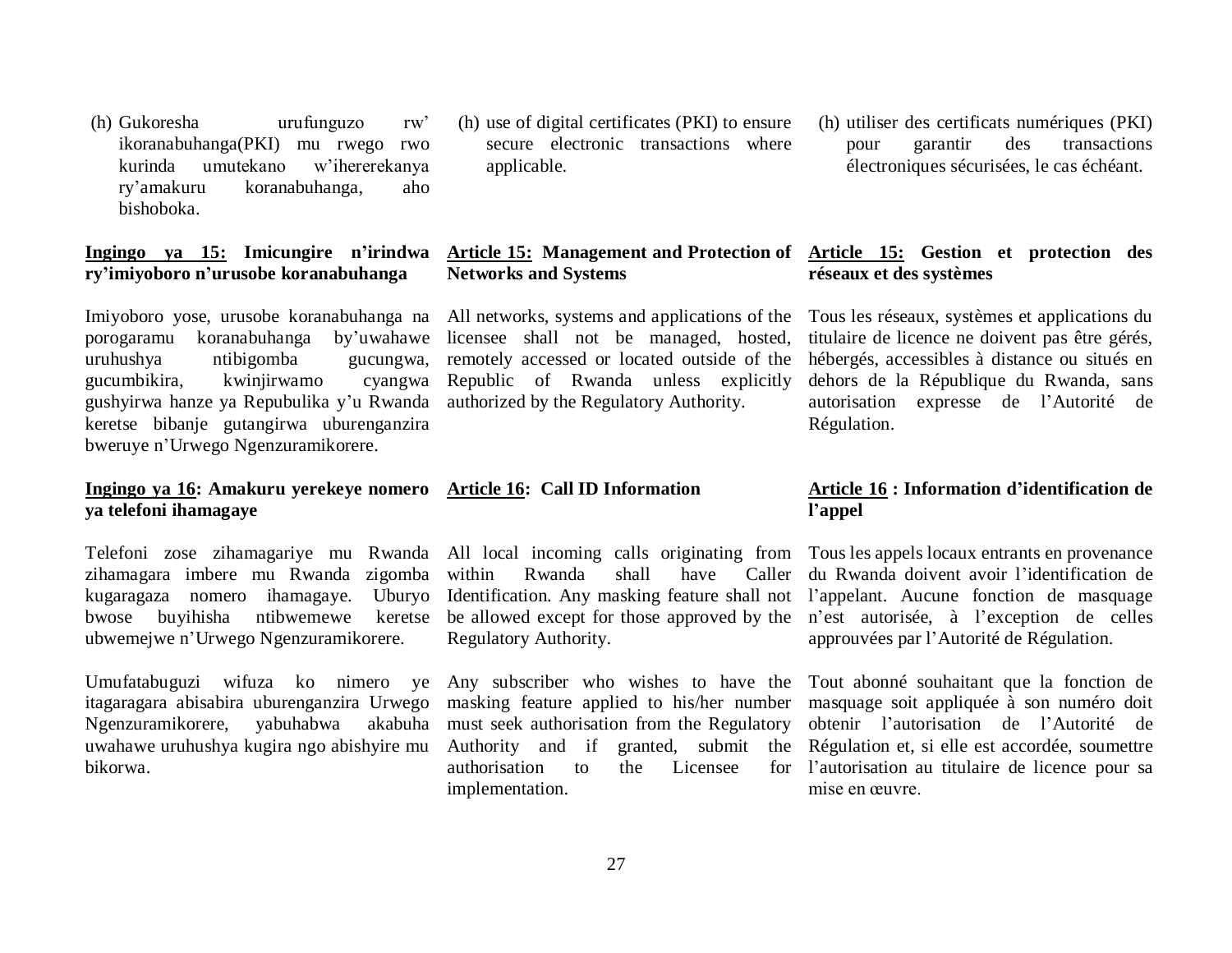### **urusobe n'ibikorwa koranabuhanga**

Mbere yo kwegurira undi muntu urusobe koranabuhanga, ibikorwa na serivisi koranabuhanga, uwahawe uruhushya abisabira uburenganzira Urwego Ngenzuramikorere kandi agomba kuba azi ko uwo muntu yahawe uruhushya n'Urwego Ngenzuramikorere mbere yo gukora andi masezerano.

Undi muntu uwo ari we wese ushaka gukora ibikorwa bijyanye na ICT ku isoko ry'u Rwanda ICT market shall be approved by the rwandais des TIC doit être autorisée par Rwanda, agomba kwemererwa n'Urwego Regulatory Authority. Ngenzuramikorere.

Uwahawe uruhushya wese wifuza kwegurira cyangwa weguriye undi muntu ibikorwa bye agomba no kumuha gahunda y'ibijyanye n'umutekano wabyo.

Uwahawe uruhushya agomba umuyobozi mukuru ushinzwe tekiniki, mirimo nka yo, b'abanyarwanda bashinzwe ibikorwa remezo by'umuyoboro n'iby'ikoranabuhanga, n'ibikorwa.

### **Operations to a Third Party**

parties are licensed by the Regulatory engagement.

third party.

its Chief Technical Officer (CTO), Chief functions, responsible for its network technical and Information technology infrastructure, igenamigambi systems planning and operations.

#### **Ingingo ya 17: Kwegurira undi muntu Article 17: Outsourcing Systems and Article 17: Externalisation des systèmes et des opérations à un tiers**

Before outsourcing any of its systems, Avant d'externaliser l'un de ses systèmes, operations or services to any third party, the opérations ou services à un tiers, le titulaire de Licensee shall seek approval from the licence doit demander l'approbation de Regulatory Authority and ensure that all third l'Autorité de Régulation et s'assurer que tous Authority prior to any contractual Régulation avant tout engagement contractuel. les tiers sont autorisés par l'Autorité de

Any third party who wants to operate on the Tout tiers souhaitant opérer sur le marché l'Autorité de Régulation.

Any Licensee willing or having outsourced Tout titulaire de licence souhaitant ou ayant their systems and operations to any third party externalisé ses systèmes et opérations à un must extend their security framework to the tiers doit étendre son cadre de sécurité au tiers.

ushinzwe ikoranabuhanga cyangwa indi Information officer (CIO) or equivalent technique, chef du service de l'information ou The Licensee is required to have a Rwandan as Le titulaire de licence doit avoir un Rwandais dans les fonctions de chef de direction fonctions équivalentes, chargé de son infrastructure technique et informatique de réseau, de la planification des systèmes et des opérations.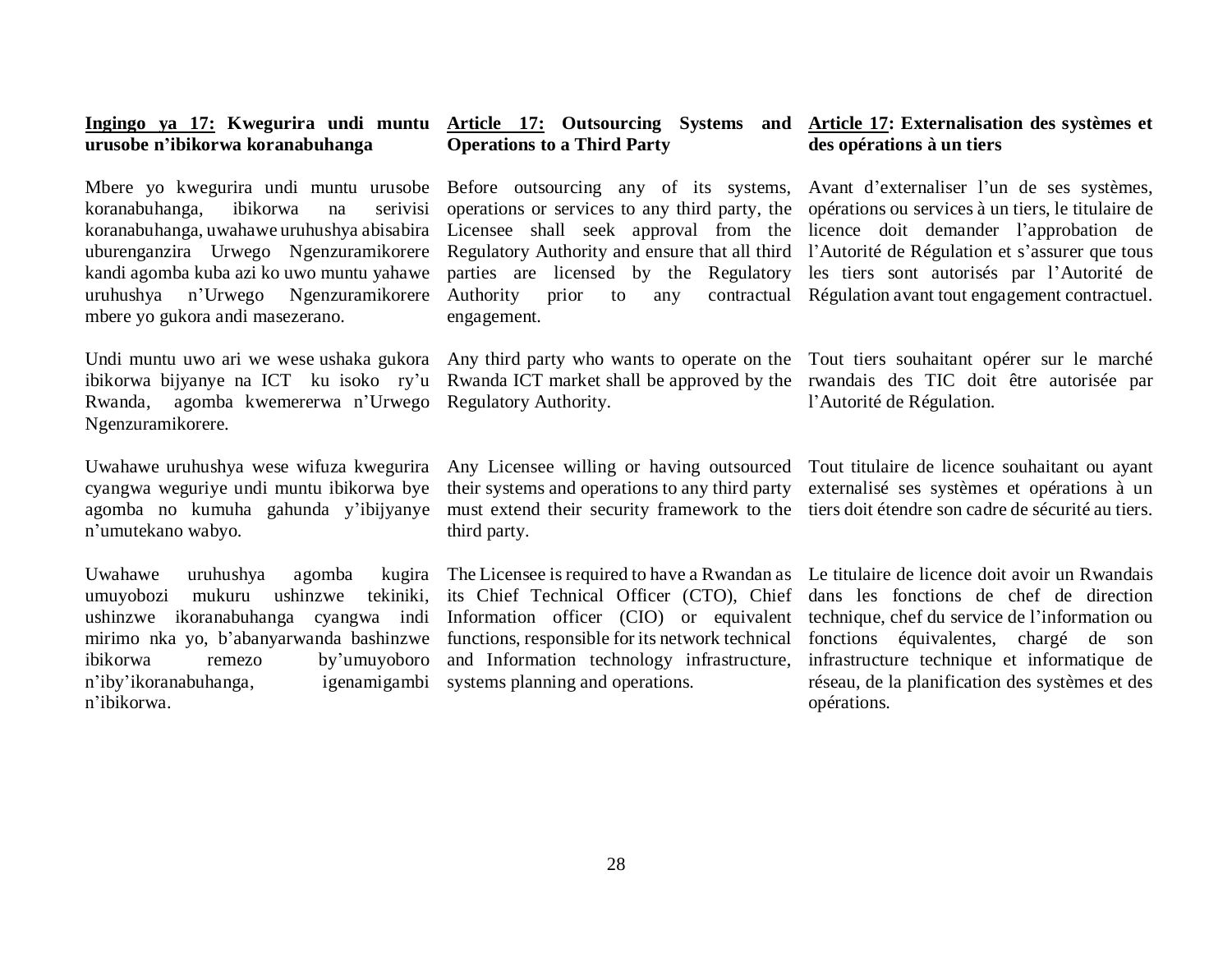### **muntu urusobe n'ibikorwa koranabuhanga**

Nyuma yo kwemererwa kwegurira undi muntu urusobe n'ibikorwa koranabuhanga, uwahawe uruhushya agomba:

- guhitamo undi muntu;
- (b) gutegura amasezerano n'undi muntu arimo ibijyanye n'umutekano w'amakuru na KPI cyangwa amasezerano agena imitangire ya serivisi;
- (c) gushyira mu bikorwa ibyavuye mu isuzuma ry'ibibazo bishobora kuvuka hamwe n'undi muntu;
- (d) gukora isuzuma ry'abandi bantu bose, imiryango n'ubumenyi bw'abakozi bafite uruhare mu bikorwa no mu micungire y'urusobe koranabuhanga;
- (e) guhuza politiki y'umutekano y'undi muntu n'ibisabwa n'uwahawe uruhushya bijyanye n'umutekano;
- (f) gukora isuzuma rihoraho n'igenzura ku bandi bantu;
- (g) kugeza ku bandi bantu gahunda y'ikomeza ry'ibikorwa by'ubucuruzi irenga imipaka y'ikagera ku wundi muntu.

#### **Ingingo ya 18: Ibisabwa mu kwegurira undi Article 18: Conditions of Outsourcing the Article 18: Conditions d'externalisation du System and Operations to a Third Party**

operation to any third party, the licensee is required to:

- selection of third party;
- $(b)$  design contracts with third containing information security requirements and KPIs or SLAs;
- process with third parties;
- third parties, Organisations and employees' technical skill sets involved in the operations and management of the systems;
- with the Licensee's security requirements;
- (f) conducting regular review and audit on the (f) mener des examens et des audits réguliers third parties;
- organizational boundaries to third parties.

# **système et des opérations à un tiers**

After the approval to outsource the system and Après l'approbation d'externaliser le système et les opérations à un tiers, le titulaire de licence est tenu de:

- (a) gusobanura ibijyanye n'umutekano mu (a) define detailed security process for (a) définir le processus de sécurité détaillé pour la sélection d'un tiers;
	- (b) concevoir des contrats avec des tiers contenant des exigences de sécurité de l'information et des KPI ou SLA;

(c) implement a structured risk assessment (c) mettre en œuvre un processus structuré d'évaluation des risques avec des tiers ;

(d) perform background verification of all the (d) effectuer une vérification des antécédents de tous les ensembles de compétences techniques des tiers, des organisations et des employés impliqués dans les opérations et la gestion des systèmes ;

- (e) align the security policy of the third parties (e) aligner la politique de sécurité des tiers sur les conditions de sécurité du titulaire de licence :
	- sur les tiers ;
- (g) extend the business continuity beyond (g) étendre la continuité des activités au-delà des frontières organisationnelles aux tiers.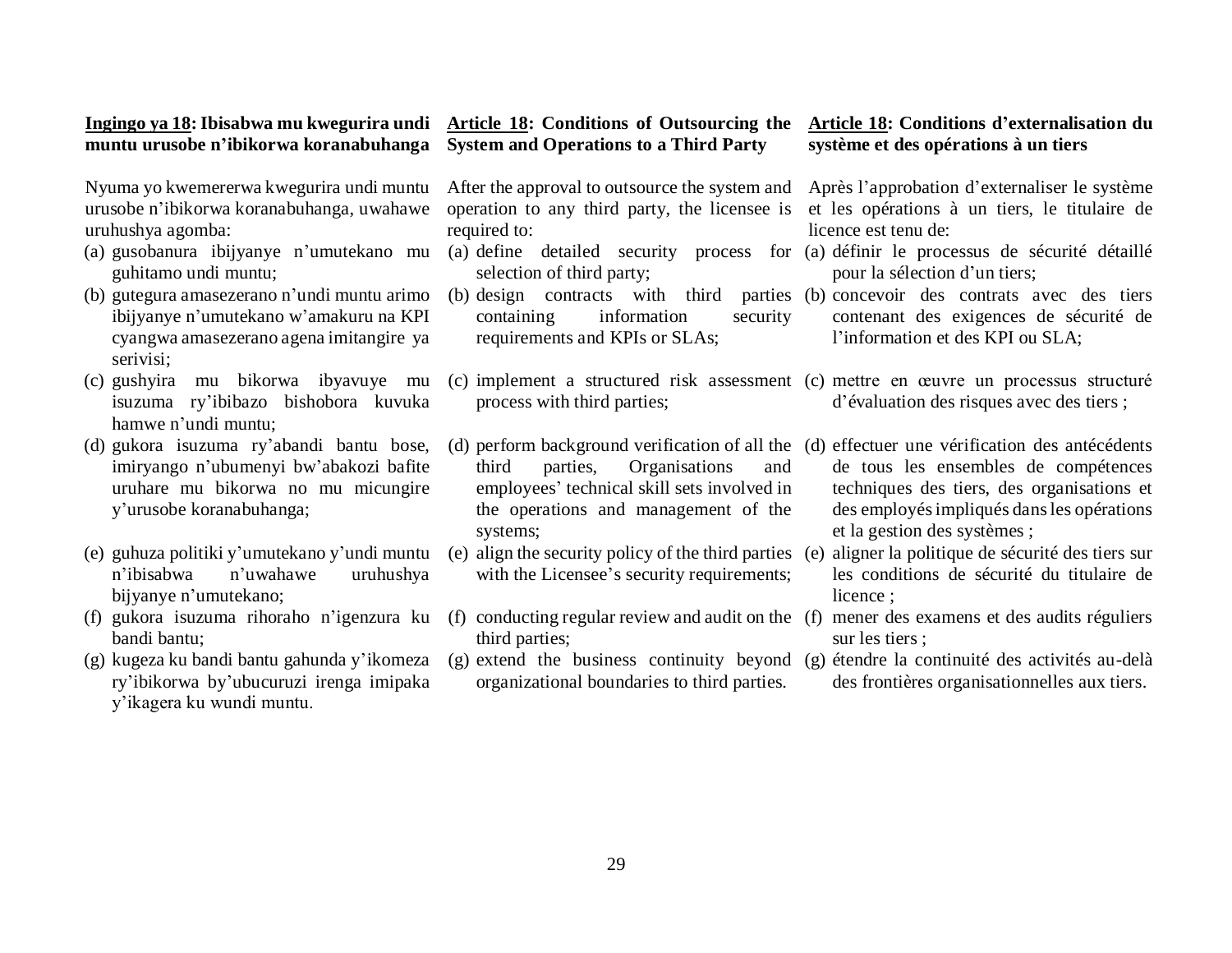#### **Ingingo ya 19: Inzira zikurikizwa mu Article 19: Authorization Procedures gusaba uburenganzira**

buvugwa muri aya mabwiriza yandikira Urwego Ngenzuramikorere arusaba uburenganzira cyangwa icyemezo cy'uko authorization or non-objection to do so. rwabyemeye.

Uwahawe uruhushya asobanura impamvu z'ubusabe bwe kandi agatanga amakuru ahagije kugira ngo Urwego Ngenzuramikorere rubashe gufata icyemezo gikwiye mu gihe take appropriate decision in a timely manner. gikwiye.

Uburenganzira buhabwa ubusaba nyuma yo kwakira ubusabe na nyuma yo kuzuza ibisabwa n'Urwego Ngenzuramikorere. Nyuma y'isesengura, Urwego Ngenzuramikorere rushobora gutanga cyangwa kudatanga uburenganzira bwasabwe kandi iyo ibisabwa bitubahirijwe, usaba amenyeshwa mu nyandiko icyemezo cy'Urwego Ngenzuramikorere.

Uwahawe uruhushya usaba uburenganzira The licensee requesting for authorization specified in this regulation shall write to the Regulatory Authority requesting an

> The licensee shall justify the reason for the approval and must provide sufficient information to allow the Regulatory Authority

> receipt of the request and after fulfilment of the regulatory requirements. Upon the result of its assessment, the Regulatory Authority may or not grant the authorization requested and in the event of failure to comply with the requirements for approval, the licensee shall Authority's decision.

Le titulaire de licence qui demande l'autorisation spécifiée dans le présent règlement doit s'adresser par écrit à l'Autorité de Régulation pour demander une autorisation ou une non-objection à cet effet.

Le titulaire de licence doit justifier le motif de la demande et doit fournir des informations suffisantes pour permettre à l'Autorité de Régulation de prendre une décision appropriée en temps opportun.

Approvals shall be granted to the licensee after Les approbations sont accordées au titulaire de be notified in writing of the Regulatory licence est informé par écrit de la décision de licence après réception de la demande et après satisfaction aux conditions réglementaires. A l'issue de son évaluation, l'Autorité de Régulation peut ou non accorder l'autorisation demandée et en cas de non-respect des conditions d'approbation, le titulaire de l'Autorité de Régulation.

#### **Article 19 : Procédures d'autorisation**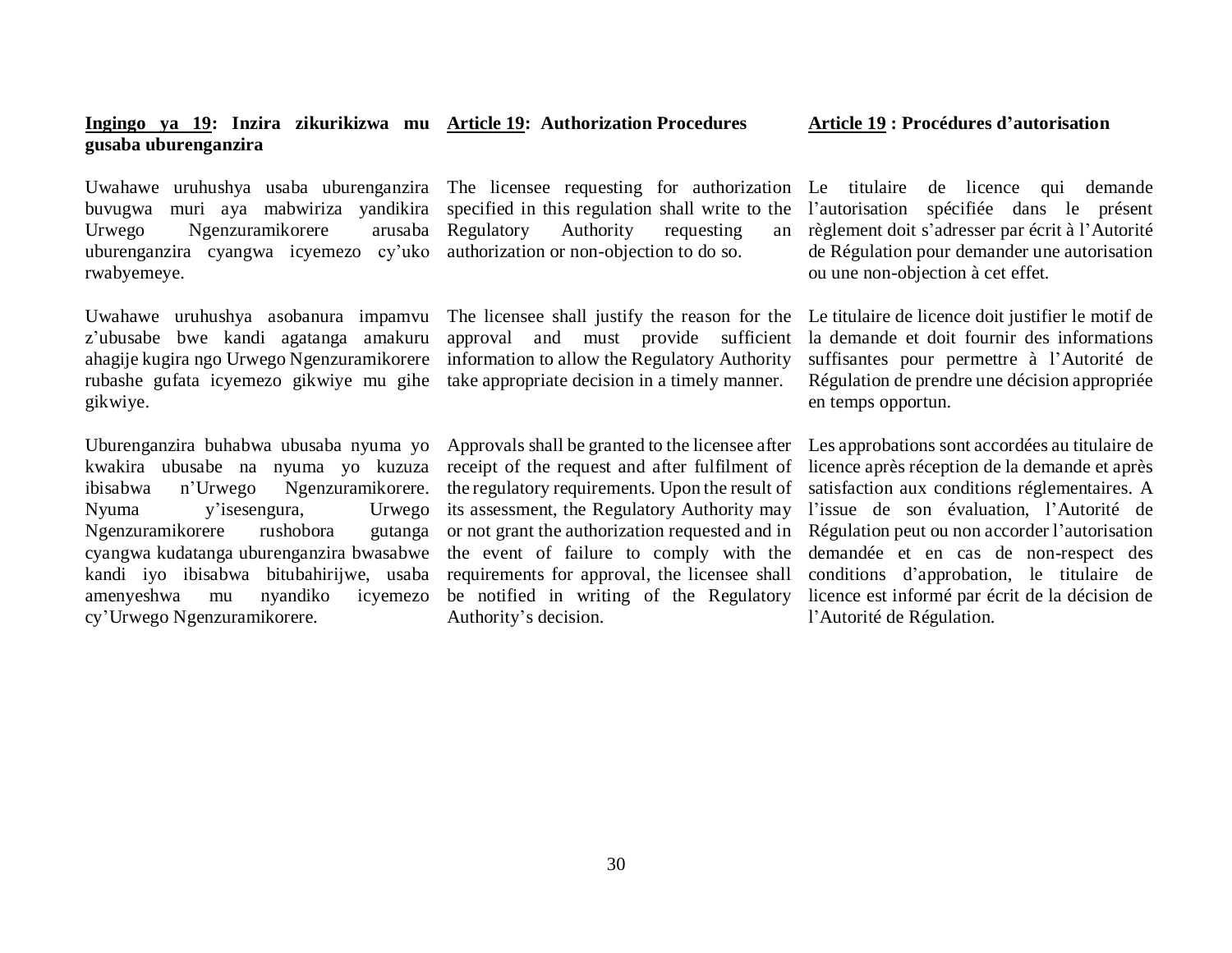#### UMUTWE WA IV: ISUZUMA CHAPTER **RY'UMUTEKANO BW'IMIYOBORO KORANABUHANGA URUHUSHYA CHAPTER IV: SECURITY CHAPITRE IV: EVALUATION DE LA ASSESSEMENT AND AUDIT OF N'URUSOBE NETWORKS AND SYSTEMS BY'UWAHAWE LICENSEES SECURITE ET AUDIT DES RESEAUX ET DES SYSTEMES DES TITULAIRES DE LICENCE**

#### **Ingingo ya 20: Isuzuma ry'umutekano Article 20: Security Assessment of All Article 20 : Evaluation de la sécurité de w'ibice byose Planes**

Uwahawe uruhushya akora buri mwaka isuzuma ryo kureba intege nke n'iryo kwinjira mu bice by'umuyoboro kugira ngo arebe ahari intege nke bityo azikemure mu buryo bwihuse.

Iryo suzuma rikorwa n'umuntu wo hanze kandi wigenga kandi raporo yaryo igahabwa Urwego Ngenzuramikorere ikimara gukorwa.

**Ingingo ya 21: Isuzuma ryo kureba Article 21: Vulnerability Assessment ahashobora kwibasirwa.** 

kwibasirwa ku miyoboro yabo, abahawe their network and systems, the licensees must: impushya bagomba:

- (a) kugira ibikoresho bisuzuma na porogaramu bifite uburyo bukoreshwa n'umuntu cyangwa bwikoresha;
- (b) gukora isuzuma ryo kureba ahashobora kwibasirwa ku bice byose;

The licensee shall perform a vulnerability assessment and penetration testing for all planes to identify the weaknesses and fix them in a timely manner on annual basis.

Such assessment shall be conducted by an external and independent party and the report must be shared with the Regulatory Authority as soon as it is available.

- (a) have test devices, nodes and applications with manual or automated tools;
- (b) conduct vulnerability assessment on all the planes.

Iyo bakora isuzuma ryo kureba ahasobora To conduct the vulnerability assessment of Pour effectuer l'évaluation de la vulnérabilité de leur réseau et de leurs systèmes, les titulaires de licence doivent :

- (a) disposer des appareils des tests, des nœuds et d'applications avec des outils manuels ou automatiques ;
- (b) effectuer une évaluation de la vulnérabilité de tous les couches ;

## **toutes les couches**

Le titulaire de licence doit effectuer une évaluation de vulnérabilité et des tests de pénétration pour tous les plans afin d'identifier les faiblesses et de les corriger en temps opportun sur une base annuelle.

Cette évaluation doit être effectuée par un tiers externe et indépendant et le rapport doit être communiqué à l'Autorité de Régulation dès qu'il est disponible.

#### **Article 21 : Evaluation de la vulnérabilité**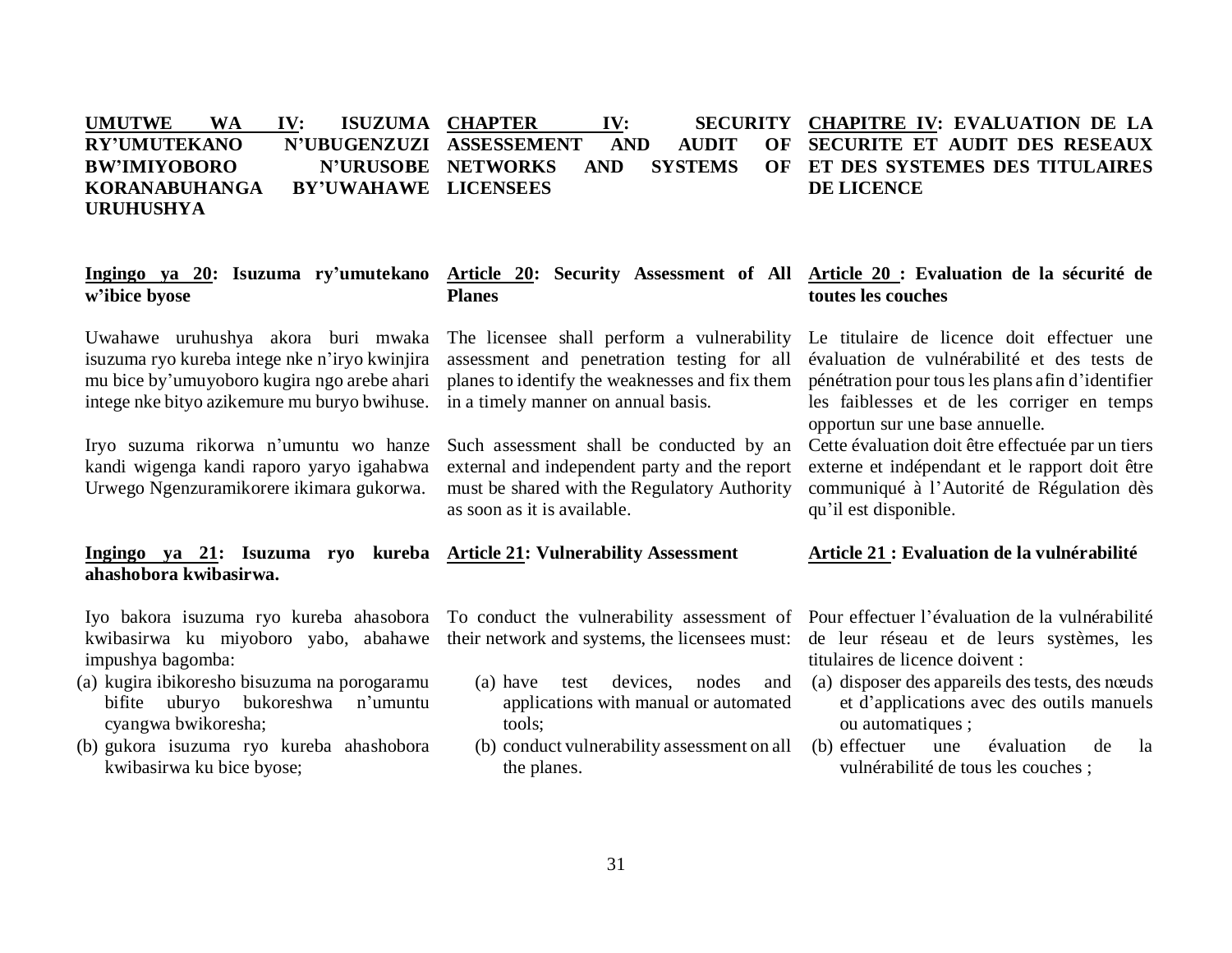- (c) gukora isuzuma ry'umutekano mbere y'uko imiyoboro ihabwa uburenganzira bwo gutangira gukora;
- (d) gukemura icyo kibazo cy'ahashobora kwibasirwa hashyirwaho utuntu dukosora hakanakorwa igenamiterere ryizewe;
- (e) gukora ku buryo ibice byose bigira umutekano hakorwa isuzuma rihoraho ry'ibibazo bishobora kuvuka kuri buri gice mu rwego rwo kubikemura.

#### **Ingingo ya 22: Ubugenzuzi bw'imbere**

Buri mwaka, abahawe impushya bagomba gukora ubugenzuzi bwigenga, bugamije bureba niba imiyoboro ifite umutekano kandi yubahiriza amabwiriza mu rwego rwo gusuzuma icyo amasuzuma y'umutekano yagezeho ni ukuvuga igenzura ry'imicungire, igenzura mu bya tekiniki n'iryo mu bikoresho. Ubwo bugenzuzi bugomba kandi guhita bukorwa nyuma yo kugaragara kw'ikibazo gikomeye cyangwa nyuma yo kuvugurura urusobe koranabuhanga.

Uwahawe uruhushya agomba gupima icyo amagenzura yakozwe yagezeho kandi kuri buri nenge cyangwa kunanirwa uwahawe uruhushya agomba guhita akora uko yateganije ngo bikemuke.

Bitewe n'imiterere y'ibyavuye mu isuzuma,

- (c) perform security testing prior to systems being granted approval to move into production;
- (d) fix the identified vulnerabilities by applying patches or secure configuration;
- (e) ensure that all planes are secure by conducting regular risk assessments on each plane to identify and respond to unacceptable risks.

#### **Article 22: Internal Audit**

The Licensees shall on annual basis, conduct Les an independent security and compliance audit to verify the effectiveness of the implemented security controls such as management, technical and physical controls. Such audit must also be conducted immediately after a critical/major incident or following a system upgrade.

The Licensee shall measure the effectiveness Le titulaire de licence doit mesurer l'efficacité of implemented controls and on any controls' shortfall or failure, the licensee must implement the remediation plan as soon as titulaire de licence doit effectuer le plan de possible.

Depending in the nature of the audit findings,

- (c) effectuer des tests de sécurité avant que les systèmes ne soient autorisés à passer par la production ;
- (d) corriger les vulnérabilités identifiées en appliquant des correctifs ou une configuration sécurisée ;
- (e) s'assurer que tous les couches sont sécurisées en effectuant des évaluations régulières des risques sur chaque plan pour identifier et traiter les risques inacceptables.

#### **Article 22: Audit interne**

titulaires de licence doivent. annuellement, mener un audit indépendant de sécurité et de conformité pour vérifier l'efficacité des contrôles de sécurité en cours tels que les contrôles de gestion les contrôles techniques et les contrôles physiques. Cet audit doit également être effectué immédiatement après un incident critique/majeur ou après une mise à niveau du système.

des contrôles en cours et sur chaque défaillance ou échec de tout contrôle, le remédiation le plutôt possible.

imirimo yo gukemura ibibazo ishobora kugeza the remediation plan may be extended but not plan de remédiation peut être prolongé mais ne Selon la nature des constatations de l'audit, le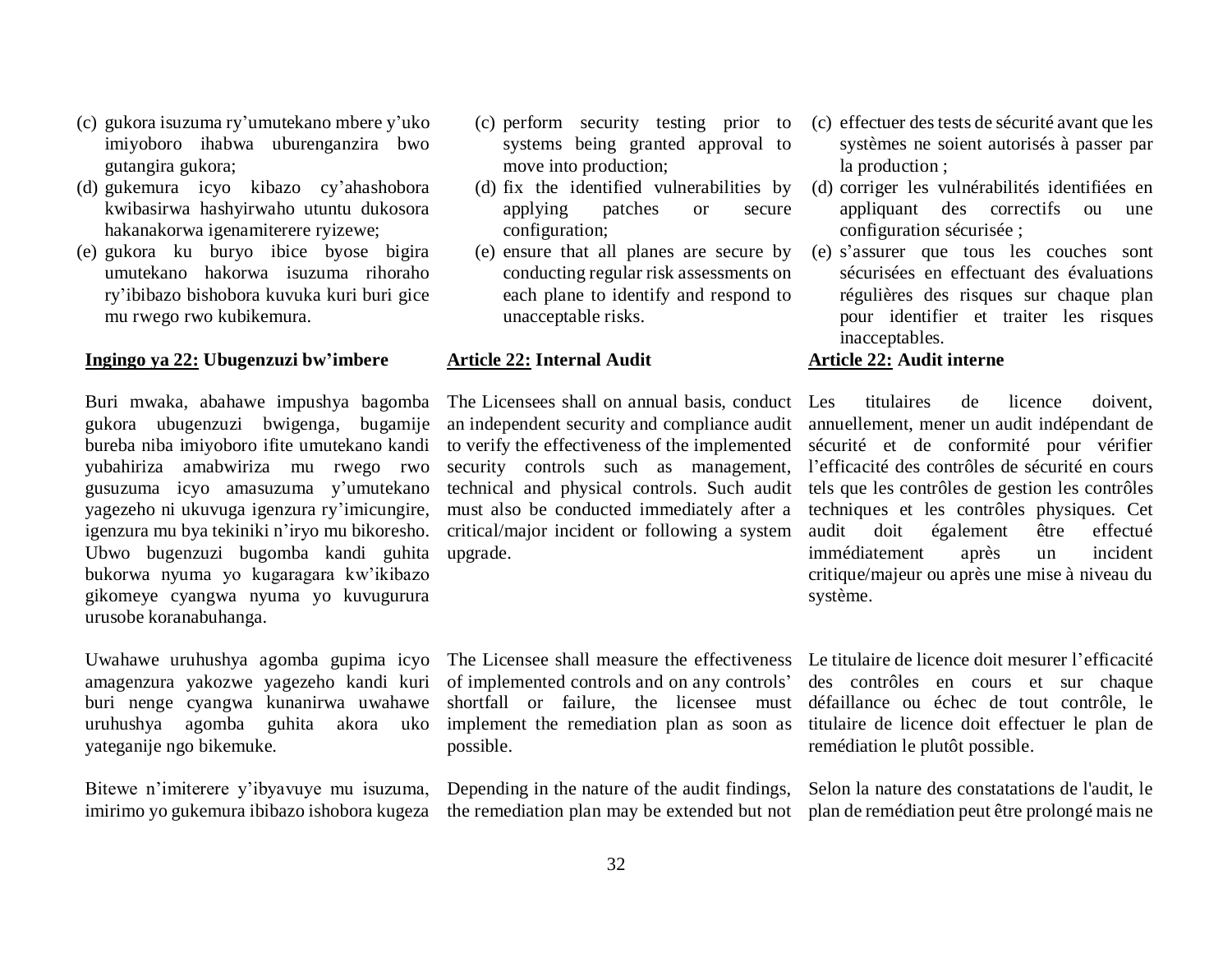ariko ntirenze amezi atatu(3) bitewe n'uko byagenwa n'Urwego Ngenzuramikorere.

#### **Ingingo ya 23: Igenzura nzibacyuho**

Mu gihe hakenewe gufatwa icyemezo cy'imicungire cyangwa gukosora inenge byaratinze, uwahawe uruhushya agomba kugaragaza igenzura nzibacyuho rikwiye hanyuma akabona kurishyira mu bikorwa.

#### **Ingingo ya 24: Koroshya ibibazo byatuma abafatabuguzi babura serivisi**

Uwahawe uruhushya agomba kuba gushyiraho politiki n'uburyo bwo kurinda umutekano no koroshya ibibazo byose bizwi bishingiye kuri serivisi zitangwa mu rwego rwo kwirinda ko urusobe koranabuhanga rwangirika cyangwa ntirukore, bishobora kurogoya serivisi z'umufatabuguzzi cyangwa bigatuma abafatabuguzi bagira ibihombo.

#### **Ingingo ya 25: Itangwa rya raporo y'isuzuma ryúmutekano n'iy'ubugenzuzi**

Uwahawe uruhushya agomba kugeza raporo z'isuzuma n'ubugenzuzi na raporo za gahunda y'ubugenzuzi, ku Rwego Ngenzuramikorere mu gihe kitarenze iminsi mirongo itatu (30) nyuma y'isuzuma n'igenzura.

exceed three (3) months as may be determined by the Regulatory Authority.

#### **Article 23: Compensatory Controls**

Where there is management decision required or delay in acquisition to correct controls deficiencies, the licensee shall identify appropriate compensatory controls and implement the same.

#### **Article 24: Mitigation of risks leading to subscribers' loss of service**

The licensee shall put in place must have documented security policies and procedures to mitigate all known risks associated with the services offered to avoid damage to, or failure of systems, which may cause interruptions of subscriber's services or make subscribers suffer from such losses.

#### **Article 25: Submission of the Security Article 25: Présentation de rapport Assessment and Audit Report**

Any licensee must submit the assessment and audit reports, audit plan reports, to the Regulatory Authority not later than thirty (30) calendar days after completion of the assessment and audit.

doit pas dépasser trois (3) mois, selon de la détermination de l'Autorité de Régulation.

#### **Article 23: Contrôles compensatoires**

Lorsque la décision de gestion est requise ou le retard dans l'acquisition pour corriger les lacunes de contrôles, le titulaire de permis doit identifier les contrôles compensatoires appropriés et les mettre en œuvre.

#### **Article 24: Atténuation des risques entraînant la perte des services des abonnés**

Le titulaire de licence doit mettre en place des documents contenant des politiques et des procédures de sécurité pour atténuer tous les risques connus associés aux services fournis afin d'éviter des dommages ou des défaillances des systèmes, qui peuvent interrompre les services de l'abonné ou faire en sorte que les abonnés souffrent de telles pertes.

### **d'évaluation de sécurité et d'audit**

Tout titulaire de licence doit soumettre les rapports d'évaluation et d'audit, les rapports du plan d'audit, à l'Autorité de Régulation au plus tard trente (30) jours calendriers après la fin d'évaluation et d'audit.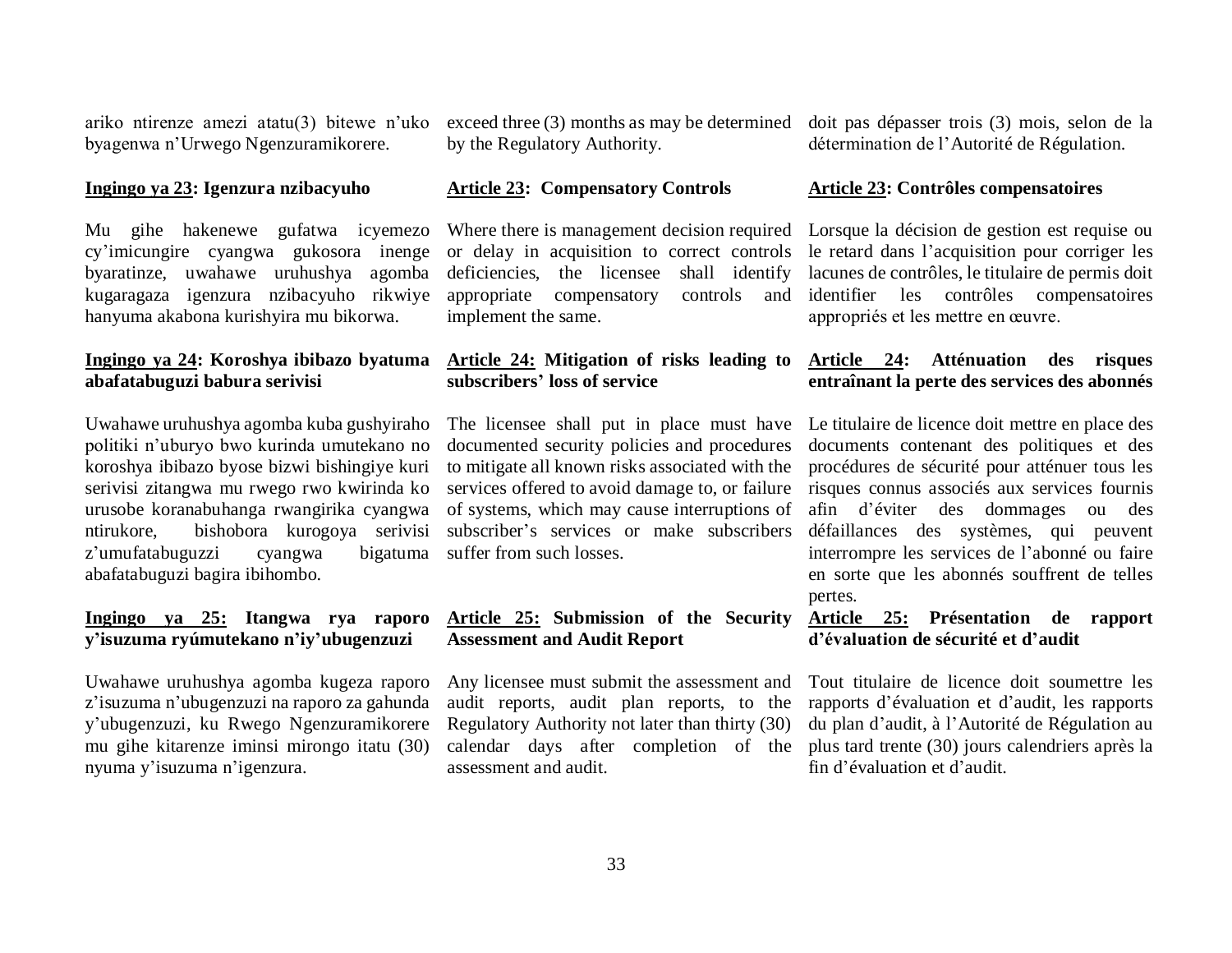and the Regulatory Authority shall conduct audit on annual basis or at any time when need arises. All network and system vulnerabilities

audit reports.

### **Ingingo ya 26: Gahunda yo gukosora inenge Article 26: Remediation Plan**

Urwego Ngenzuramikorere gahunda yo gukosora inenge hamwe na raporo z'ubugenzuzi.

#### **Ingingo ya 27: Ubugenzuzi bw'Urwego Article 27: Regulatory Authority Audit Ngenzuramikorere**

Uwahawe uruhushya agomba gukurikiza aya mabwiriza kandi Urwego Ngenzuramikorere rukora ubugenzuzi buri mwaka cyangwa igihe cyose bibaye ngombwa. Inenge zose zagaragajwe ku muyoboro no mu rusobe koranabuhanga zigomba kumenyeshwa abahawe impushya kugira ngo bazikosore. Gahunda yo gukosora inenge ishyikirizwa Urwego Ngenzuramikorere mu gihe kitarenze iminsi mirongo itatu (30) nyuma ya raporo y'ubugenzuzi.

abagenzuzi abagezaho n'ibimenyetso babasabye.

Urwego Ngenzuramikorere kumenyesha uwahawe y'ibyumweru bibiri (2) ubugenzuzi bukorwa.

identified shall be communicated to licensees for remediation. A remediation plan shall be submitted to the regulatory Authority not later than thirty (30) days after the audit report.

The licensee shall comply with this regulation

and evidence.

uruhushya notification to the licensee two  $(2)$  weeks prior mbere  $y'$  uko to conducting the regulatory security audit.

#### **Article 26 : Plan de correction**

Uwahawe uruhushya agomba gushyikiriza The licensee shall submit the remediation plan Le titulaire de licence doit soumettre le plan de to the Regulatory Authority along with the correction à l'Autorité de Régulation avec les rapports d'audit.

#### **Article 27 : Audit de l'Autorité de Régulation**

Le Titulaire de License doit se conformer à ce règlement et l'Autorité de Régulation doit effectuer un audit annuel ou à tout moment que le besoin se présente. Toutes les vulnérabilités du réseau et du système identifié doivent être communiquées aux titulaires de licence pour la correction. Le plan de correction doit être soumis à l'Autorité de Régulation au plus tard trente (30) jours après le rapport d'audit.

Uwahawe uruhushya agomba korohereza The licensee is required to facilitate the Le titulaire de licence est tenu de faciliter les auditors by providing requested information auditeurs en leur fournissant les informations et les preuves demandées.

> The Regulatory Authority shall issue L'Autorité de Régulation doit informer le titulaire de licence endéans deux (2) semaines avant de conduire l'audit de sécurité règlementaire.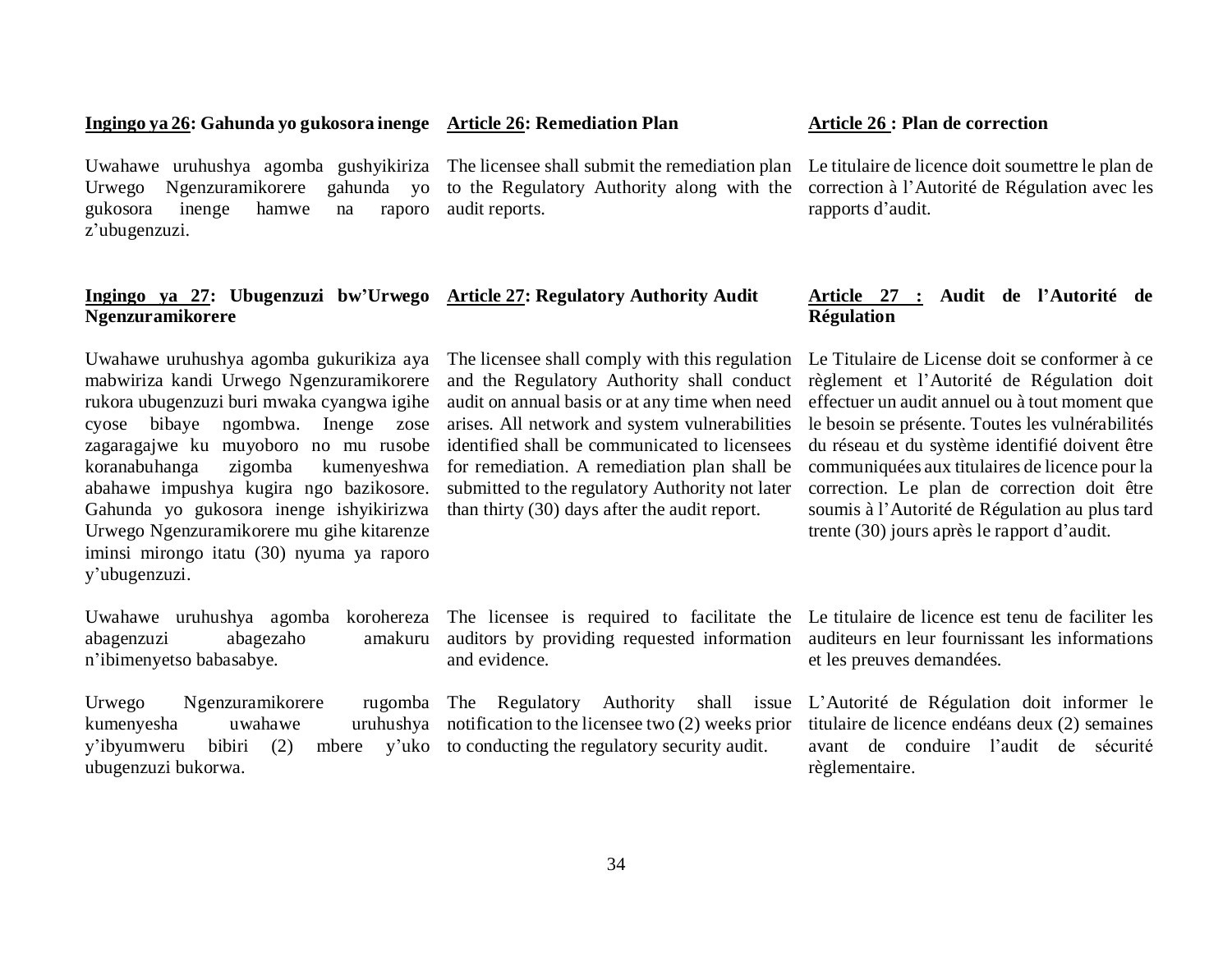#### **UMUTWE WA V: IMICUNGIRE CHAPTER IHAMYE Y'IBIBAZO CHAPTER V: EFFECTIVE CHAPITRE V : GESTION EFFICACE MANAGEMENT OF INCIDENTS DES INCIDENTS**

#### **Ingingo ya 28: Imicungire y'ibibazo**

Uwahawe uruhushya agomba kurinda umuyoboro we n'urusobe koranabuhanga rwe,

#### **Article 28: Incident Management**

The Licensee must protect their networks and systems, which include but is not limited to:

#### **Article 28 : Gestion des incidents**

Le titulaire de licence doit protéger ses réseaux et systèmes, y compris, mais sans se limiter :

akora ariko atagarukira kuri ibi bikurikira:

- (a) kumenyekanisha ikibazo cy'umutekano n'inzira zo kugikemura;
- (b) uburyo bw'imicungire y'ikibazo n'amahugurwa y'abakozi ku ikoreshwa ry'izo nzira mu gihe habaye ikintu kibangamye;
- (c) imirongo ngenderwaho mu kugaragaza ikibazo nk'ikibazo cy'umutekano;
- (d) inzira z'itumanaho zikoreshwa mu kumenyekanisha ikibazo cy'umutekano;
- (e) kwandika ibibazo by'umutekano byamenyekanishijwe;
- (f) guha agaciro ibibazo by'umutekano;
- (g) uburyo bwo kumenyekanisha ibibazo by'umutekano;
- (h) gukemura no gupfundikira ibibazo;
- (i) isesengurampamvu riganisha ku inoza ry'imikorere;
- (a) implementation of a security incident reporting and handling process;
- (b) incident Management process and training of its employees on how to use the processes in the event of any adverse event.
- (c) guidelines for identifying any incident as a security incident;
- (d) communication channels to be used for reporting the security incident;
- (e) recording security incidents reported;
- (f) assigning severity to security incidents;
- (g) escalation mechanism for security incidents;
- (h) resolution and closure of incidents;
- (i) root cause analysis leading to process improvements;
- (a) à la mise en œuvre d'un processus de signalement et de traitement des incidents de sécurité;
- (b) au processus de gestion des incidents et la formation de ses employés sur la façon d'utiliser les processus en cas d'événement indésirable;
- aux lignes directrices pour identifier tout incident comme incident de sécurité;
- (d) aux canaux de communication à utiliser pour signaler l'incident de sécurité;
- (e) à l'enregistrement des incidents de sécurité signalés;
- (f) qualifier la gravité des incidents de sécurité;
- aux mécanismes d'escalade pour les incidents de sécurité;
- (h) à la résolution et la clôture des incidents;
- (i) à l'analyse de causes profondes conduisant aux améliorations des processus;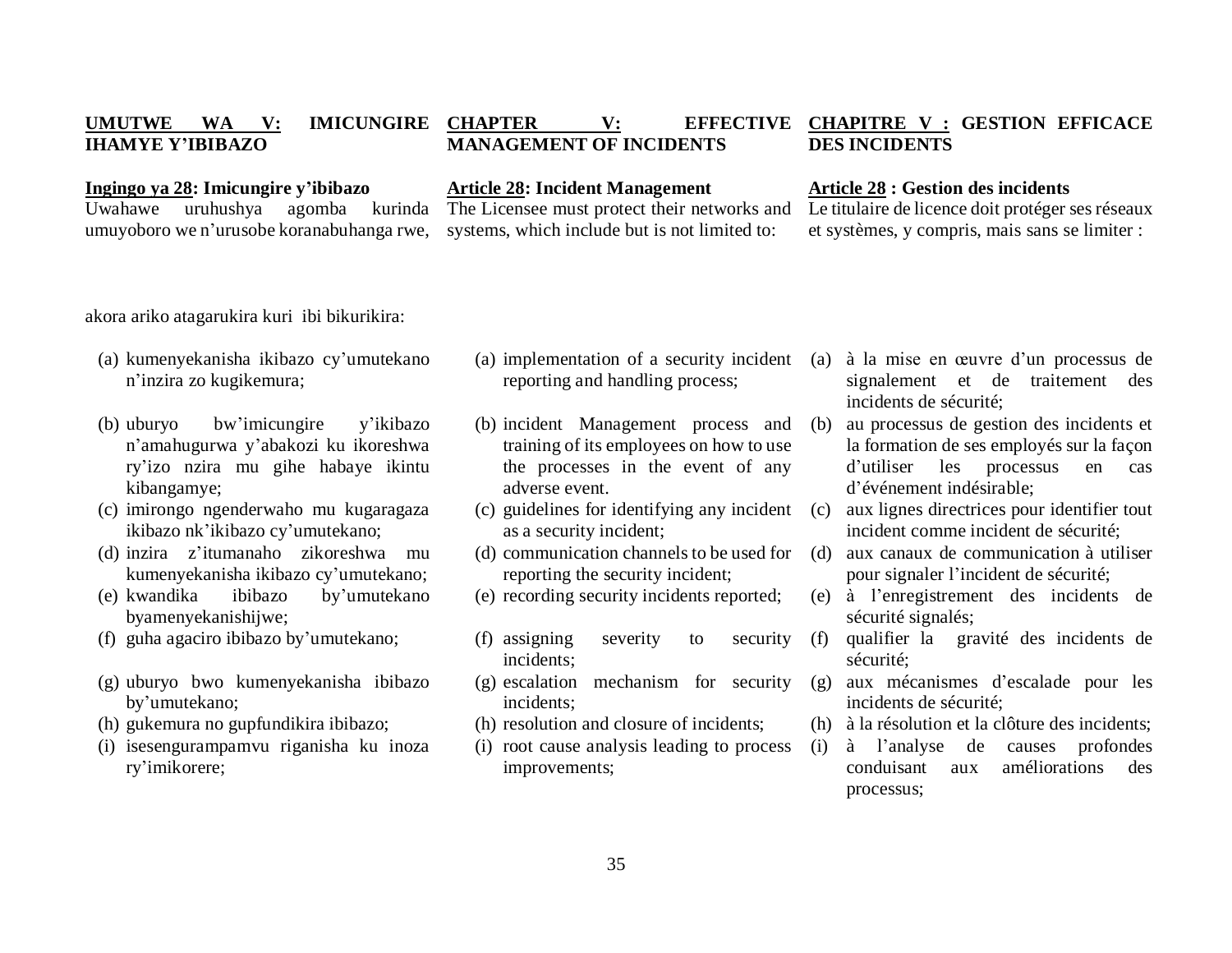- (j) gukora raporo ya buri kwezi hagamijwe isesengurampamvu;
- (k) gushyiraho itsinda ry'imbere rishinzwe imicungire y'ibibazo rigakorana n'itsinda rishinzwe gukemura ibibazo by'umutekano wa mudasobwa mu rwego rwo gukemura ibibazo by'umutekano mu buryo buhamye.

Uko ibibazo bivugwa muri iyi ngingo bishyirwa mu byiciro, biri ku *Mugereka wa Mbere* w'aya mabwiriza.

#### **Ingingo ya 29: Guhanahana amakuru Incident ajyanye n' ibibazo by'umutekano**

Uwahawe uruhushya cyangwa buri wese interfacing with the licensee shall immediately utanga serivisi ukorana n'uwahawe uruhushya agomba guhita amenyesha Ngenzuramikorere ibibazo by'umutekano byavutse bifatwa nk'ibikomeye *ANNEX ONE* of this Regulation within 24 nk'uko bisobanurwa mu *MUGEREKA WA*  hours of the incident(s) occurrence using E-*MBERE* w'aya Mabwiriza mu masaha 24 mail specified by the Regulatory Authority. ikibazo kikivuka hakoreshejwe E-mail yatanzwe n'Urwego Ngenzuramikorere.

Imenyekanisha rya mbere ry'ibibazo byihutirwa rikorwa n'uwahawe uruhushya mu hifashishiiwe E-mail Ngenzuramikorere.

- (i) monthly report to business for root (i) cause analysis;
- $(k)$  creating an internal management team to work in cooperation with government CSIRT (Computer Security Incident Response Team) to deal with security incidents effectively.

The categorisation of incidents under this provision is explained in *Annex One* of this Regulation.

# **Article 29: Sharing information on Security l'incident de sécurité**

The Licensee and/or any service provider share with the Regulatory Authority any Urwego security incidents which have occurred and byose considered as critical or major as defined in

y'Urwego Regulatory Authority.

- au rapport mensuel pour l'analyse des causes profondes;
- (k) à la création d'une équipe interne de gestion des incidents pour travailler en collaboration avec la CSIRT (Computer Security Incident Response Team) du gouvernement afin de traiter efficacement les incidents de sécurité.

La catégorisation des incidents au titre de cette disposition est reprise à l'*Annexe Premier* du présent règlement.

# **Article 29: Echange d'information sur**

Le titulaire de licence et/ou tout fournisseur de services œuvrant avec le titulaire de licence doit immédiatement déclarer à l'Autorité de Régulation tout incident de sécurité qui s'est produit et qui est considéré comme critique ou majeur tel que défini à l'*ANNEXE PREMIER* du présent règlement dans les 24 heures suivant l'incident par l'adresse électronique spécifié par l'Autorité de Régulation.

masaha 3 uhereye igihe ikibazo cyabereye incident(s) through the E-mail of the licence dans les trois (3) heures suivant Initial notifications of "urgent incidents" shall Les notifications initiales des « incidents be made by licensee within three (3) hours of urgents » doivent être faites par le titulaire de l'avènement de l'incident, à travers l'adresse électronique de l'Autorité de Régulation.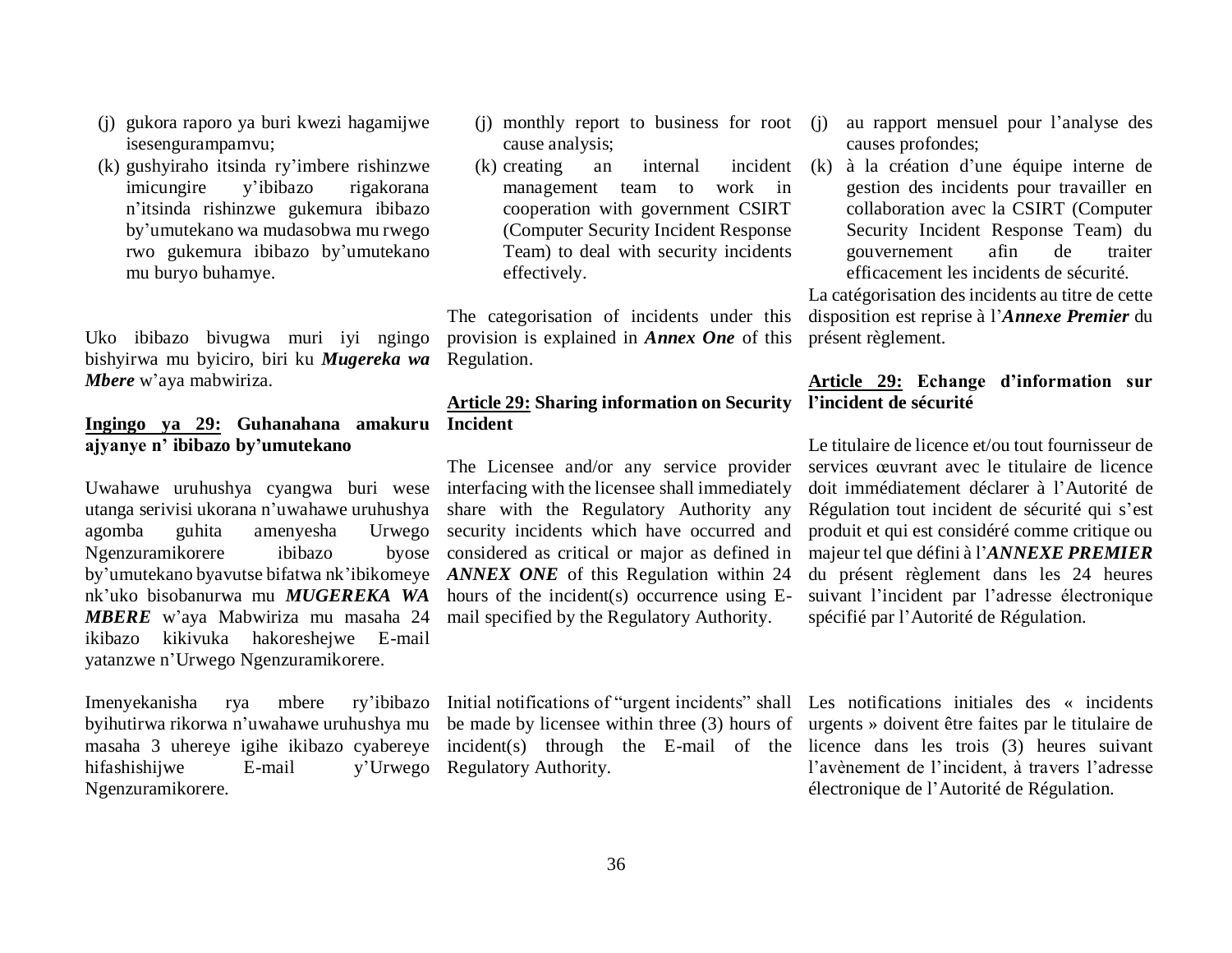Uwahawe uruhushya agomba gutanga raporo ku bibazo biciriritse n'ibito buri kwezi abinyujije mu nzira z'itumanaho koranabuhanga zagenwe n'Urwego Ngenzuramikorere.

Urwego ngenzuramikorere rumenyeshwa ibibazo byose hakoreshwa ifishi y'ibibazo iri ku *MUGEREKA WA II* w'aya mabwiriza.

Urwego Ngenzuramikorere rusesengura ibyo bibazo kandi rugakora ku buryo ayo makuru akoreshwa n'uwahawe uruhushya n'izindi nzego zibifitiye ububasha kugira ngo hirindwe ko ibibazo nk'ibyo byongera kuvuka mu gihe kiri imbere.

# **ry'ibisabwa**

Uwahawe uruhushya wese agomba gukurikirana no kubahiriza ibipimo ngenderwaho mu by'umutekano avugwa muri aya mabwiriza mu rwego rwo kugira imiyoboro na serivise bitekanye bitekanye.

Urwego Ngenzuramikorere rukora amagenzura yo kureba ko aya mabwiriza for compliance with this Regulation on annual yubahirizwa rimwe mu mwaka cyangwa basis or at a time when need arises. ikindi gihe cyose bibaye ngombwa.

and minor incidents, on a monthly basis through electronic communication channels prescribed by the Regulatory Authority.

The Regulatory Authority shall assess such incident(s) and ensure that this information is utilized by the licensee and other competent organs to avoid future occurrence of similar

The licensee must submit reports of moderate Le titulaire de licence doit soumettre le rapport d'incidents modérés et mineurs, sur une base mensuelle à travers des chaînes de communication électroniques approuvés par l'Autorité de Régulation.

The Regulatory Authority shall be notified of L'Autorité de Régulation doit être notifiée des all incidents report through the form contained rapports de tous les incidents à travers la fiche figurant à l'*ANNEXE II* du présent règlement.

> L'Autorité de Régulation évalue ces incidents et s'assure que ces informations sont utilisées par le titulaire de licence et d'autres organes compétents pour éviter les incidents similaires dans le futur.

### **Ingingo ya 30: Ikurikirana n'iyubahirizwa Article 30: Monitoring and Compliance**

incidents.

in *ANNEX II* of this regulation.

The Licensee shall monitor and comply with all security standards provided for under this regulation to maintain secured networks, systems and services.

#### **Article 30 : Surveillance et conformité**

Le titulaire de licence doit surveiller et respecter toutes les normes de sécurité prévues par le présent règlement pour garder les réseaux, les systèmes sécurisés et les services.

The Regulatory Authority shall conduct audits L'Autorité de Régulation effectue des audits pour assurer la conformité au présent règlement sur une base annuelle ou chaque fois que le besoin de présente.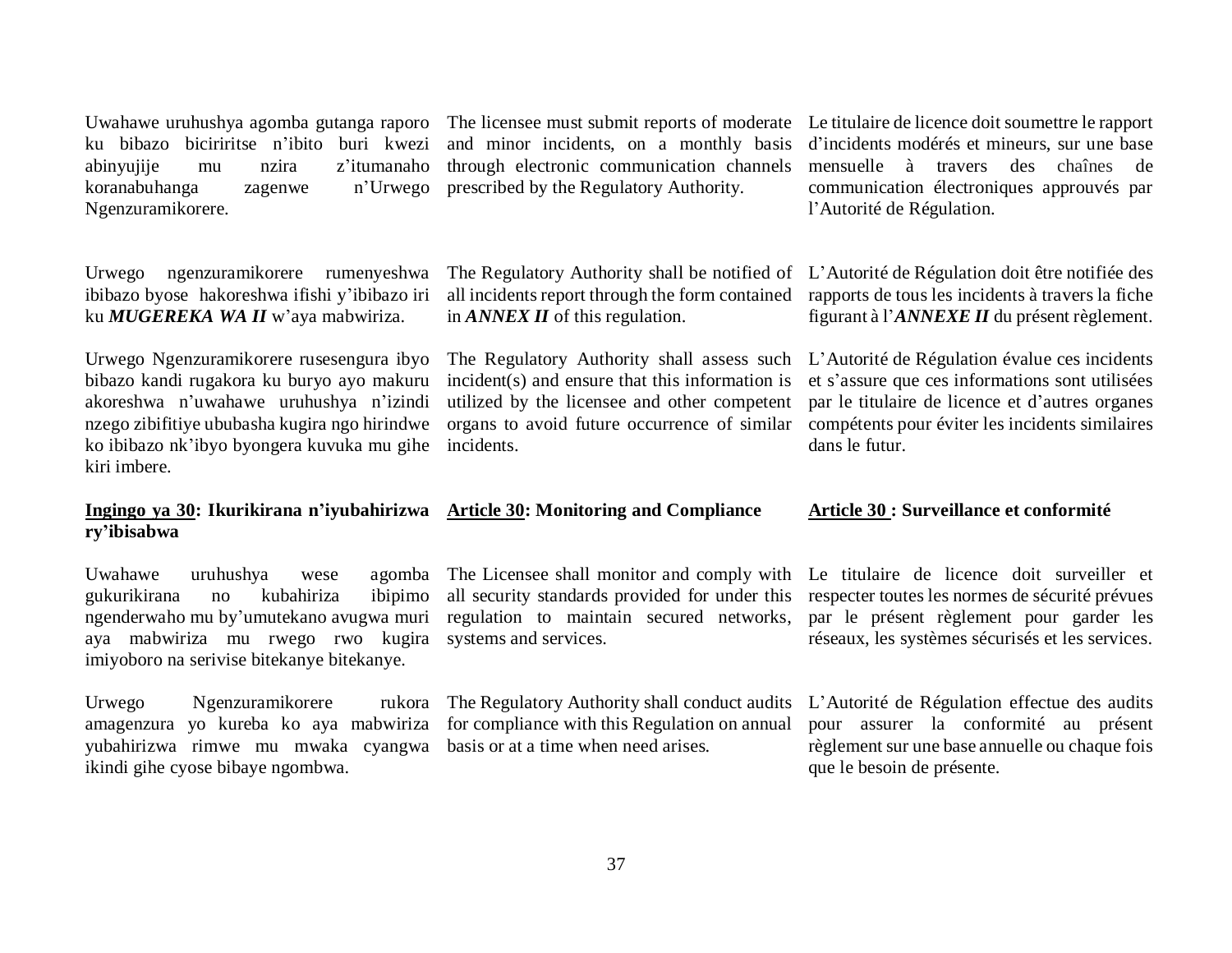#### **Ingingo ya 31: Gutanga raporo**

Raporo zose z'amasuzuma, iz'ubugenzuzi n'iza gahunda kimwe na raporo ku bibazo zishyikirizwa Urwego Ngenzuramikorere mu buryo bwagenwe no mu gihe kivugwa muri aya mabwiriza.

Urwego Ngenzuramikorere rushobora guhindura uburyo bwo gutanga raporo igihe rubishakiye n'umurongo uwahawe uruhushya anyuzaho ibibazo byerekeye umutekano w'umuyoborobyavutse.

#### **UMUTWE WA VI: IBIHANO BYO MU RWEGO RW'UBUTEGETSI**

#### **Ingingo ya 32: Kutubahiriza inyandiko itegeka ibigomba kubahirizwa mu bijyanye n'umutekano w'imiyoboro**

Uwahawe uruhushya wese utubahiriza icyemezo kihanangiriza gitangwa n'Urwego Ngenzuramikorere hakurikijwe ibiteganywa n'aya mabwiriza ahanishwa ihazabu yo mu rwego rw'ubutegetsi iri hagati y'amafaranga y'u Rwanda miliyoni imwe (1.000.000) na miliyoni eshanu (5.000.000).

Iyo atubahirije icyemezo cyihanangiriza ahanishwa ihazabu yo mu rwego rw'ubutegetsi y'inyongera ingana n'amafaranga y'u Rwanda ibihumbi magana

#### **Article 31: Reporting**

submitted to the Regulatory Authority in prescribed manner within the time limit specified in this regulation.

The Regulatory Authority may at any time determine the audit format and communication channel through which security incidents will be reported by the licensee.

**CHAPTER VI: ADMINISTRATIVE SANCTIONS**

### **Article 32: Non-Compliance with the Notice**

Any Licensee who does not comply with the enforcement notice issued by the Regulatory Authority in accordance with the provisions of this Regulation shall be liable to an administrative fine of one million (1,000,000) and five million (5,000,000) FRW.

All assessments, audit and plan reports shall be Toutes les évaluations, les rapports d'audit doivent être soumis à l'Autorité de Régulation de la manière prescrite et dans les délais spécifiés dans le présent règlement.

> L'Autorité de Régulation peut à tout moment déterminer le format d'audit et le canal de communication à travers lesquels les incidents sont signalés par le titulaire de licence.

#### **CHAPITRE VI: SANCTIONS ADMINISTRATIVES**

#### **Network & Systems Security Enforcement demeure pour la sécurité des réseaux et des Article 32: Non-respect de la mise en systèmes**

Tout titulaire de licence qui ne se conforme pas à la mise en demeure émise par l'Autorité de Régulation conformément aux dispositions du présent règlement est passible d'une amende administrative comprise entre un million (1.000.000) et cinq millions (5.000.000) FRW.

shall incur an additional administrative fine of une amende administrative supplémentaire de five hundred thousand (500,000) FRW francs cinq cent mille FRW (500.000) par jour,

Failure to comply with the enforcement notice Le non-respect de la mise en demeure entraîne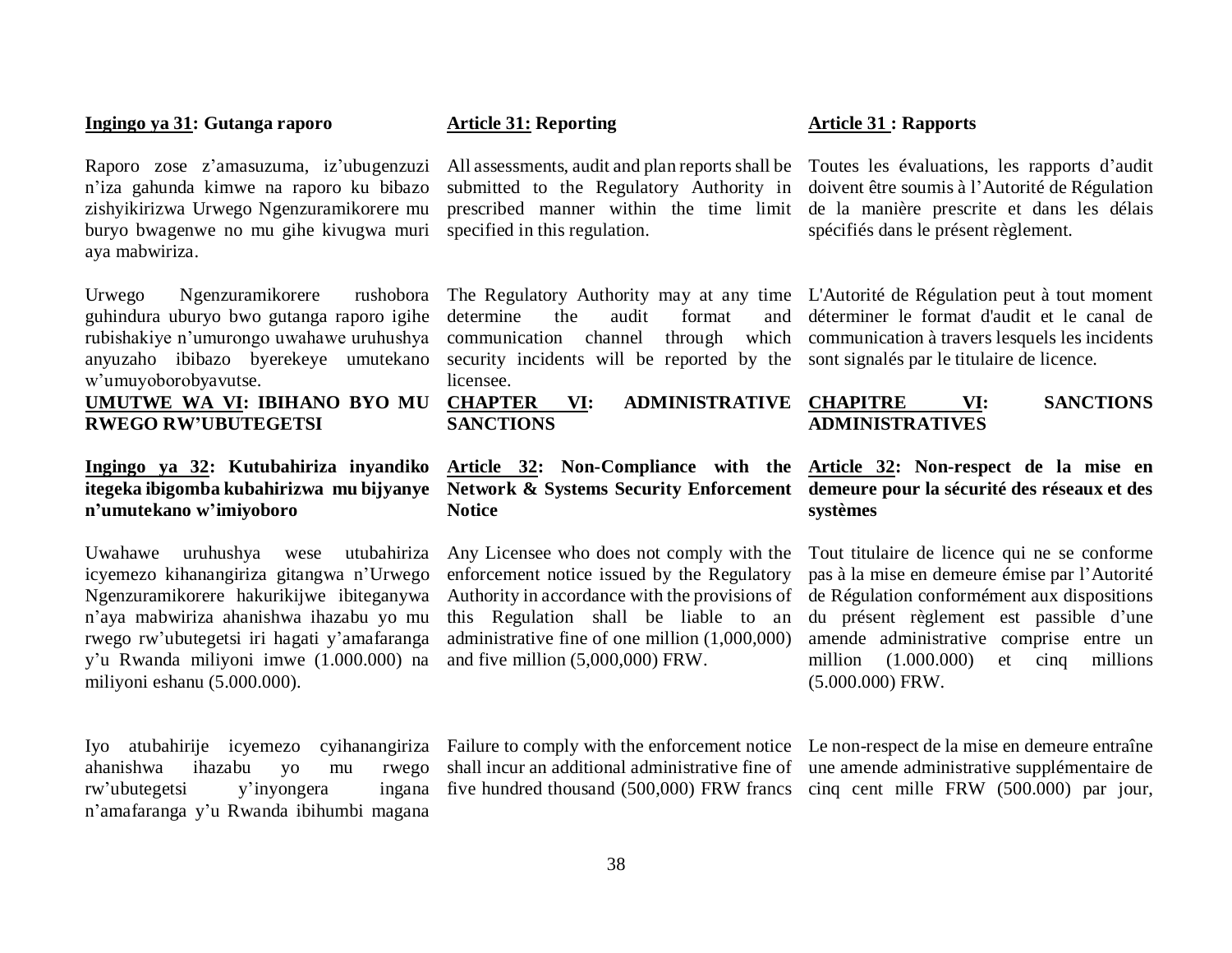atanu (500.000) buri munsi abarwa uhereye igihe yakiriye icyo cyemezo kihanangiriza.

of the concerned enforcement notice.

per day as calculated from the date of receipt calculée à compter de la date de réception de la mise en demeure concernée.

#### **Ingingo ya 33: Kudashyira mu bikorwa ingamba z'umutekano**

Uwahawe uruhushya udashyira mu bikorwa ingamba z'umutekano za ngombwa mu rwego rwo kurinda kirogoya muri serivisi z'abafatabuguzi ahanishwa ihazabu yo mu rwego rw'ubutegetsi iri hagati y'amafaranga y'u Rwanda miliyoni imwe (1.000.000) na miliyoni eshanu (5.000.000).

Iyo akomeje kudashyira mu bikorwa ingamba z'umutekano ahabwa ibihano by'inyongera bishobora no gutuma yamburwa uruhushya.

#### **Ingingo ya 34: Kwanga gutanga amakuru arebana n'ibibazo by'umutekano**

Uwahawe uruhushya udatanga cyangwa wanga gutangira igihe amakuru arebana n'ikibazo cy'umutekano cyangwa agaha amakuru atuzuye cyangwa y'ibinyoma Urwego Ngenzuramikorere cyangwa ntatange amakuru arebana n'ibibazo by'umutekano mu buryo bwagenwe cyangwa mu gihe cyagenwe, ahanishwa ihazabu yo mu rwego rw'ubutegetsi iri hagati y'amafaranga y'u

#### **Article 33: Failure to Implement Security Measures**

relevant security measures to avoid interruption of subscribers' services shall be liable to an administrative fine between one million  $(1,000,000)$ (5,000,000) FRW.

measures shall incur extra sanctions that may lead to revocation of the license.

## **Related to Security Incidents**

Any licensee who fails or refuses to provide timely the information related to security incident or gives partial or false information related to the security incidents to the Regulatory Authority or fails to provide information related to security incident in accordance with the relevant procedure or within the planned timeframe, shall be liable to an administrative fine of between five

#### **Article 33: Non-exécution des mesures de sécurité**

Any licensee who fails to implement the Tout titulaire de licence qui ne parvient pas à faire appliquer les mesures de sécurité pour éviter l'interruption des services des abonnés est passible d'une amende administrative and five million comprise entre un million  $(1.000.000)$  et cinq millions (5.000.000) FRW.

Continuous failure to implement the security L'incapacité prolongée de faire appliquer les mesures de sécurité entraîne les sanctions supplémentaires pouvant entraîner la révocation de la licence.

#### **Article 34: Refusal to Provide Information Article 34: Refus de fournir les informations liées aux incidents de sécurité**

Tout titulaire de licence qui omet ou refuse de fournir en temps exigé les informations liées à l'incident de sécurité ou donne des informations incomplètes ou fausses liées aux incidents de sécurité à l'Autorité de Régulation ou omet de fournir des informations liées à l'incident de sécurité conformément à la procédure y relative ou dans les délais prévus, est passible d'une amende administrative comprise entre cinq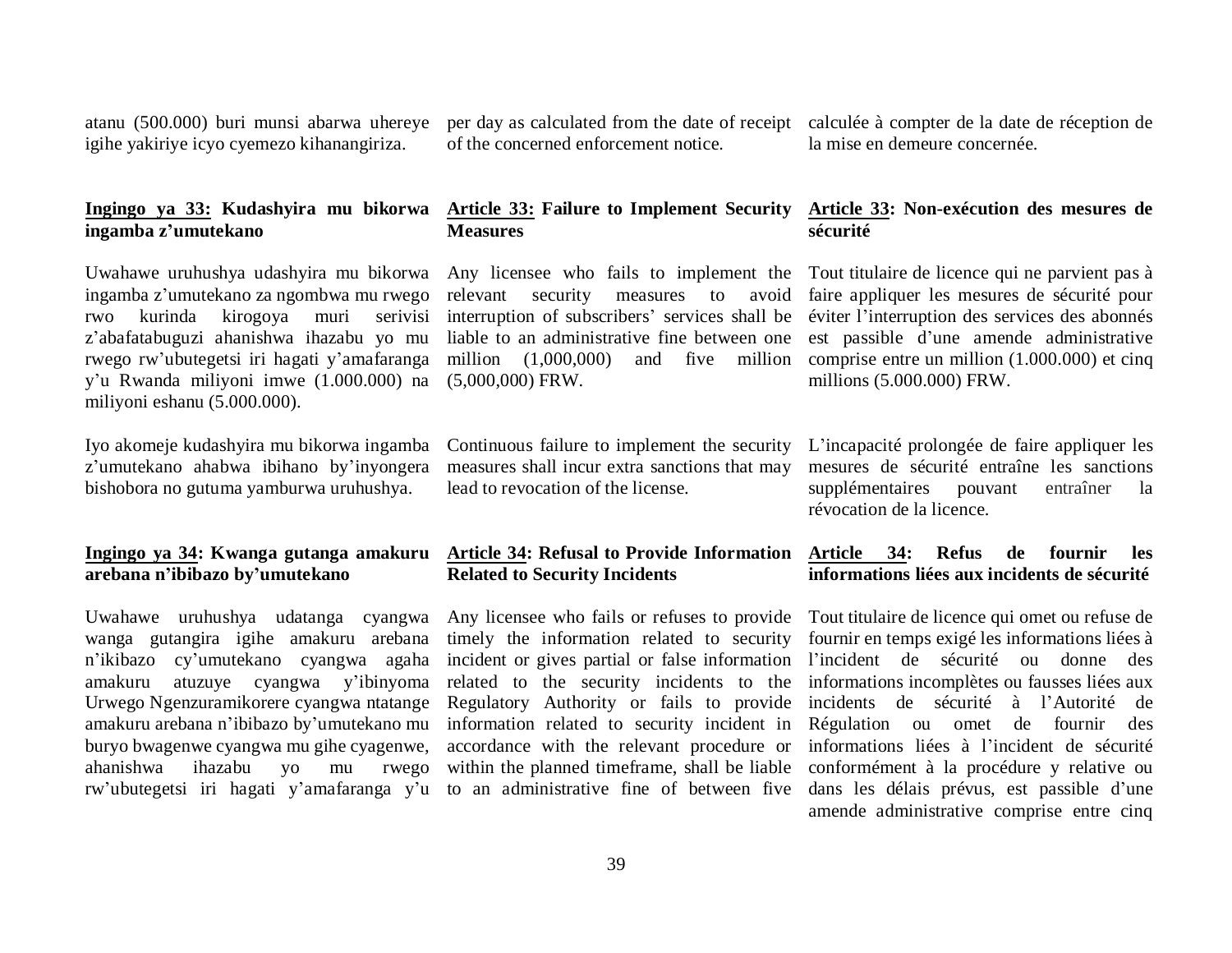Rwanda ibihumbi magana atanu (500.000 ) na hundred thousand (500,000) and one million cent mille (500.000) et un million (1.000.000) miliyoni imwe (1.000.000).

**Ingingo ya 35: Gutinda gutanga raporo**

(1,000,000) FRW.

FRW.

#### **Article 35: Delay to Submit the Reports**

#### Uwahawe uruhushya, ku bushake cyangwa ku burangare, udaha Urwego Ngenzuramikorere raporo ya gahunda, raporo y'ubugenzuzi na gahunda yo gukosora inenge nk'uko biteganywa n'aya mabwiriza ahanishwa ihazabu yo mu rwego rw'ubutegetsi iri hagati y'amafaranga y'u Rwanda ibihumbi magana abiri (200.000) na miliyoni imwe (1.000.000).

#### **Ingingo ya 36: Kutubahiriza igisabwa icyo ari cyo cyose giteganijwe n'aya mabwiriza**

Uwahawe uruhushya utubahiriza ibindi byose bisabwa n'aya mabwiriza ahanishwa ihazabu yo mu rwego rw'ubutegetsi iri hagati y'amafaranga y'u Rwanda miliyoni imwe (1.000.000) na miliyoni eshanu (5.000.000).

#### **Ingingo ya 37: Ibihano by'inyongera**

Urwego Ngenzuramikorere rufite ububasha bwo gutanga ibihano by'inyongera hakurikijwe amategeko n'amabwiriza abigenga igihe rusanze ari ngombwa.

Any licensee who intentionally or by negligence fails to submit the audit plan report, the audit report and remediation plan to the Regulatory Authority as provided under this Regulation shall be liable to an administrative fine of between two hundred thousand (200,000) and one million (1,000,000) FRW.

#### **Article 36: Non-Compliance to any Requirement of this Regulation**

Any Licensee who does not comply with any other requirement of this Regulation shall be liable to an administrative fine of between one million (1,000,000) and five million (5,000,000) FRW.

#### **Article 37: Additional Sanctions**

The regulatory Authority reserves the power to impose additional sanctions in accordance with applicable laws and regulations when deemed necessary.

#### **Article 35 : Retard de présenter les rapports**

Tout titulaire de licence qui, intentionnellement ou par négligence, ne soumet pas le rapport du plan d'audit, le rapport d'audit et le plan de correction à l'Autorité de Régulation conformément au présent règlement est passible d'une amende administrative comprise entre deux cent mille francs Rwandais (200.000) et un million (1.000.000) FRW.

#### **Article 36: Non-respect de n'importe quelle provision du présent règlement**

Tout titulaire de licence qui ne se conforme pas à toute autre provision du présent règlement est passible d'une amende administrative comprise entre un million de francs Rwandais (1.000.000) et cinq millions (5.000.000) FRW.

#### **Article 37 : Sanctions supplémentaires**

L'Autorité de Régulation se réserve le pouvoir d'imposer des sanctions supplémentaires conformément aux lois et règlements en vigueur lorsqu'elle le juge nécessaire.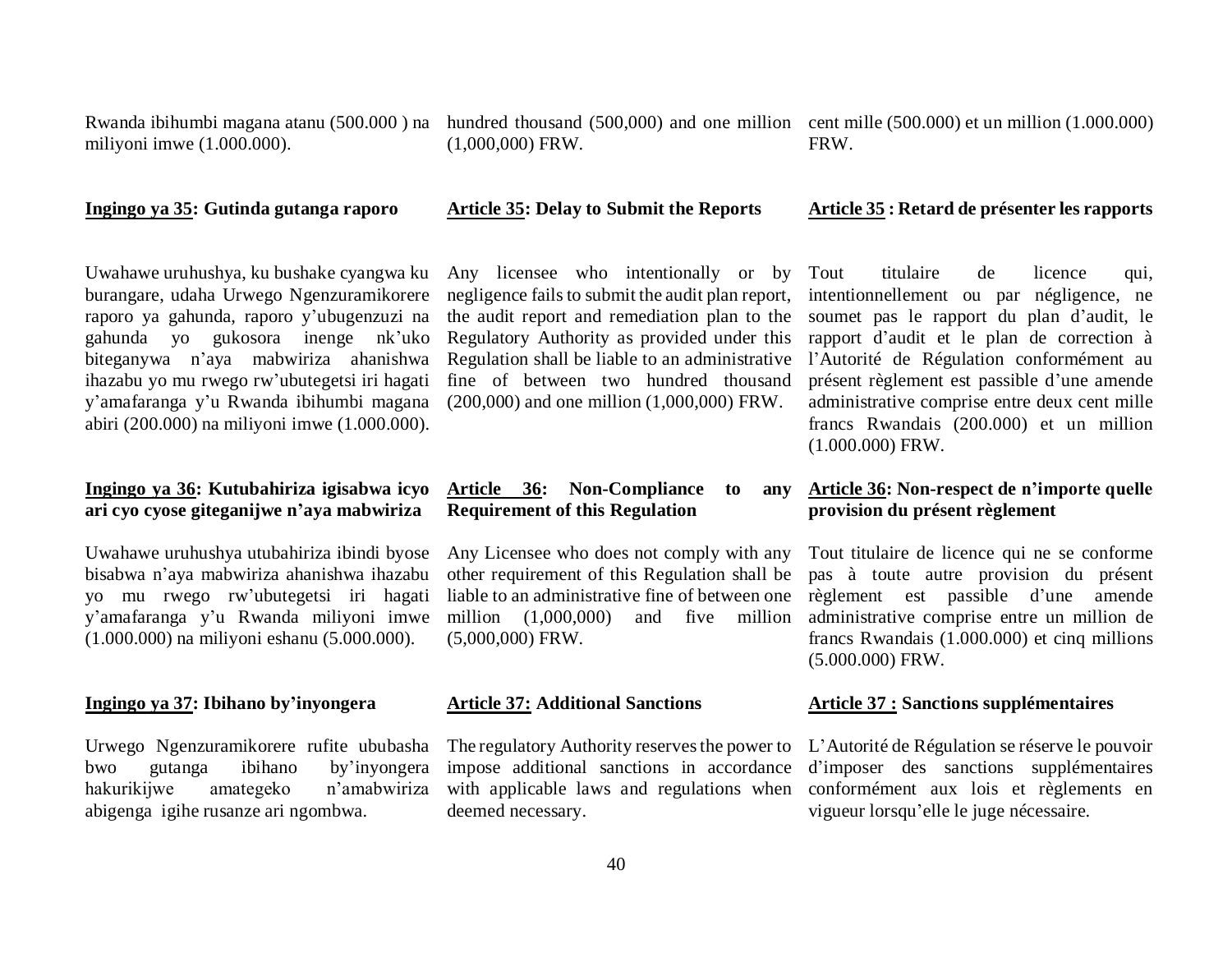#### **UMUTWE WA VII: INGINGO ZISOZA Ingingo ya 38: Ivanwaho zinyuranyije n'aya mabwiriza** Ingingo zose z'amabwiriza abanziriza aya All prior regulatory provisions contrary to this Toutes les dispositions antérieures contraires kandi zinyuranyije na yo zivanyweho. **Ingingo ya 39: Igihe aya mabwiriza Article 39: Commencement atangira gukurikizwa** Aya Mabwiriza atangira gukurikizwa ku This Regulation shall come into force on the Le présent Règlement entre en vigueur à la munsi ashyiriweho umukono na Perezida date of its signature by the Chairperson of the date de sa signature par le Président du Conseil w'Inama Ngenzuramikorere. **Bikorewe i Kigali ku wa 29/05/2020 (sé) Dr Ignace GATARE Perezida w'Inama Ngenzuramikorere CHAPTER VII: FINAL PROVISIONS Article 38: Repealing Provision** regulation are hereby repealed. Regulatory Board. **Done at Kigali on 29/05/2020 (sé) Dr Ignace GATARE Chairperson of the Regulatory Board CHAPITRE VII: DISPOSITIONS FINALES Article 38: Disposition abrogatoire** au présent règlement sont abrogées. **Article 39 : Entrée en vigueur**  de Régulation. **Fait à Kigali le 29/05/2020 (sé) Dr Ignace GATARE Président du Conseil de Régulation**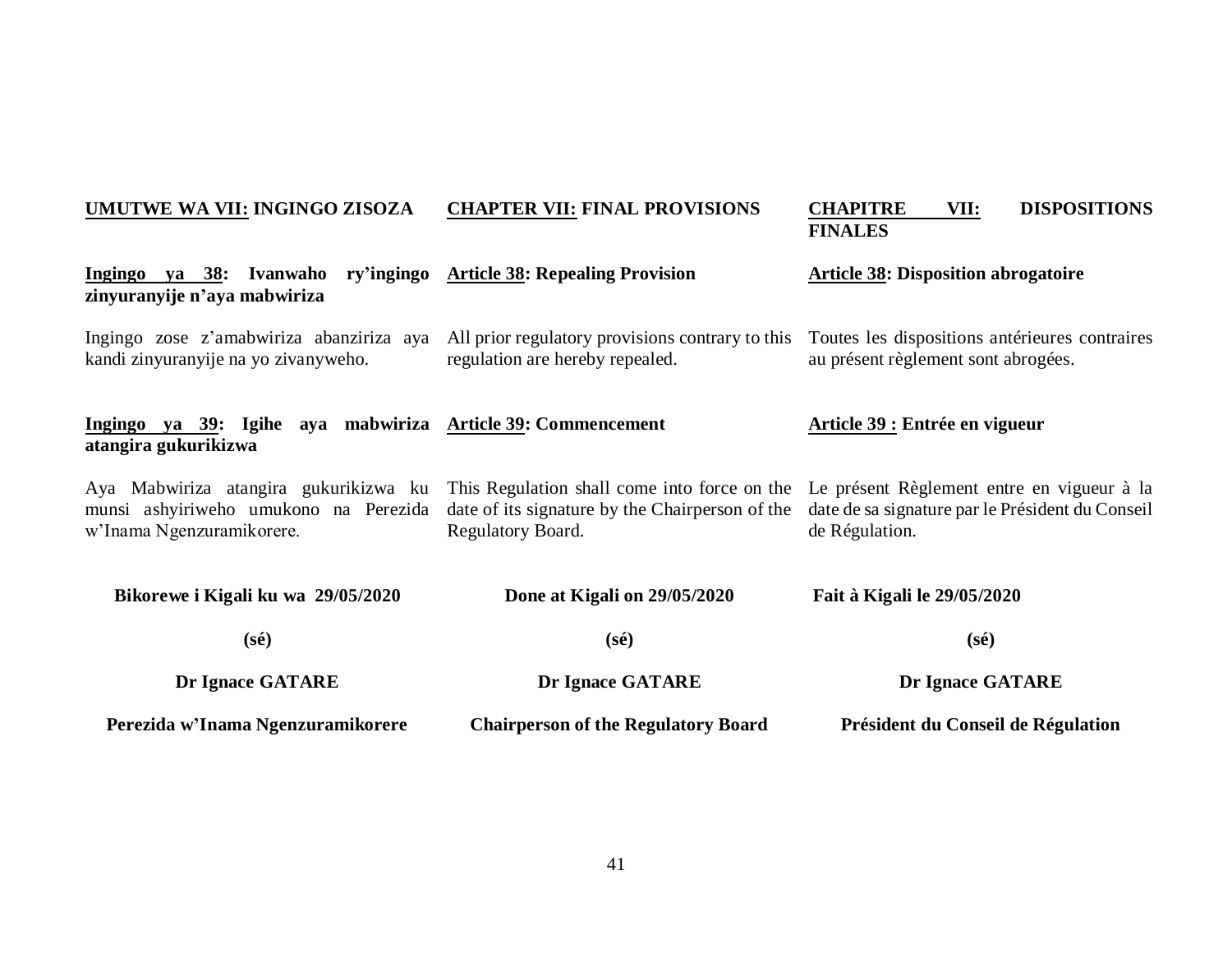| <b>Incident Metrics</b> |                                 |            |                     |
|-------------------------|---------------------------------|------------|---------------------|
|                         | <b>Core Network</b><br>Services | <b>VAS</b> | Non-Urgent Services |
| <b>Entire Network</b>   | <b>Critical</b>                 | Critical   | Major               |
| <b>Partial Network</b>  | <b>Critical</b>                 | Major      | Moderate            |
| Individual              | Moderate                        | Minor      | Minor               |

### **ANNEX ONE: MANAGEMENT OF INCIDENTS**

### *Seen to be attached to the Regulation N˚ 010/R/CR-CSI/RURA/020 of 29/05/2020 governing Cybersecurity*

**(se)**

#### **Dr Ignace GATARE**

#### **Chairperson of the Regulatory Board**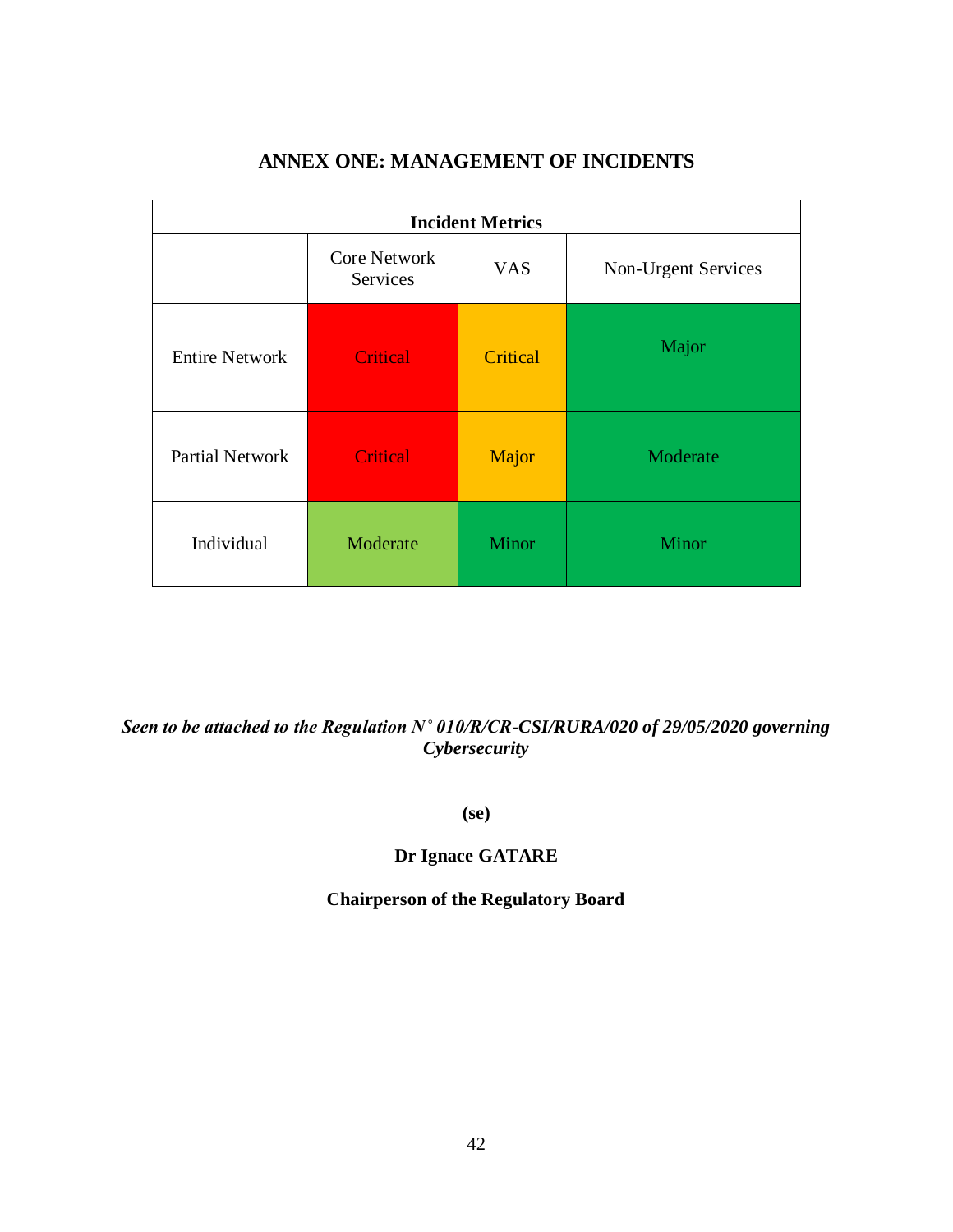### **ANNEX II: SECURITY INCIDENT RESPONSE FORM**

|                  | The following is a sample incident report form. The report is an example of the types of information and<br>incident details that will be used to track and report security incidents to RURA. |                                                |  |  |  |  |  |
|------------------|------------------------------------------------------------------------------------------------------------------------------------------------------------------------------------------------|------------------------------------------------|--|--|--|--|--|
|                  | <b>Contact Information</b>                                                                                                                                                                     |                                                |  |  |  |  |  |
| 1.               | <b>Company Name</b>                                                                                                                                                                            |                                                |  |  |  |  |  |
| 2.               | <b>Last Name</b>                                                                                                                                                                               | <b>First Name</b>                              |  |  |  |  |  |
| 3.               | <b>Job Title</b>                                                                                                                                                                               | <b>Mobile No</b>                               |  |  |  |  |  |
| $\overline{4}$ . | <b>Email:</b>                                                                                                                                                                                  |                                                |  |  |  |  |  |
|                  |                                                                                                                                                                                                | <b>Incident General Information</b>            |  |  |  |  |  |
| 5.               | <b>Type/Name of Incident</b>                                                                                                                                                                   |                                                |  |  |  |  |  |
| 6.               | <b>Brief description of incident</b>                                                                                                                                                           |                                                |  |  |  |  |  |
| 7.               | Date/Time<br><b>Incident</b><br>of                                                                                                                                                             | Time:<br>Date:                                 |  |  |  |  |  |
|                  | <b>Detection/Occurrence</b>                                                                                                                                                                    |                                                |  |  |  |  |  |
| 8.               | <b>Site/Location</b>                                                                                                                                                                           |                                                |  |  |  |  |  |
| 9.               | Date and time of Resolution                                                                                                                                                                    |                                                |  |  |  |  |  |
| 10.              | <b>Known Impact</b>                                                                                                                                                                            |                                                |  |  |  |  |  |
| 11.              | <b>Confidential/Personal</b><br><b>Identifiable</b>                                                                                                                                            | Yes                                            |  |  |  |  |  |
|                  | <b>Information Affected</b>                                                                                                                                                                    | N <sub>0</sub>                                 |  |  |  |  |  |
| 12.              |                                                                                                                                                                                                | Service(s) affected                            |  |  |  |  |  |
|                  | <b>Systems and Services Impacted</b>                                                                                                                                                           | Number/proportion<br>of                        |  |  |  |  |  |
|                  |                                                                                                                                                                                                | users affected                                 |  |  |  |  |  |
|                  |                                                                                                                                                                                                | <b>Networks</b><br>$\boldsymbol{\&}$<br>assets |  |  |  |  |  |
|                  |                                                                                                                                                                                                | affected                                       |  |  |  |  |  |
| 13.              | <b>Severity Level</b>                                                                                                                                                                          | <b>Critical</b><br><b>Major</b>                |  |  |  |  |  |
|                  |                                                                                                                                                                                                | <b>Minor</b><br><b>Moderate</b>                |  |  |  |  |  |
| 14.              | Summary of incident cause<br>and                                                                                                                                                               |                                                |  |  |  |  |  |
|                  | action taken so far                                                                                                                                                                            |                                                |  |  |  |  |  |
| 15.              | <b>Source of Incident</b>                                                                                                                                                                      | <b>Description:</b>                            |  |  |  |  |  |
|                  |                                                                                                                                                                                                | <b>Internal</b><br><b>External</b>             |  |  |  |  |  |
|                  | Third party details [If the cause of                                                                                                                                                           |                                                |  |  |  |  |  |
| 16.              |                                                                                                                                                                                                |                                                |  |  |  |  |  |
|                  | the incident was the failure of a third-                                                                                                                                                       |                                                |  |  |  |  |  |
| 17.              | party service]<br>Name and contact details for follow                                                                                                                                          |                                                |  |  |  |  |  |
|                  |                                                                                                                                                                                                |                                                |  |  |  |  |  |

| <b>Incident Mitigation</b>                                                                                   |                                                 |  |
|--------------------------------------------------------------------------------------------------------------|-------------------------------------------------|--|
| <b>Status</b>                                                                                                |                                                 |  |
| <b>Timeline</b>                                                                                              |                                                 |  |
| <b>Comments</b>                                                                                              |                                                 |  |
|                                                                                                              |                                                 |  |
| Comments                                                                                                     | <b>Additional Comments/Notes/Recommendation</b> |  |
| [Any additional notes, Follow-on actions recommended to be taken, information or observations related to the |                                                 |  |
| security incident or this report.]                                                                           |                                                 |  |
|                                                                                                              |                                                 |  |